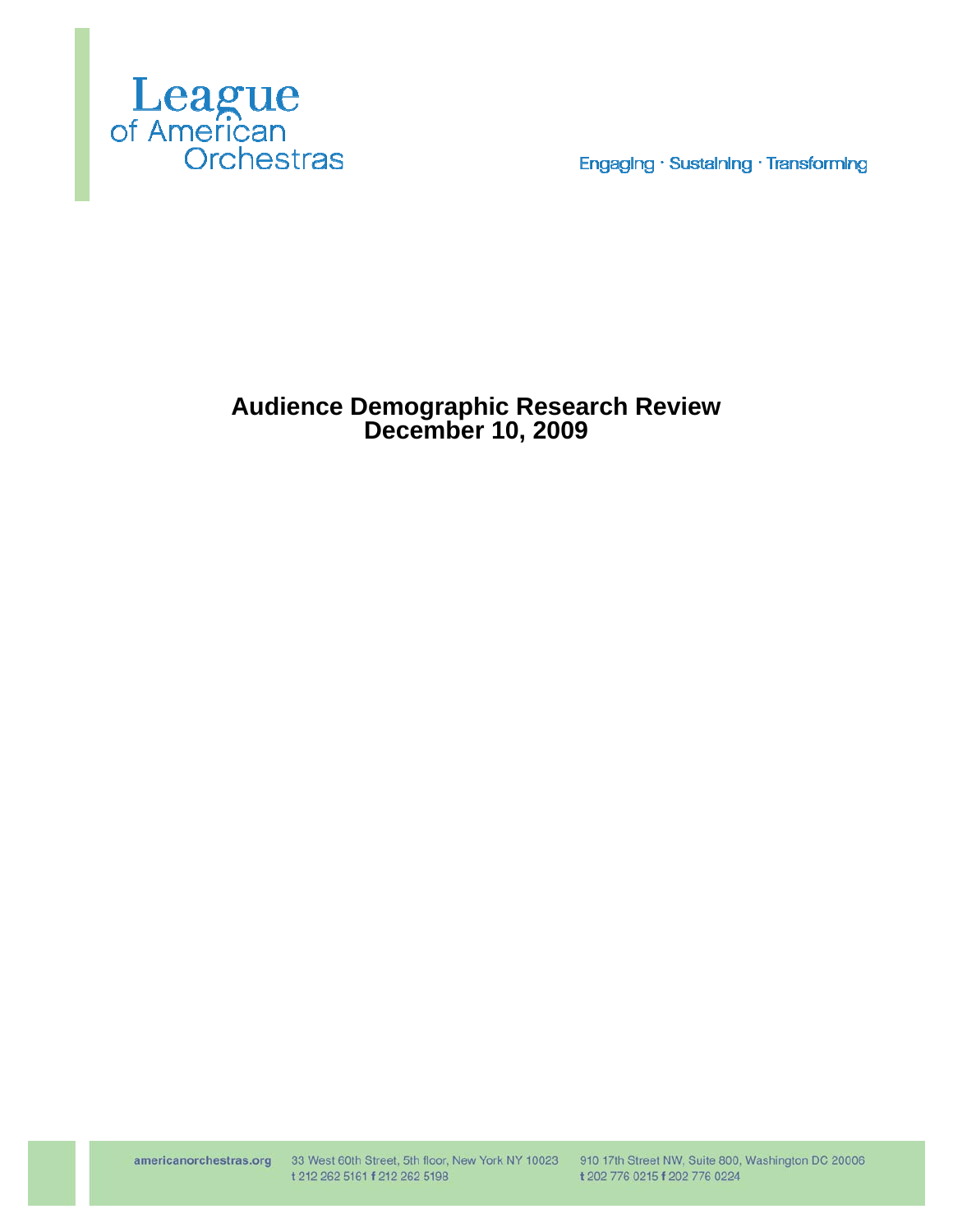# **Introduction**

The subject of audiences and their behavior has generated decades of vigorous debate among orchestra stakeholders. Who is our audience? How have they been changing? Are they older than they used to be? What age groups are most receptive to attending our concerts? The search for answers to these questions has become increasingly critical for orchestras facing ever tougher competition for consumers' attention and resources. In recent years, the challenge has been compounded by dramatic cultural shifts that are affecting audience participation.

Much of the research conducted around audiences has focused on understanding attitudes and behaviors of orchestra audiences. For example, Knight Foundation's *Classical Music Consumer Segmentation* and WolfBrown's *Ticket Buyer Segmentation Study (Philadelphia Orchestra)* examined patrons' music and concert expectations and preferences by dividing the audience into meaningful attitudinal segments. Other works, such as the League's *Audience Motivation Study,* uncovered many of the underlying lifestyle needs and motivations by creating a behavioral segmentation.

While such analyses have added significant knowledge to the field, there remained a knowledge gap around long-term demographic trends in orchestra audiences (e.g., number of people attending concerts, participation rates) and the impact of U.S. demographic momentum (e.g., shifts in populations). The League of American Orchestras, through its Research Advisory Council, asked a team from McKinsey & Company to collect and analyze existing demographic audience participation data and trends with a focus on the following objectives:

- Explain how demographic momentum may impact audiences in the future
- Increase understanding of today's digital media landscape and identify opportunities
- Identify knowledge gaps to help shape the League's future research agenda

This report focuses on findings and resulting recommendations for the League. It is organized into five sections:

- **I. Executive summary**
- **II. Methodology**
- **III. Current trends in classical music participation and challenges faced by orchestras**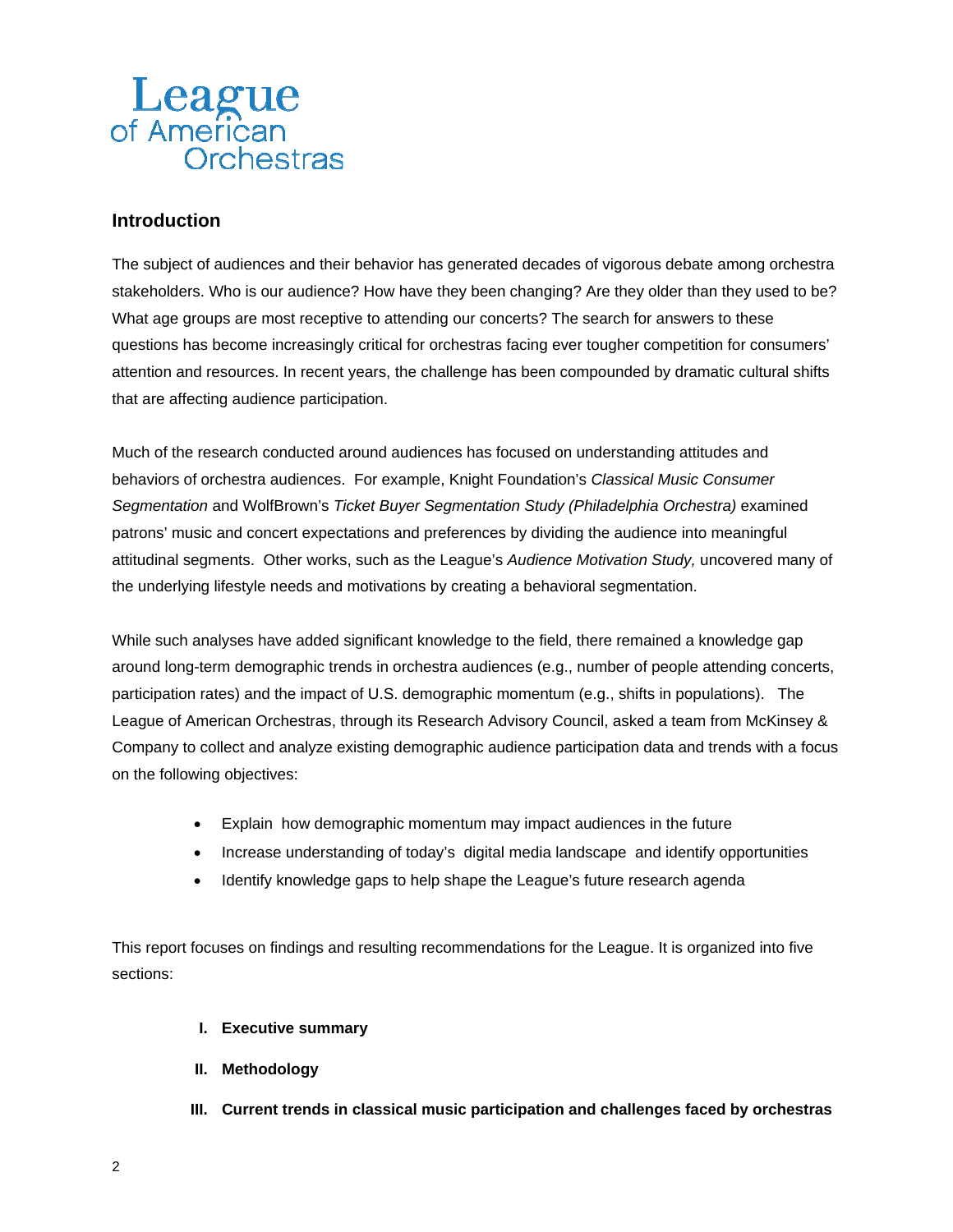

#### **IV. Potential impact on audiences if trends continue**

#### **V. Recommended priority initiatives and research areas for the League**

*It is important to keep three things in mind in reviewing this research:*

The findings are **descriptive, not diagnostic**, so more work will be necessary to understand the factors underlying the findings.

The data represent **national, aggregated trends**, and therefore will not hold true for every orchestra. There will be outliers, as well as regional variation around the country.

These results, while challenging, also seem to **suggest the enduring strength and vitality of our art form.** The high level of interest in classical music performances online and through electronic media is particularly notable, as is a significant rise in the percentage of people playing classic music themselves. The findings in this *Research Review* raise both serious concerns and new opportunities for orchestras. They merit close attention from all who are concerned about the future of orchestras in America. The League believes that these developments represent more than marketing challenges. They point to a need for orchestras to think more creatively about their roles in a culture of changing expectations around the meaning of participation.

Other industries, from bookstores to museums to movie theaters to live sports, also are experiencing shifts in audience participation. How are they responding? What can we learn from them? Which orchestras are experimenting with new approaches to audience? How are they tracking results? These are some of the questions that are raised by this research.

The League will be using multiple channels, including online forums, to communicate the findings and to stimulate conversation. We will bring forward examples from beyond our field that can help orchestras identify potential next steps. We encourage orchestras to absorb this information, to ask questions, and to share their own experiences with the League and with each other. The more information we have, the easier it will be for all to see that our field is serious about claiming a strong place in the culture of  $21^{st}$ century America.

#### **Jesse Rosen**

President and CEO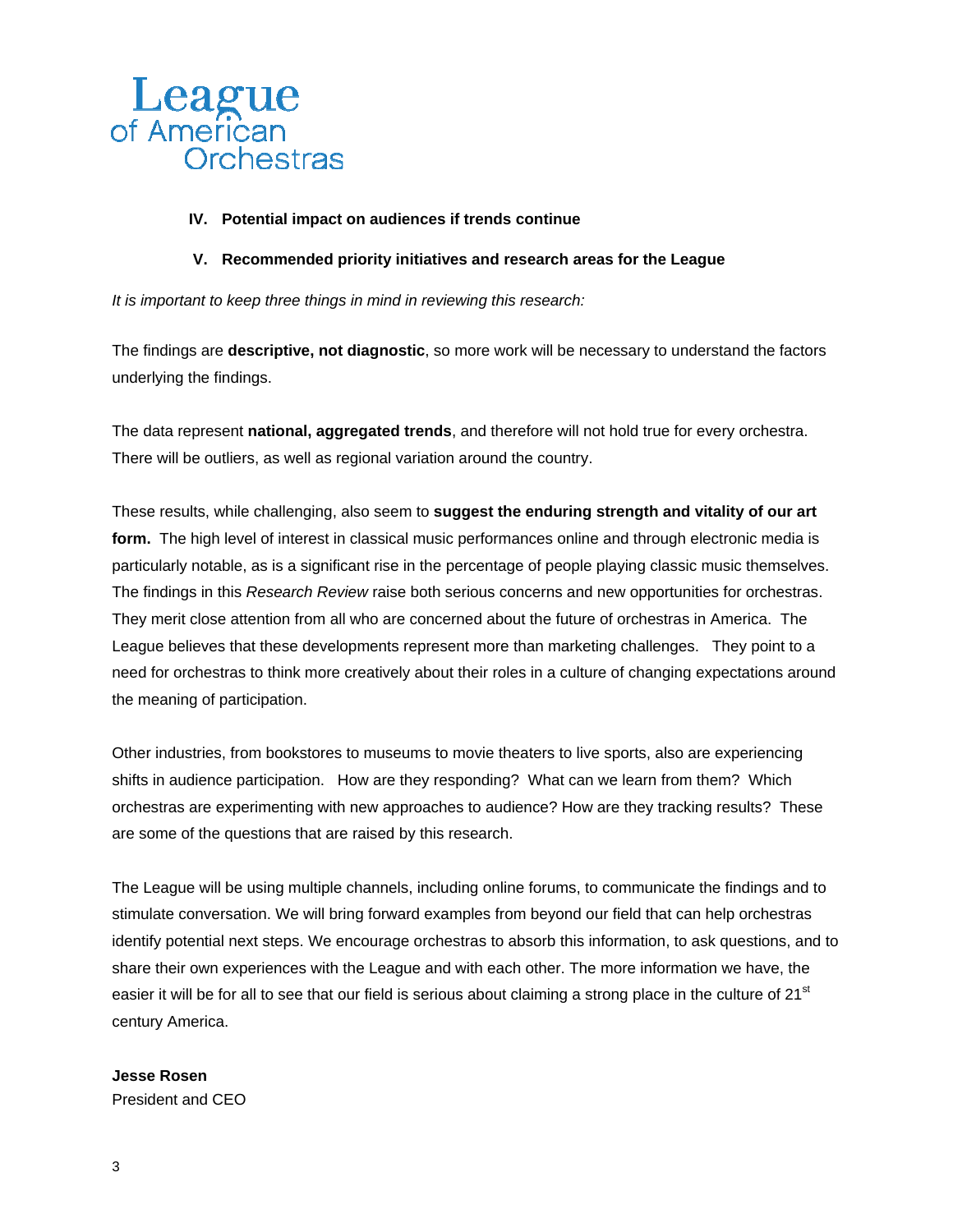

# **Implications of demographic and participation trends on orchestra audiences**

## **I. Executive Summary**

Orchestras have many opportunities to reengage audiences and ultimately increase attendance. Given the environment today, orchestras should pursue these opportunities aggressively.

The live classical music audience in the United States is declining across three metrics – participation rate, unique audience and attendance – as a result of demographic and participation trends. Overall classical music participation rates have consistently declined between 1982 and 2008, from 12.9% to 9.3%. Unique audiences for classical music declined by 13%, or 3.3 million people, between 2002 and 2008. Paid attendance also declined by 8% between 2002 and 2007. Furthermore, losses occurred in nearly every generational cohort.

Additional analysis demonstrates that participation rates tend to decline between subsequent generations, as well as within each generation as they age. This finding challenges the widely accepted belief that people consume more classical music as they enter the "core audience" segment (e.g., age 45+).

Orchestras have developed many innovative initiatives to attract and retain their audience. Nonetheless, they still face several challenges, including difficulty in defining and prioritizing target segments, lack of visibility into drivers of audience attrition, and little clarity on the best ways to reach audiences given the fragmented media landscape and proliferation of digital media. Adding to the complexity, music consumption has also increasingly shifted to digital, changing the economics of the industry and contributing to a 42% decline in classical retail sales.

If recent participation trends remain unaddressed, the audience for live classical music could decline by an additional 2.7 million people, or 14%, by 2018, as a result of projected trends in demographic momentum.

The League is uniquely positioned to support the field by undertaking centralized initiatives and conducting industry research. Recommended initiatives include: (1) collecting/purchasing unique audience data; (2) providing centralized customer lifetime value (CLV) tools and compiling demographicbased CLV industry benchmarks; and (3) developing centralized digital platforms and knowledge to leverage scale, align efforts and share industry best practices. Recommended research areas include: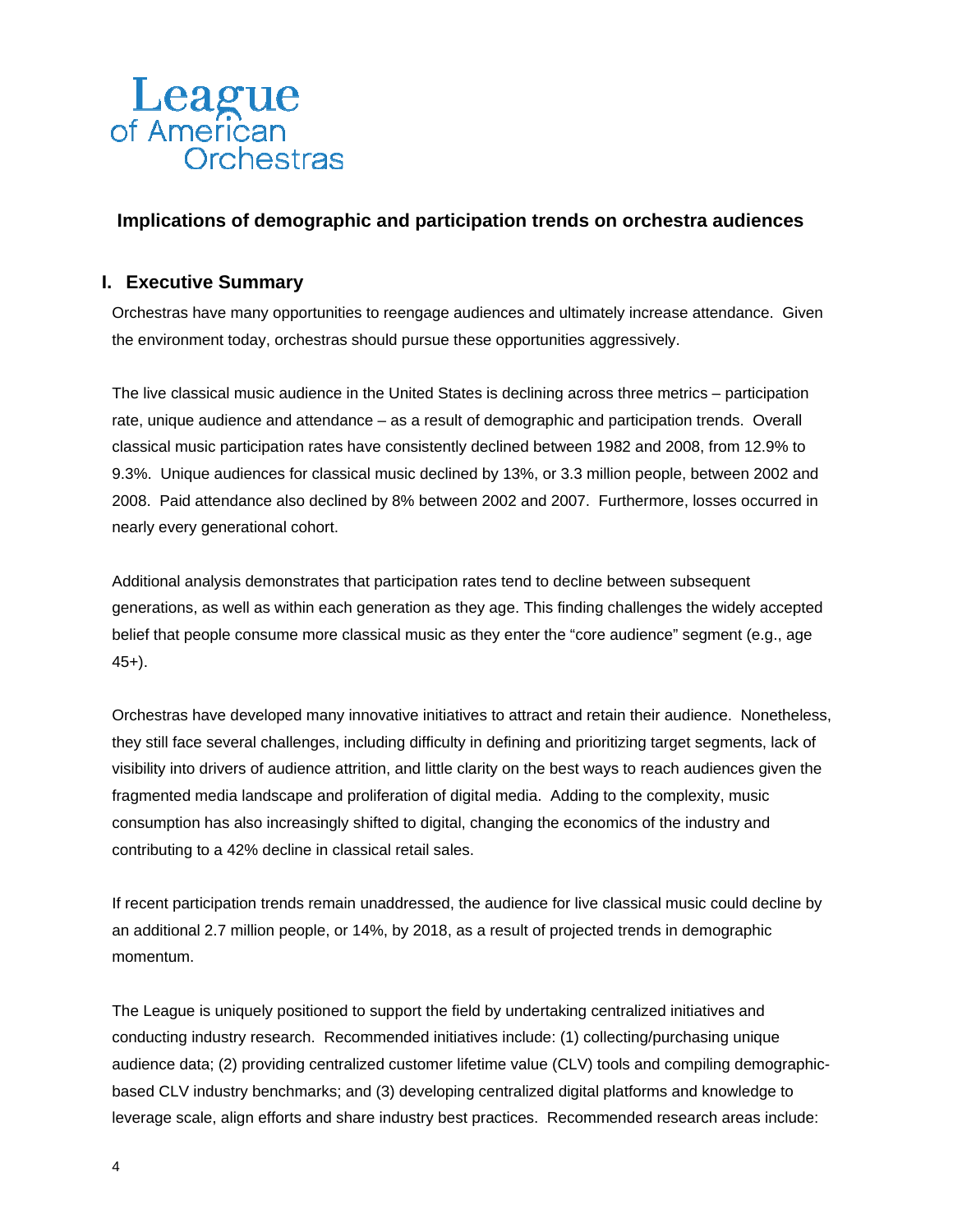(1) understanding effective tactics to engage the "aging patron" (Silents/Greats); (2) understanding how to "win back" disengaged Boomers and shift loyal Boomers to leaders and contributors; (3) understanding the drivers / inhibitors of classical music attendance for Generation X; (4) understanding behavior of Generation Y and how to develop their awareness about classical music; and (5) developing a more comprehensive understanding of Hispanic audiences.

# **II. Methodology**

This document reflects findings based on two activities:

- Analyzing participation rates and unique audience trends, using survey data from the National Endowment for the Arts and Experian Simmons, to determine the implications of demographic momentum for live classical music
- Analyzing trends in digital media using data from Experian Simmons, Nielsen, Veronis Suhler Stevenson, and the McKinsey iConsumer survey

#### **Data Sources**

This study utilizes existing research and multiple data sources to provide a fact base for historical industry trends and current marketing knowledge, which were then used to perform forecasts and identify opportunities for orchestras and the League. Live classical music unique audience and attendance are used as indicators of symphony orchestra attendance. These sources are the most valid proxies for orchestra audience size for two reasons: first, long-term, longitudinal studies with comprehensive demographic information specific to symphony orchestra audiences are not available, thus making classical music audience (from NEA and Experian Simmons) the best available indicator.

Second, while the definitions for classical music in these surveys (provided below) could include forms other than symphony orchestras (e.g., choral, chamber, pops), it is not likely to affect the directional results of the analysis, though trends may be slightly less extreme. Estimates based on best-available data suggest that symphony orchestras represent 50-70% of total classical music attendances, and thus is representative of overall orchestra trends<sup>[1](#page-4-0)</sup>. In most cases, other genres such as opera and musicals have been captured under different categories (e.g., "theater arts").

<span id="page-4-0"></span><sup>&</sup>lt;sup>1</sup> Range calculated by taking total attendances based on OSR data divided by range of implied attendances from NEA and Simmons unique audience estimates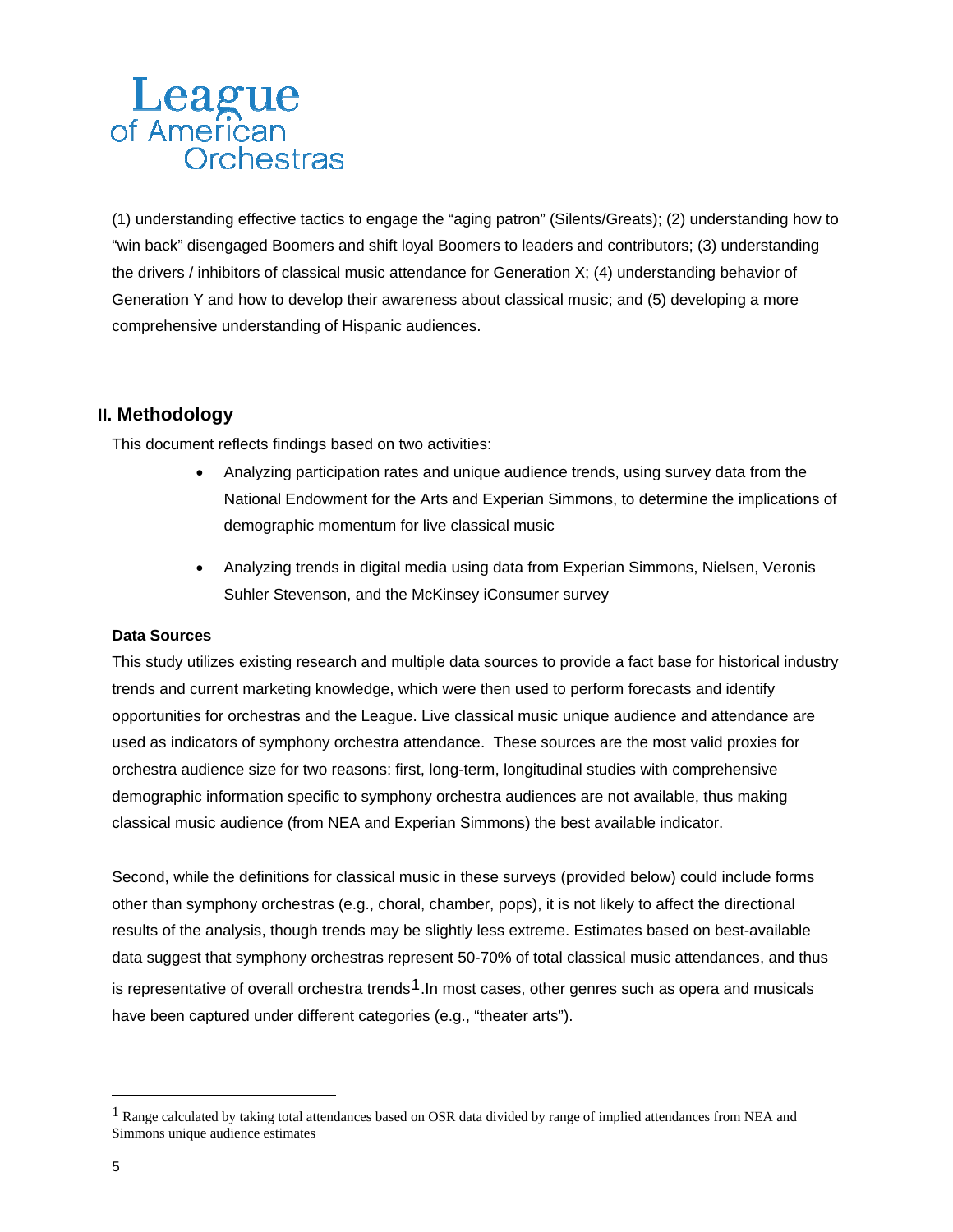League OSR data was used to measure orchestra attendance. With reasonable assumptions about average frequency of attendance, trends suggested by the OSR data can be reconciled with those from NEA and Simmons data.

For historical analyses, NEA data was primarily used since it was available since 1982. However, for historical analyses on racial / ethnic segments, Simmons was used due to its higher sampling of minority segments.

For projections, Simmons data was used because it was available in 2007, allowing forecasts to correct for the impact of economic conditions on 2008 data.

Trends in overall symphony orchestra ticket sales were provided by the League of American Orchestras through its annual Orchestra Statistical Report.

### *The National Endowment for the Arts ("NEA") – Participation in the Arts Survey*

The NEA arts participation survey is a government-sponsored survey of public participation in the arts for the U.S. adult population. Every five to ten years, the study measures audiences for seven benchmarked performing arts forms, including classical music. The most recent survey, from 2008, had a sample size of approximately 18,000 adults (over 10,000 households represented), with an overall response rate of 82%. Data from 1982, 1992, 2002 and 2008 surveys were used in this report to determine historical trends and projections. The 2008 data captured the twelve months ending May 2008, and thus likely captures some of the impact of the economic recession, which began in December 2007 based on consensus economist views.

Survey question: "Attended at least one non-elementary or high school classical music performance such as symphony, chamber or choral music during the last 12 months"

Other categories surveyed: Jazz, Latin/Spanish/Salsa music, opera, musical stage play, nonmusical stage play, ballet, live dance

NOTE: "Non-elementary or high school" language was not included in the 1982 survey

SOURCE: National Endowment for the Arts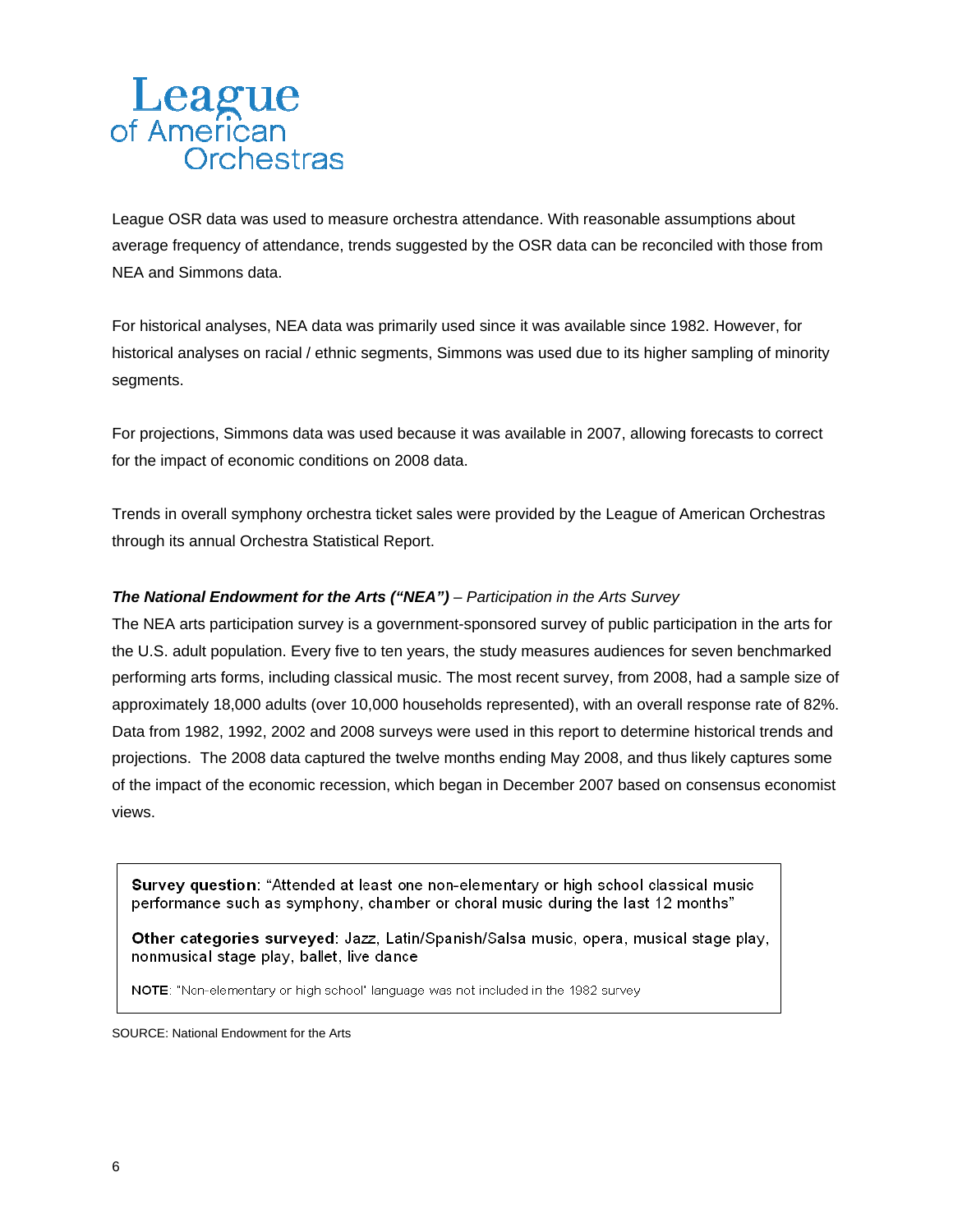### *Experian Simmons ("Simmons") – National Consumer Survey*

The Simmons consumer survey gathers information annually about consumer lifestyles, media habits, and product / brand preferences of the U.S. adult population. Simmons is widely used by consumer and media organizations and is accredited by the Media Rating Council. The most recent survey, from 2008, had a sample size of approximately 25,000 respondents, with a household response rate of 21%. The Simmons National Hispanic Consumer Study was conducted in tandem, resulting in the sampling of just over 7,600 Hispanics. Annual data was used from 2003 through 2007 to identify recent trends to compare with those identified using NEA data. Data from 2003 are used based on availability and consistency of collection methodology. Data from 2007 are used because 2008 data were captured through December 2008, and thus reflect effects from recessionary economic conditions.

Survey question: "Attended at least one professional classical music concert by nationally or regionally known performers or groups in the last 12 months"

Other categories surveyed: Country, rock / pop, comedy, live theater, dance

SOURCE: Experian Simmons

Simmons is a valuable data source for trends in live classical music audiences for several reasons. First, it allows tracking and analysis of more recent trends because data is collected on an annual basis, compared to five or ten year periods for NEA surveys. Second, Simmons samples a much larger number of Hispanics, allowing for more statistically significant perspectives on Hispanic trends. Third, participation rate measurements and trends from NEA and Simmons are quite similar (Exhibit 1 and 2), validating classical music audience trends.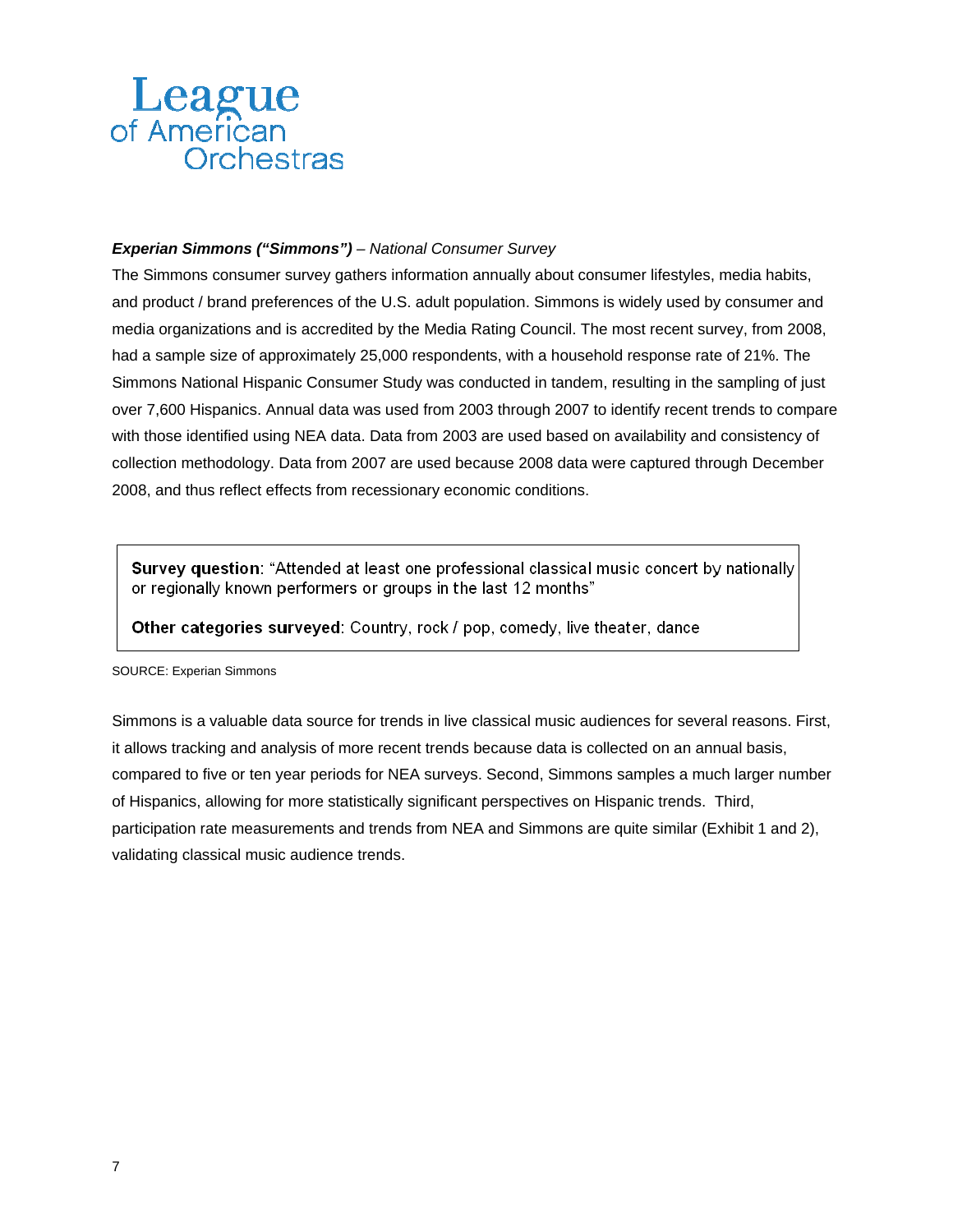

#### **Exhibit 1**

| <b>Comparison of NEA and Simmons data</b><br>Participation rates by generation <sup>1</sup> |                 |              |                 |              |  |  |
|---------------------------------------------------------------------------------------------|-----------------|--------------|-----------------|--------------|--|--|
| Generation                                                                                  | <b>2002 NEA</b> | 2003 Simmons | <b>2008 NEA</b> | 2008 Simmons |  |  |
| Silents / Greats                                                                            | 12.1%           | 12.1%        | 11.0%           | 13.0%        |  |  |
| Early boomers                                                                               | 16.3%           | 11.7%        | 11.8%           | 9.7%         |  |  |
| Late boomers                                                                                | 11.5%           | 9.4%         | 10.1%           | 7.3%         |  |  |
| Generation X                                                                                | $9.4\%$         | $9.4\%$      | 7.9%            | 6.0%         |  |  |
| Generation Y                                                                                | 7.5%            | $7.5\%$      | 7.0%            | 6.8%         |  |  |
| Overall                                                                                     | 11.5%           | 10.1%        | 9.3%            | 8.1%         |  |  |

1 Generational bucketing may differ slightly by source based on data availability

SOURCE: National Endowment for the Arts, Experian Simmons, McKinsey analysis

#### **Exhibit 2**



SOURCE: National Endowment for the Arts, Experian Simmons

The live classical music audience also was similar in demographics (e.g., education, age, ethnicity, household income) across the two data sources. Significant differences in ethnic composition is likely due to the larger sampling of minorities in the Simmons survey (Exhibit 3).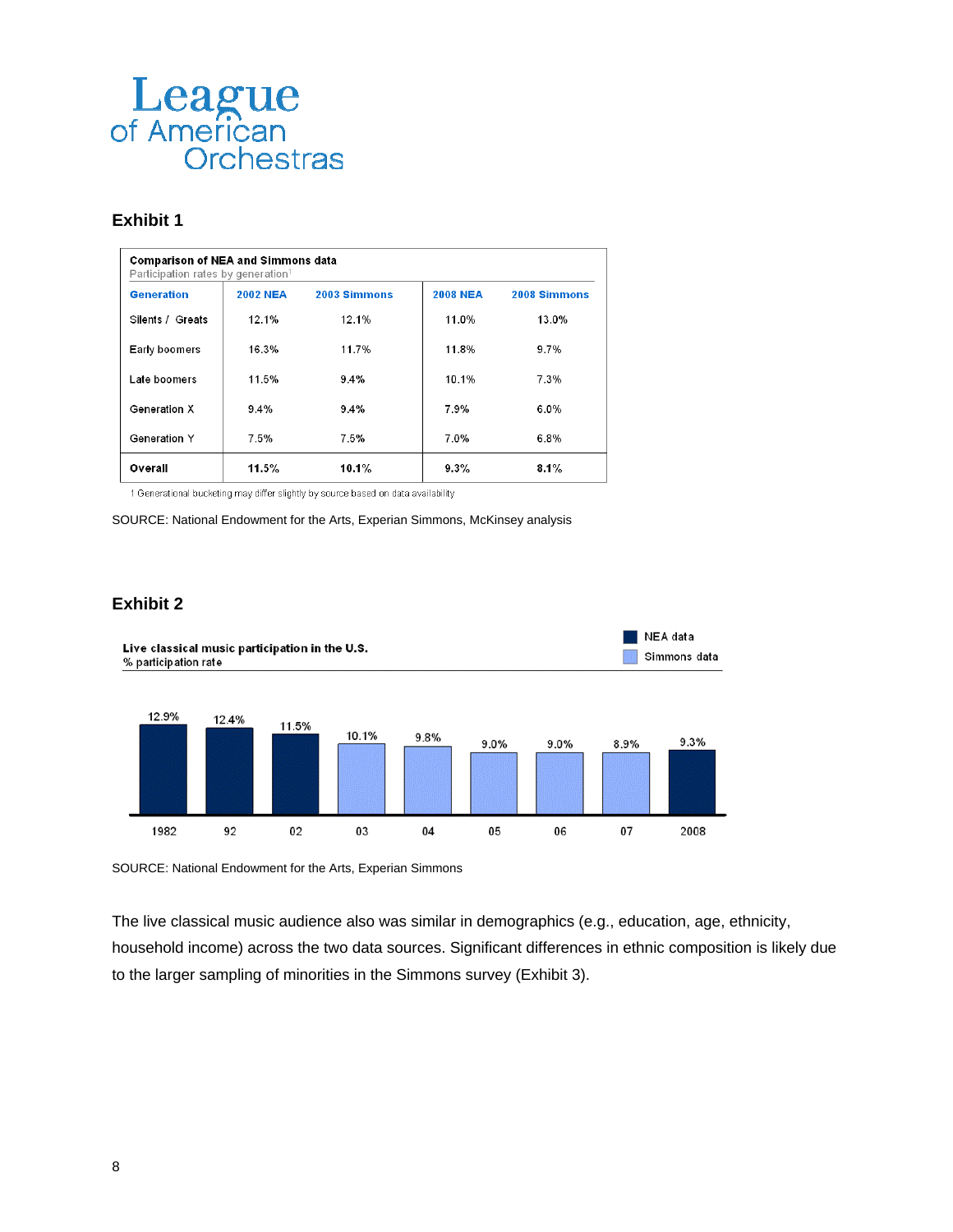

### **Exhibit 3**



SOURCE: National Endowment for the Arts, Experian Simmons, McKinsey analysis

#### *League of American Orchestras – Orchestra Statistical Reports ("OSR")*

OSR data is compiled by the League from an annual survey sent to all professional orchestra members, representing approximately 625 orchestras. About 200 orchestras respond per year, reflecting a response rate of approximately 30%. Since 49 of the largest 50 orchestras, and the majority of the next 50 submitted responses, the data captures a significant and representative sample. Reports track a diverse set of metrics such as revenue, expenses, contributions, paid attendance, total attendance, and concerts. The League extrapolates this data across the 1,200 orchestras which comprise the field (excluding youth and collegiate orchestras).

#### *United States Census Bureau – Census and Current Population Survey*

The U.S. Census is compiled every 10 years, with intercensus population estimates collected monthly in the Current Population Survey based on a sample of 60,000 households. Populations generally refer to the civilian resident population. The Bureau provides projections based on Census 2000 data, with estimates until 2050 using the cohort-component method. Projections were updated in 2008. Age and race / ethnicity were demographic focuses, as they reflect the most significant changes in population composition over the next ten years compared to other demographic metrics (e.g., composition of educational attainment, income).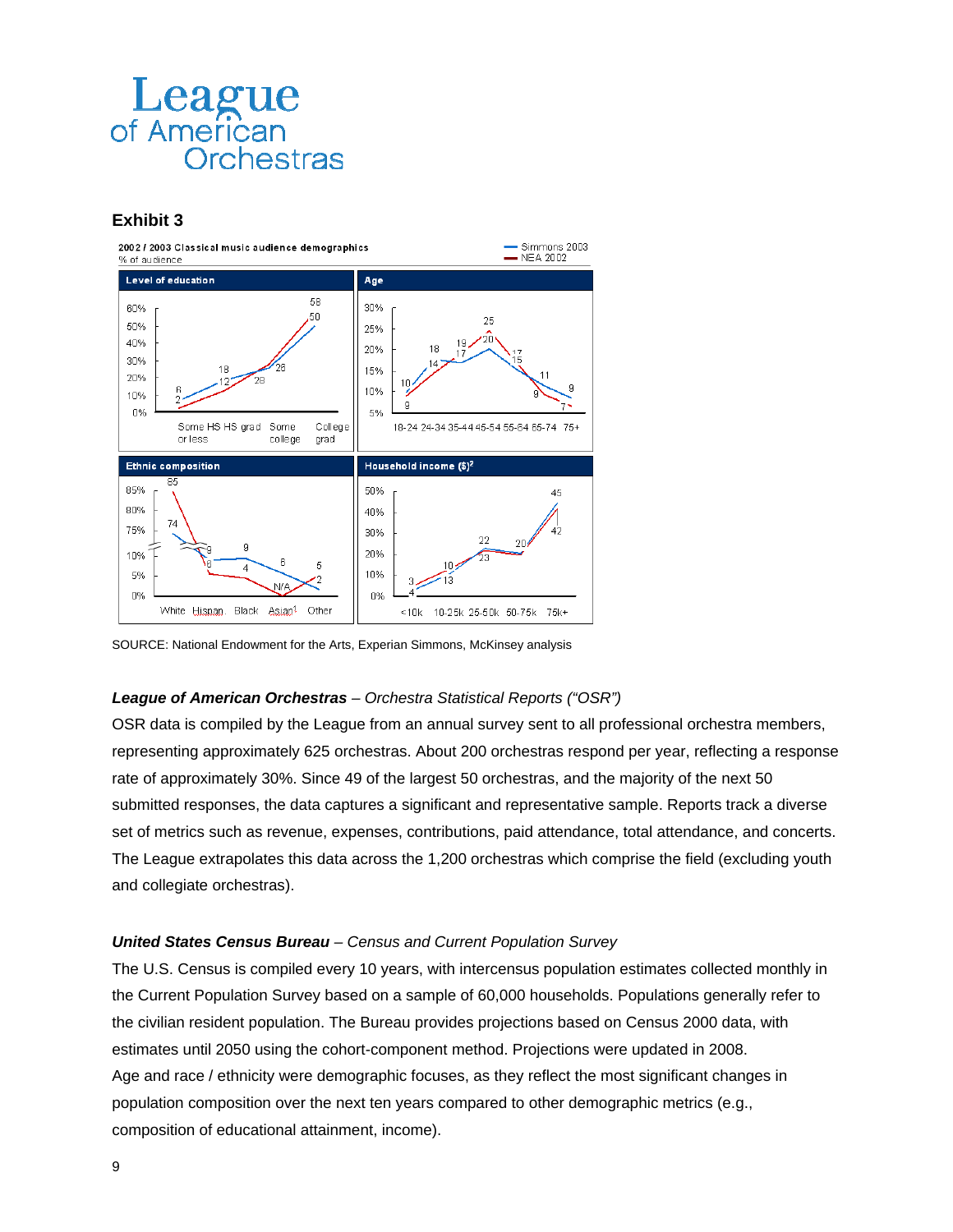### *McKinsey – 2008 iConsumer survey*

The McKinsey iConsumer survey is a comprehensive cross-experience survey of digital consumer behaviors, tracking US internet users between the ages of 13-64, with nearly 21,000 respondents. The survey was administered to targeted numbers of pre-defined demographic segments to be representative of the population in terms of age, gender, and employment status.

#### *Nielsen – A2/M2 Three Screen Report*

Nielsen is a premiere market research firm that monitors consumer habits in the retail and media arenas. Nielsen is well known for their media measurement and research subsidiaries. The Nielsen Anywhere Anytime Media Measurement (A2/M2) Three Screen Report measures television, internet and mobile usage in the U.S.

# *Veronis Suhler Stevenson – Communications Industry Forecast and Investment Considerations for the Communications Industry*

Veronis (or VSS) provides data on consumer usage (e.g., time spent) trends of both traditional and digital media. The VSS Communications Industry Forecast and Investment Considerations for the Communications Industry provide detailed analyses of spending patterns, trends and industry drivers for all major segments of the Media industry and is the industry standard for budgeting, forecasting and benchmarking the Media industry. For their forecasts, VSS compiles and analyzes data from over 40 trusted sources in the Media industry, including PQ Media, Ball State University, comScore, Nielsen, and Recording Industry Association of America.

### **Terminology**

A few terms are used consistently throughout this document. Definitions are as follows:

*Participation rate***:** Defined as the percentage of a particular audience (e.g., overall adult population, 29- 33 age segment, Hispanics) attending live classical concerts at least once in the past 12 months. Participation rate is measured by NEA and Simmons by dividing the number of people who responded that they attended a live classical music concert by the total number of respondents.

*Unique audience***:** Defined as the number of unique individuals who attended a live classical music concert in the past 12 months, regardless of frequency. Unique audience is determined by multiplying participation rates as measured by NEA and Simmons surveys by population estimates from the U.S. Census Bureau.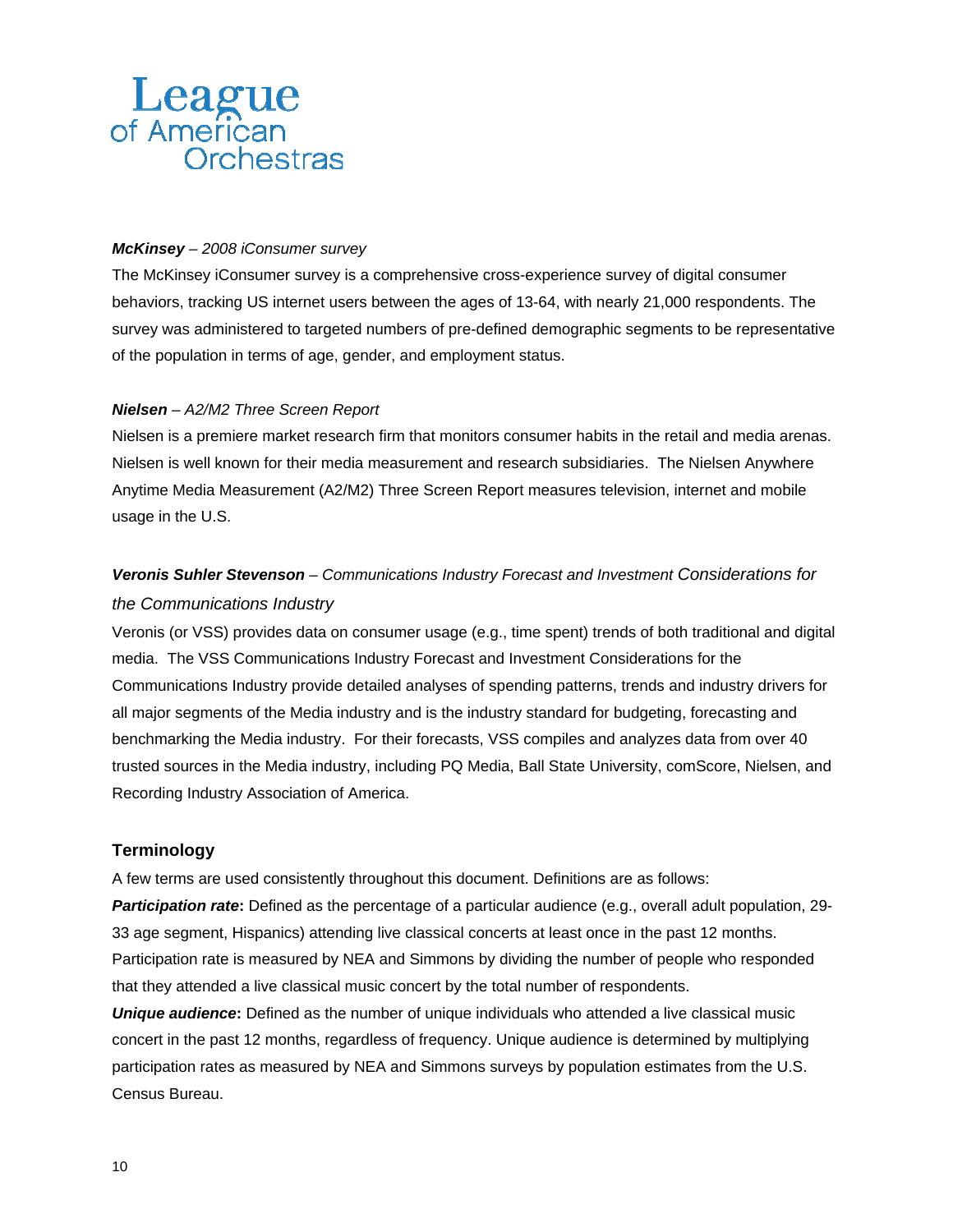*Paid and total attendance***:** OSR measures total and paid attendance. Attendance refers to total people attending concerts, irrespective of unique visits (e.g., if a person attends twice, he/she counts as two attendees). Paid attendance includes all concerts for which concert revenue was collected from paying attendees. This includes regular season, pops season, summer season, tour, community engagement, educational, residency, chamber, ensemble, family, festival, and relevant choral/ballet/opera concerts (e.g., contracted concerts). Total attendance includes paid attendance as well as concerts for which concert revenue was not collected (e.g., free concerts, complimentary tickets, ensembles playing in local schools on a pro-bono basis).

# **III. Current Trends In Classical Music Participation And Challenges Faced By Orchestras**

# **1. Classical music participation and unique audience trends are troubling, but also highlight real areas of opportunity for orchestras to grow audience**

*The overall classical music participation rate of the U.S. adult population has decreased consistently over the past 25 years. Despite those declines, unique audiences for classical music grew through 2002 as a result of adult population growth in key segments (e.g., Generation X). However, since 2002, the unique audience for live classical music has declined by 13% as population growth is no longer enough to counter declining participation rates. Moreover, the trends for each generation suggest that each subsequent generation participates less then previous generations (e.g., Boomers participate less than Silents at the same age) and participation declines within generations as they age (e.g., Boomers in their 50s participate less than they did when they were in their 40s). As a consequence, the average age of the classical music unique audience has increased substantially faster than the U.S. adult population.* 

#### **The unique audience for live classical music declined by 13% since 2002**

The unique audience for live classical music in the U.S. today is approximately 21 million people. This represents a 9.3% overall participation rate among the U.S. adult population<sup>[2](#page-10-0)</sup>. From 2002-2008, the unique audience for live classical music declined by 13%, or 3.3 million people. Comparatively, the unique audience for live concerts in general (i.e., rock, pop, country, classical) was relatively flat over a similar time period (2003 and 2007), declining by 0.6%.

 $\overline{a}$ 

<span id="page-10-0"></span><sup>2</sup> Adult population refers to the civilian resident population that is 18 years old or older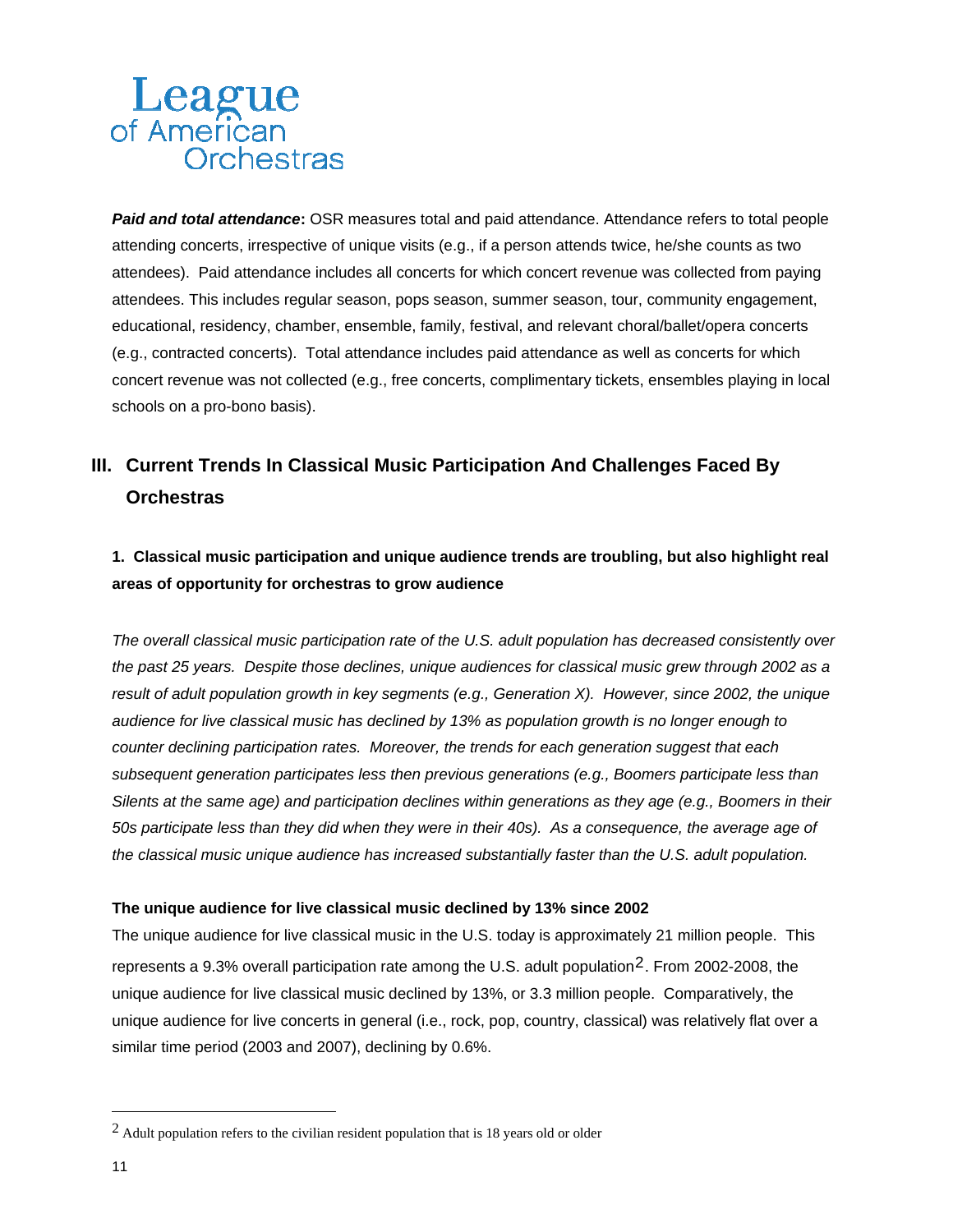### **Exhibit 4**

Since trends in participation rates have a strong relationship with generational cohorts, the following analysis examines participation from a generational lens.

| Generational<br>cohorts <sup>1</sup> | <b>Birth years</b> | Age (2008) | 2008 live classical<br>audience (millions) | 2008 population<br>(millions) |
|--------------------------------------|--------------------|------------|--------------------------------------------|-------------------------------|
| Greats                               | 1901-1924          | 84-107     | $0.5^2$                                    | $5.4^2$                       |
| <b>Early silents</b>                 | 1925-1934          | 74-83      | $1.5^{3}$                                  | $14.6^3$                      |
| Late silents                         | 1935-1944          | 64-73      | 2.6                                        | 21.3                          |
| <b>Early boomers</b>                 | 1945-1954          | 54-63      | 4.1                                        | 35.2                          |
| Late boomers                         | 1955-1964          | 44-53      | 4.5                                        | 44.6                          |
| Gen X                                | 1965-1981          | 29-43      | 4.8                                        | 61.4                          |
| Gen Y                                | 1982-2000          | 8-28       | 3.2 <sup>4</sup>                           | 46.94                         |
|                                      |                    |            |                                            |                               |

1 Generation ages (e.g., Gen X, Gen Y) have been adjusted slightly based on data availability / methodology

2 Reflects 85+ year old audience based on data availability

3 Reflects 74-84 year old audience based on data availability

4 Reflects adult (18+) Gen Yers

SOURCE: National Endowment for the Arts, US Census Bureau, McKinsey analysis

From a demographic perspective, the analysis shows that each generation exhibits a very distinct behavior towards classical music attendance (see Exhibit 4 for descriptions of the generations). The composition of the live classical music audience in 2008 by generational cohort was 21% Silent/Great, 41% Baby Boomer, 23% Generation X, and 15% Generation Y. Losses have occurred in the live classical audience in nearly every generation since 2002 (Exhibit 5). Silents and Greats declined by 1.8 million people, driven by declines in the overall size of their populations due to aging. Baby Boomers and Generation X lost 3.2 million people, despite relatively flat population sizes overall. Generation Y gained 1.7 million people, which mostly reflects their entrance into the adult population rather than a broad increase in participation[3](#page-11-0).

 $\overline{a}$ 

<span id="page-11-0"></span><sup>3</sup> Surveys measure adult population rather than overall population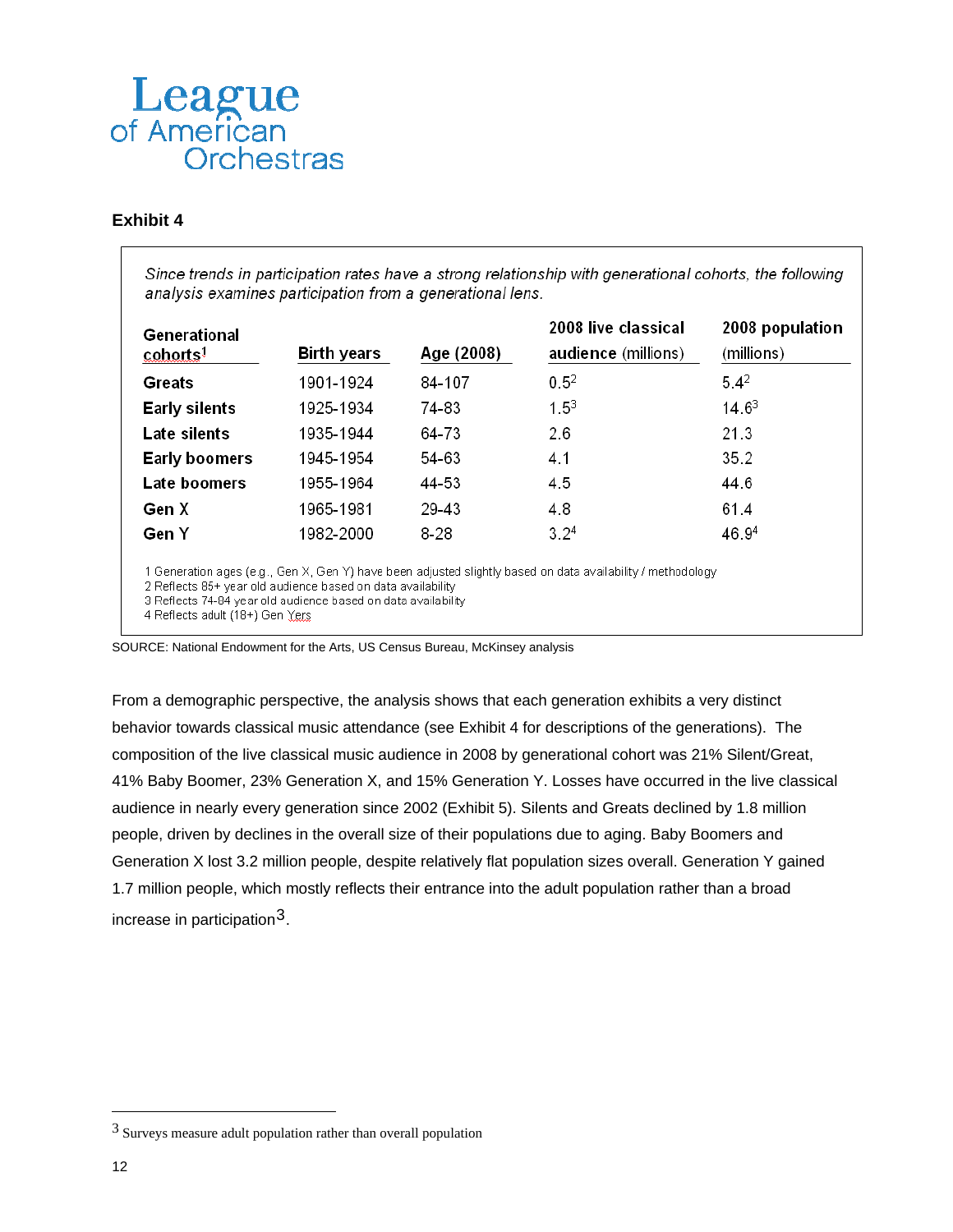

### **Exhibit 5**

Classical music audience trends, 2002 to 2008 (NEA data) Millions of people





1 2008 data extrapolated from 2007 to adjust for impact of 2008 economic conditions

SOURCE: National Endowment for the Arts, Experian Simmons, McKinsey analysis

Historical trends between NEA and Simmons are similar directionally, but the NEA data suggests a larger decline, likely for two reasons: First, NEA measures the trend over a six year period, while Simmons measures only a four year piece of that period. Second, NEA includes 2008 data which captures the beginning of the economic recession. Simmons data from 2003 to 2007 is likely more representative of systemic trends, as the 2007 data largely does not include the impact of recessionary economic conditions. Thus, the projections which follow later in this document will be based on growth rates associated with 2003 to 2007 Simmons trends.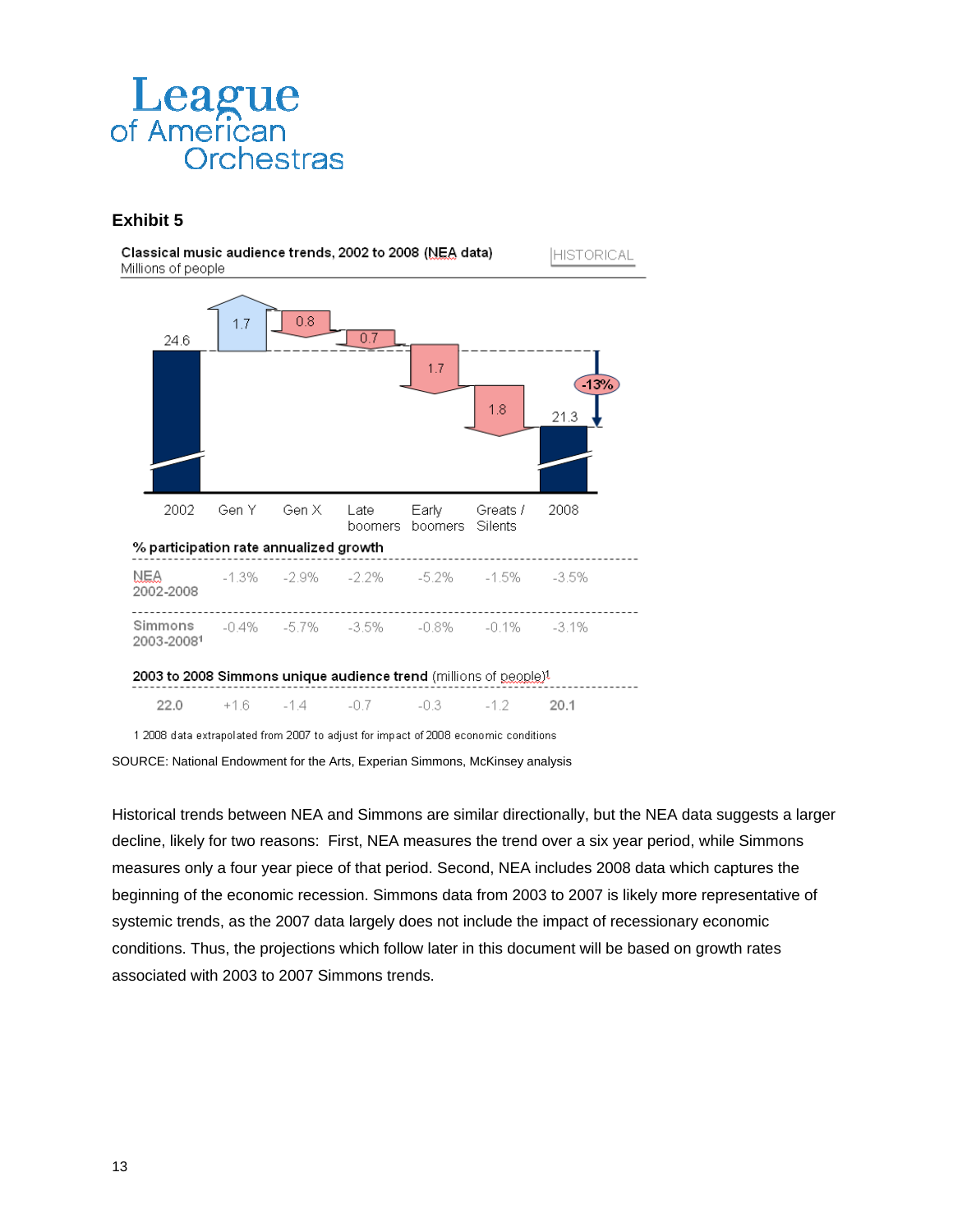Attendance refers to the total people attending all concerts (i.e., tickets), irrespective of unique attendees. On the other hand, unique audience is defined as the number of unique individuals who attend a live classical music concert, regardless of frequency. The link between the two measurements is average frequency of attendance (attendance = unique audience x average frequency).

Data reported to the League suggest that paid attendance declined at a 1.7% annualized rate and total attendance declined by a 1.0% annualized rate from 2002 to 2007, compared to a 2.4% annualized rate of decline in unique audience between 2002 and 2008 according to NEA. These sources can be reconciled by assuming slight increases in average frequency.

Adjusting for outliers, the NEA data suggest average frequency of attendance increased from 2.5 to 2.7 between 2002 and 2008. This implies an annualized decline in total attendances of 1.3-2.2% for the NEA data. This range is similar to rates of decline in the OSR attendance date. Thus, attendance trends from the OSR can be reconciled with the NEA unique audience trend by assuming that average frequency of attendance has increased slightly since 2002. This ultimately suggests that losses in unique audience could have been masked by slight increases in overall attendance frequency.

NOTE: Overall average attendance in the NEA data suggests a decline from 3.1 to 2.9 attendances between 2002 and 2008. However, this includes outliers caused by a few respondents (e.g., those saying they attended 21-156 concerts per year), skewing overall average attendance. Capping attendances at between 12 to 20 attendances represents 98-99% of surveyed responses in 2002 and 2008

NOTE: Paid attendance trends are likely to be a more valid comparison to unique audience trends for two reasons. First, the tracking methodology for paid attendance (e.g., ticket stubs or seats filled) is more robust than that of total audience (e.g., manual counts, approximations of audience density for free outdoor concerts). Second, total attendance also includes educational concerts (e.g., ensembles of a few musicians playing at local elementary schools), which are not relevant for the adult classical music audience

SOURCE: National Endowment for the Arts, League of American Orchestras, McKinsey analysis

# **Participation rates have consistently declined over the past 25 years, though population growth has masked absolute declines in audience size between 1982 and 2002**

The overall participation rate for the U.S. adult population decreased from 12.9% to 11.5% between 1982 and 2002. However, the unique audience actually increased by 2.8 million people on an absolute basis over the same period. Further analysis suggests that demographic momentum – i.e., the population attaining adulthood during this period – contributed more to the increase than a general increase in affinity for live classical music. Between 1982 and 2002, Generation Xers entering the adult population compensated for declines among the Great and Silent generations. However, overall growth in the U.S. adult population (27%) outpaced growth in unique audience size (13%), and thus resulted in declining participation rates.

Since 2002, the rate of decline in participation rates has accelerated, outpacing adult population growth. This has resulted in declines in the size of the unique audience.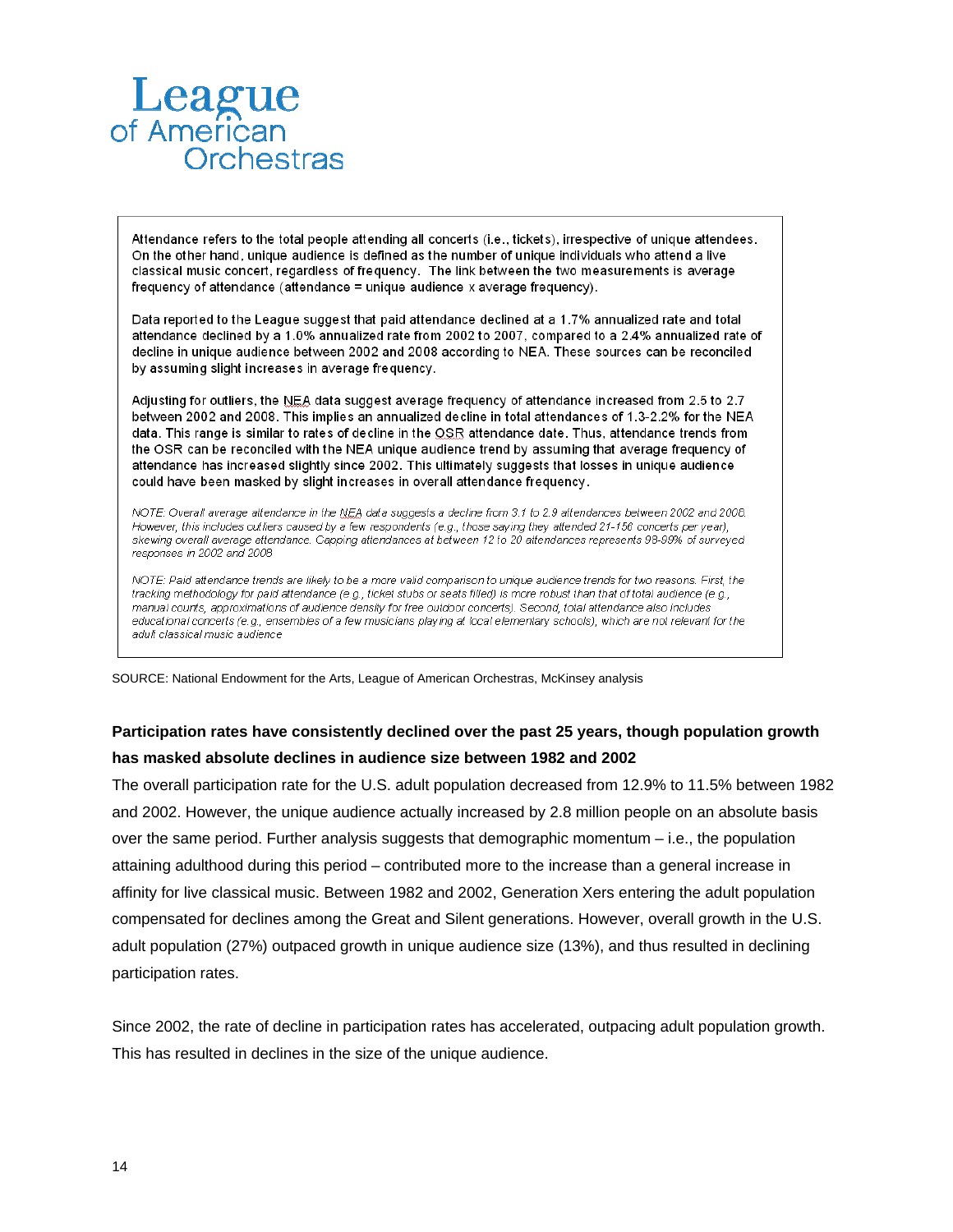

### **Exhibit 6**







SOURCE: National Endowment for the Arts, McKinsey analysis

#### **Participation rates have generally declined between and within generational cohorts since 1982**

Participation rates of each generational cohort can be examined from two perspectives: first, comparing participation rates *between* generations when they were the same age (e.g., participation rates between Boomers and Generation X in their 20s), and second, comparing participation rates *within* generations (e.g., participation rates within Boomers as they age). Both perspectives provide insight into long-term trends associated with generational participation rates (Exhibit 7).

- 1. **Between generations**: At a given age, participation rates tend to decline for each subsequent generation. For example, Gen Xers in their 30s are participating less (9%) than Late Boomers when they were the same age (11%)
- 2. **Within generations**: Participation rates tend to decline within each generation as they age. For example, Late Silents in their 60s are participating less (14%) than when they were in their 40s (17%).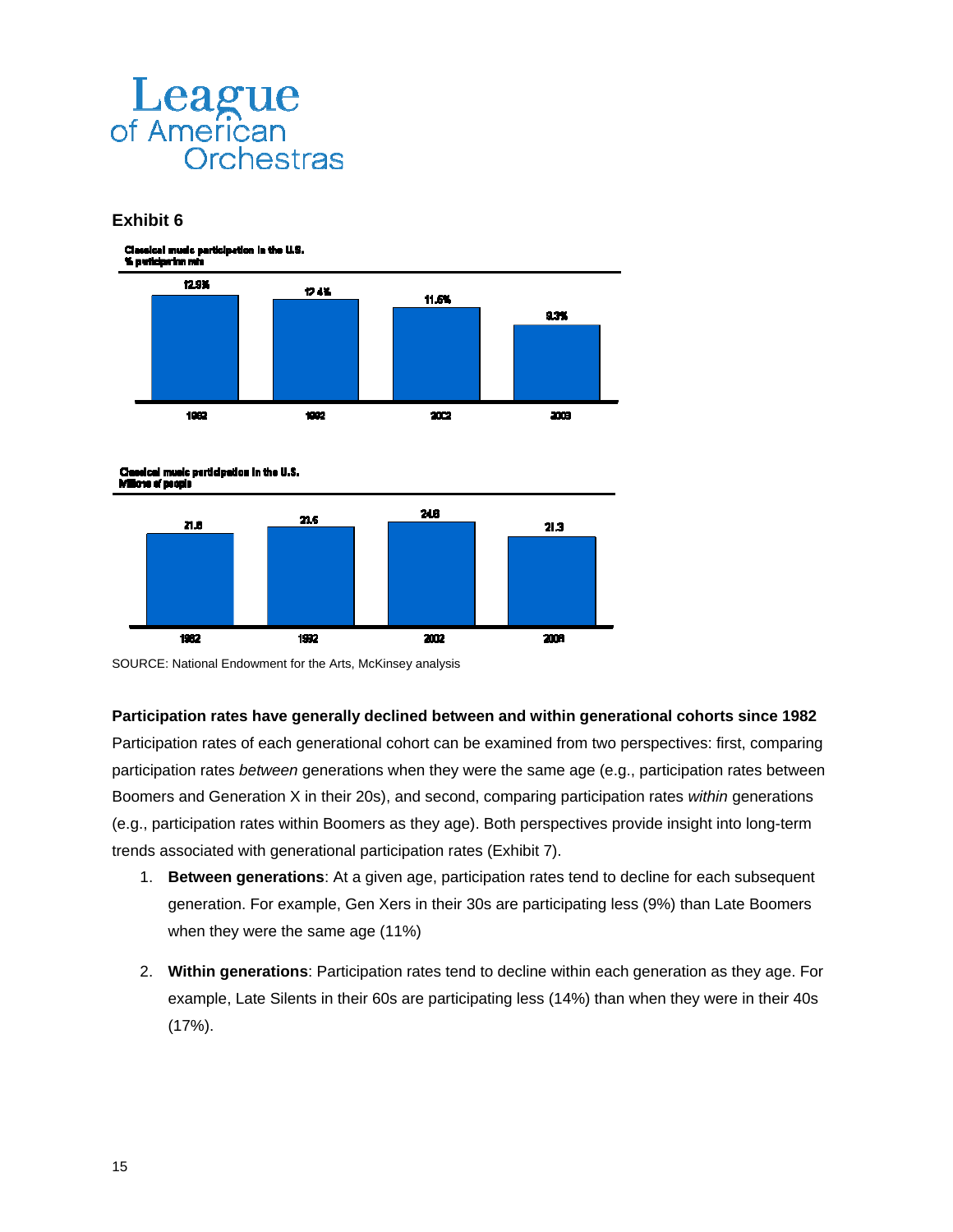

### **Exhibit 7**

Population attending classical performances

% participation rates by age and generation



SOURCE: National Endowment for the Arts, McKinsey analysis

These trends hold up in general, though there are some exceptions. For example, participation increased for the Late Greats as they transitioned from their 60s to 70s. However, this is likely related to recessionary economic conditions in the 1982 data, which depressed participation rates in the year when Greats were in their 60s.

Many orchestra marketing directors have noted that they have seen an increase in attendance by Baby Boomer and Silent cohorts, an observation which runs counter to losses in unique Boomer and Silent audiences since 2002. These trends can potentially be reconciled by looking at frequency of attendance. Unique audience data suggests that frequency of attendance among Boomers and Late Silents has increased consistently since 1982, potentially masking losses in unique audience.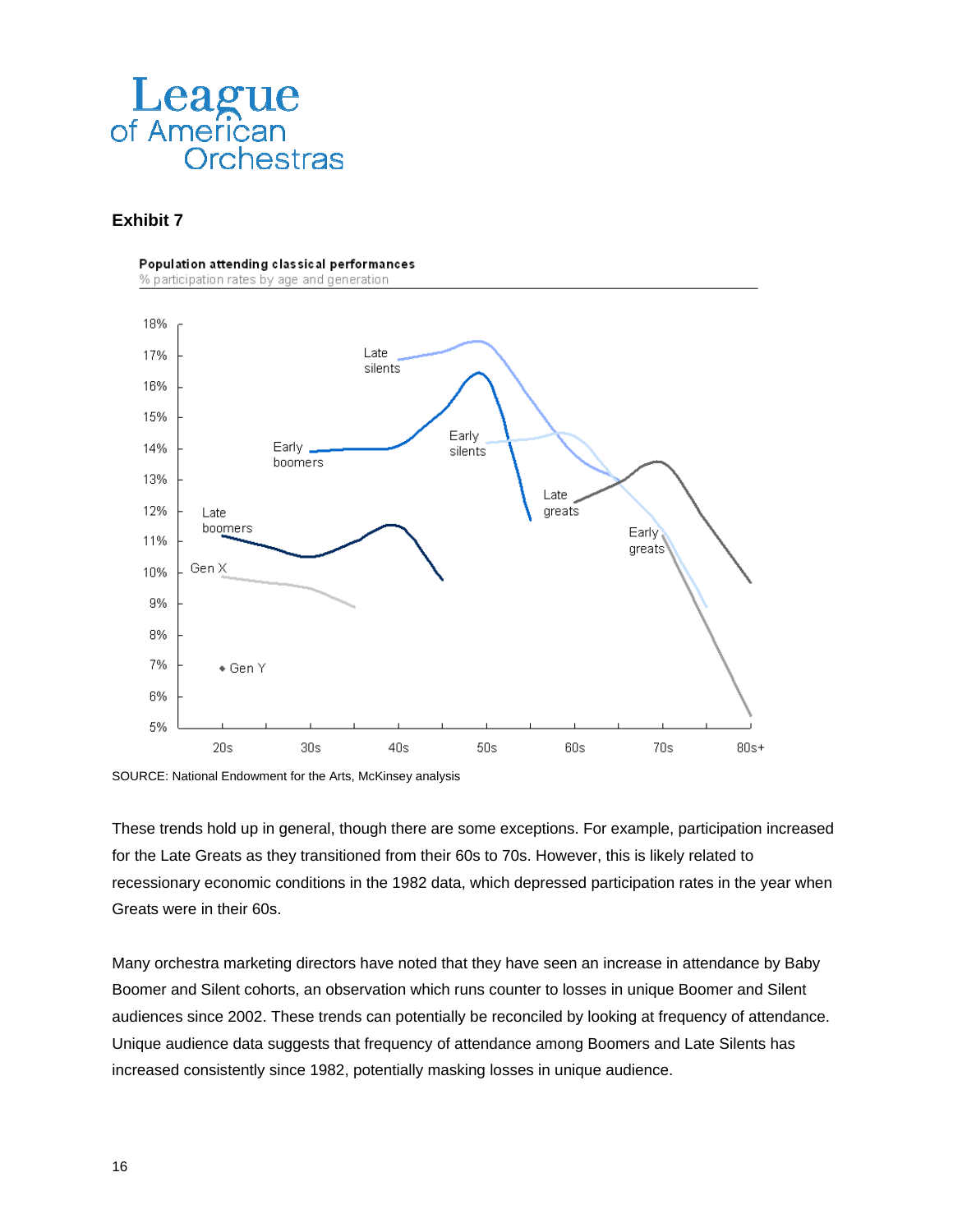### **The audience for live classical music is "graying" faster than the overall population**

The audience for live classical music has been aging at a faster rate than the overall U.S. population. Between 1982 and 2008, the portion of the population over the age of 45 years old has increased from 40% to 59% for the live classical music audience, compared to 42% to 51% for the overall U.S. adult population over the same period (Exhibit 8).



### **Exhibit 8**

SOURCE: National Endowment for the Arts, McKinsey analysis

This "graying" effect is due to two main factors: First, due to the sheer size of the Baby Boomer population, as they shifted from the under-45 age group to the over-45 age group, they caused "graying" of both the U.S. population and the classical music audience. This effect is compounded by the second factor – as each generation demonstrates lower participation rates than preceding generations, the Boomers and Silents in the over-45 age group over-index for classical music attendance compared to those generations in the under-45 age groups.

# **2. Orchestras face unique challenges in addressing the participation trends**

*Most orchestras have successfully created a broad portfolio of marketing initiatives for audience cultivation and retention. However, unique audiences continue to decline. Going forward, orchestras are challenged to develop new, innovative strategies to attract new audiences and engage current audiences further.*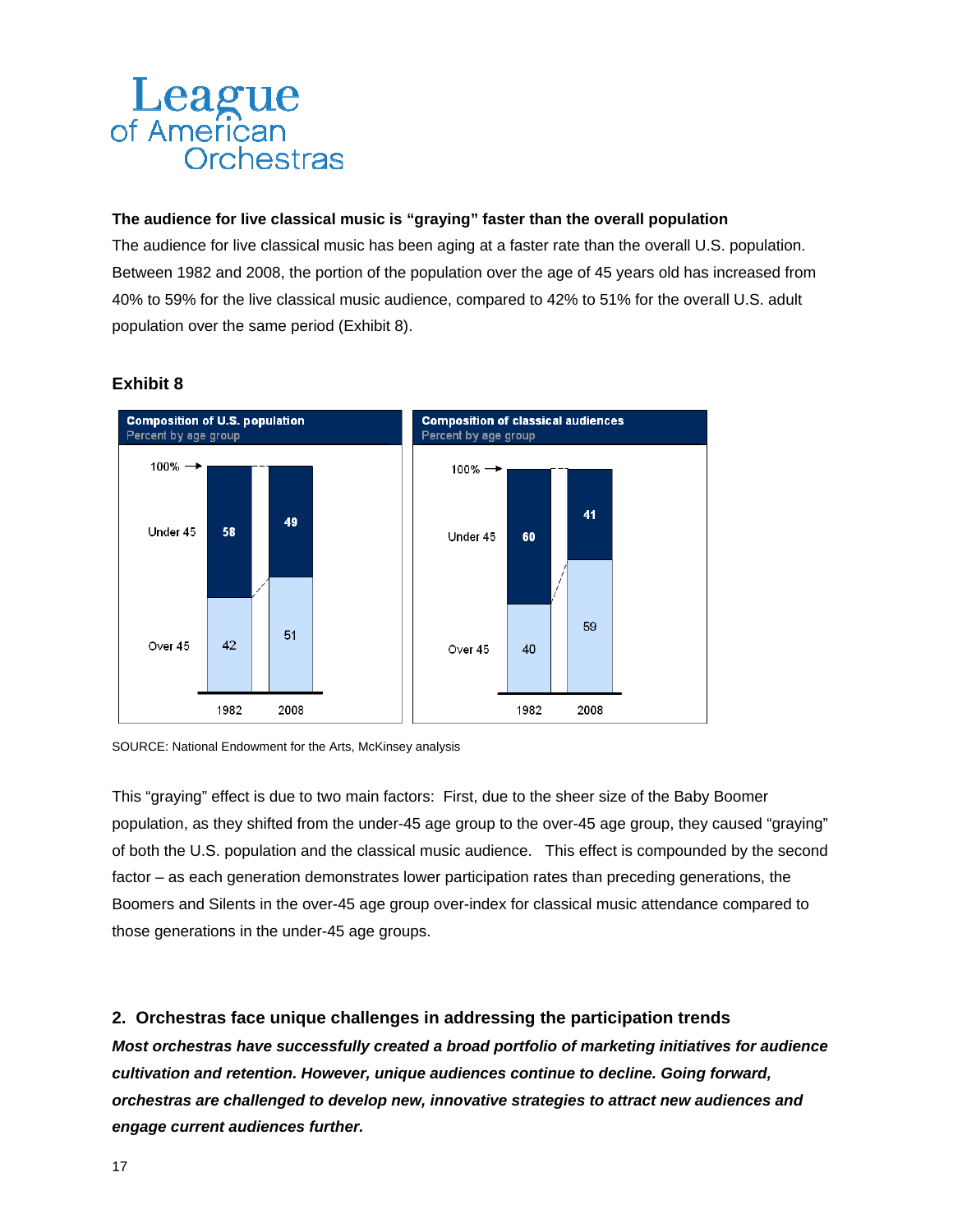Orchestras currently leverage a number of marketing initiatives that have proven to be effective in engaging audiences. To name a few, initiatives such as traditional advertising, direct mail, education, community engagement, loyalty programs, and festivals have become the "bread and butter" in marketing director repertoires. Other initiatives have received notable publicity for their innovation and success for certain organizations. For example, some orchestras have combined their marketing and development departments into a single unified organization, enabling more consistent messaging, broader reach, and leveraged scale from the overlap between these increasingly associated functions. However, despite the breadth of their marketing initiatives, orchestras are struggling to retain current audiences and attract new ones.

# **3. In addition, shifts in consumer media consumption are making it more difficult to efficiently reach orchestra audiences**

*Since the mid 1990s, overall media consumption time and money has shifted from traditional to digital platforms. Music consumption also shifted to digital platforms in both time and dollar expenditure. These changes in consumer behavior have fragmented the media landscape and exacerbated the challenges that marketing directors face in seeking to engage audiences.* 

Consumers are increasingly shifting time and money to digital platforms (e.g., online, personal media players, mobile phones) and fragmenting their time across many more media sources. Classical music audiences, in particular, are adopting digital more rapidly than the overall US population (See Exhibit 9). As media fragmentation makes it more difficult to engage audiences and more music options vie for consumer time and dollars, marketing directors will need to expand their traditional methods to reach audiences and expand their product / entertainment offerings to account for changes in consumer habits.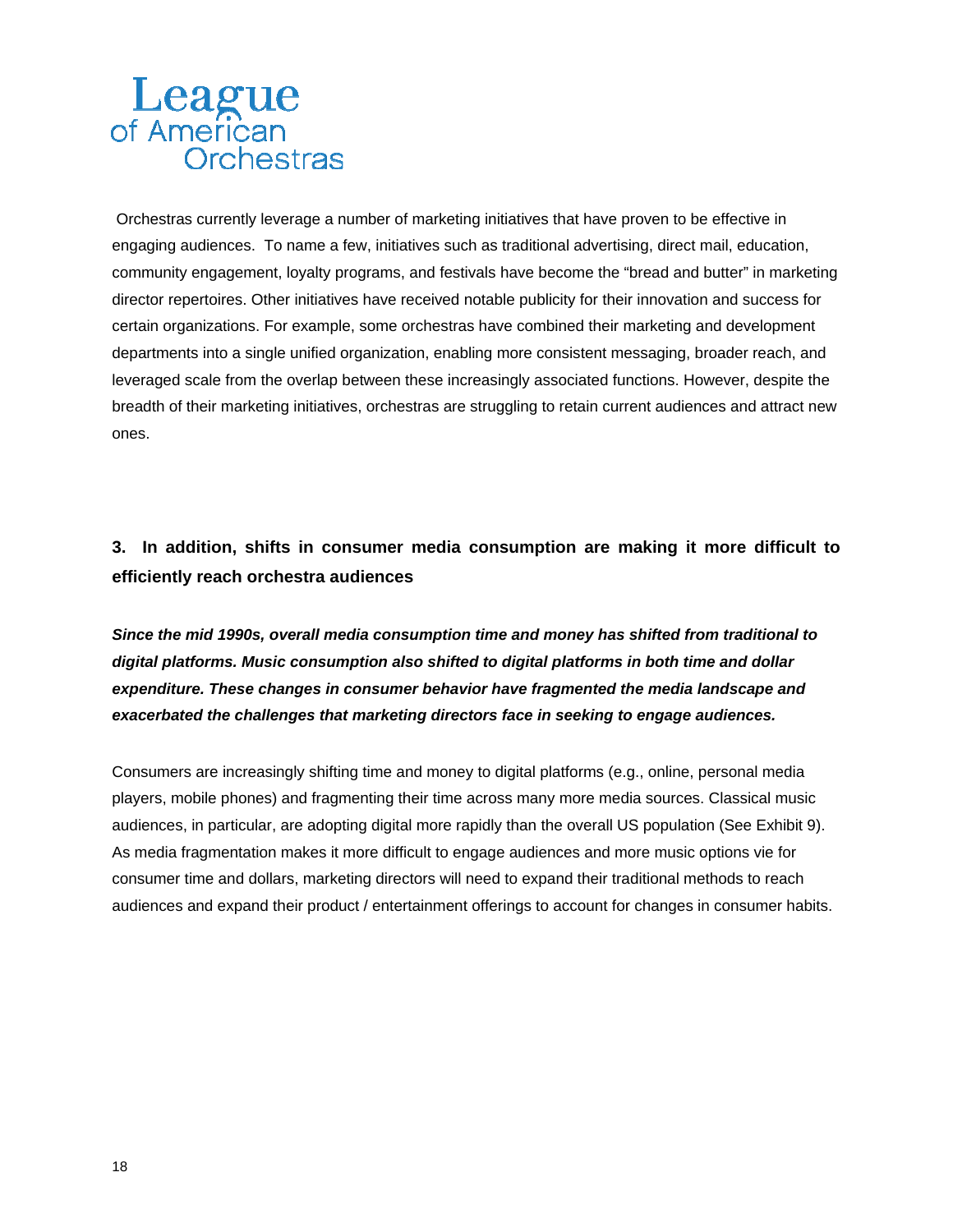

### **Exhibit 9**





#### **Media consumption is shifting from traditional to digital platforms**

From 1995 to 2007, consumers increased the number of hours that they consumed all media from 58 hours/week to 64 hours/week, a +10% gain over the period. In addition, consumers have shifted from traditional channels (e.g., AM/FM radio, broadcast television, physical magazines and newspapers, and brochures/flyers), which are static and one-way, to digital channels (e.g., internet and mobile phones), which are dynamic and interactive. While TV still remains the dominant choice (Americans spend an average of five hours per day watching TV, while one hour per day on the internet, and almost 99% of video watched in the U.S. is still done on television), there is a shift toward digital media. Since 1995, annual declines in traditional channel usage have ranged from -34% (e.g., broadcast TV) to -4% (e.g., conventional magazines).

Meanwhile, digital channels have experienced substantial growth, with average annual growth rates of +50% (e.g., internet) and +39% (e.g., mobile). Today, 70% of the US population is online indicating the degree to which this shift to digital has taken hold.

#### **Music consumption has also shifted to digital platforms**

From a financial standpoint, consumers are purchasing less physical music today than 10 years ago. While digital music (e.g., MP3s) offset much of the loss in physical sales for the total recorded music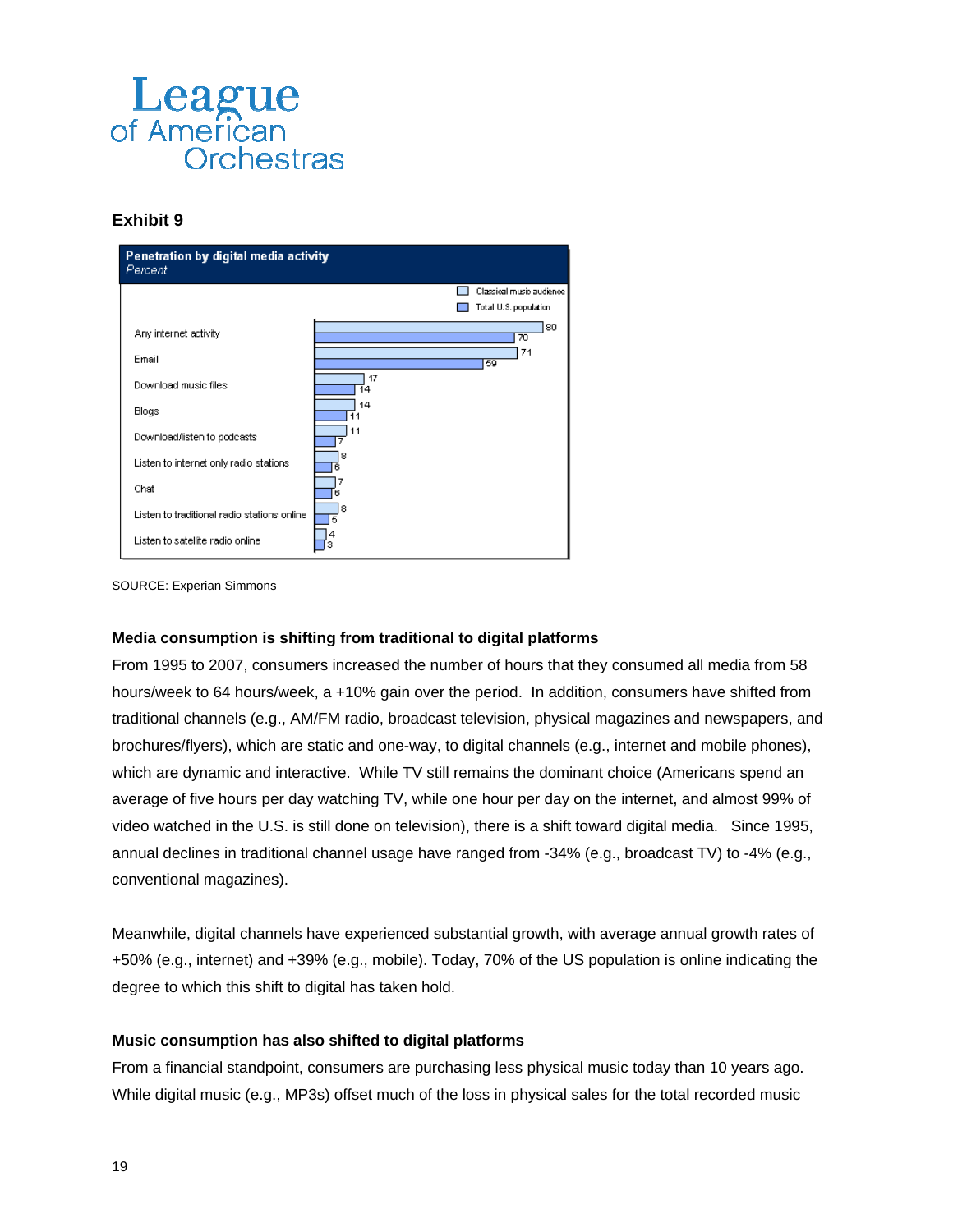industry, classical recorded music did not see the same uptake of digital music. This caused losses in classical recorded sales to be more than 4x the losses in total recorded sales (See Exhibit 10).

### **Exhibit 10**



SOURCE: Veronis Suhler Stevenson, RIAA

For the total music industry, a part of the reason that digital sales have not made up for losses in physical sales is that consumers are able to buy digital albums in entirety or on a per-song basis and the average digital music consumer buys just 1-2 songs from each album. This has had a very negative impact on the recorded music business model, as digital music has turned out to generate far less revenue for the music industry than traditional recorded music. Despite lower fixed and variable costs (e.g., savings from physical manufacturing and distribution), consumers would have to purchase ten to twelve individual digital songs to equal the revenue from just one traditional album.

Nevertheless, with over a billion songs purchased digitally in 2008, it is clear that consumers are structurally shifting their ears and dollars to digital music and the music industry – classical and overall – will have to provide digital offerings for the consumers.

For time spent with music, consumers are still heavily using traditional formats and platforms (e.g., CDs, AM/FM radio), with 87% of consumer listening time allocated to these channels. However, hours spent on traditional music platforms are expected to decline 5% for AM/FM radio and 28% for CDs/cassettes, from 2007 to 2009, while digital music platforms are expected to increase between 24% (e.g., internet radio) and 67% (e.g., mobile downloads) over the same period. As consumer time spent with digital music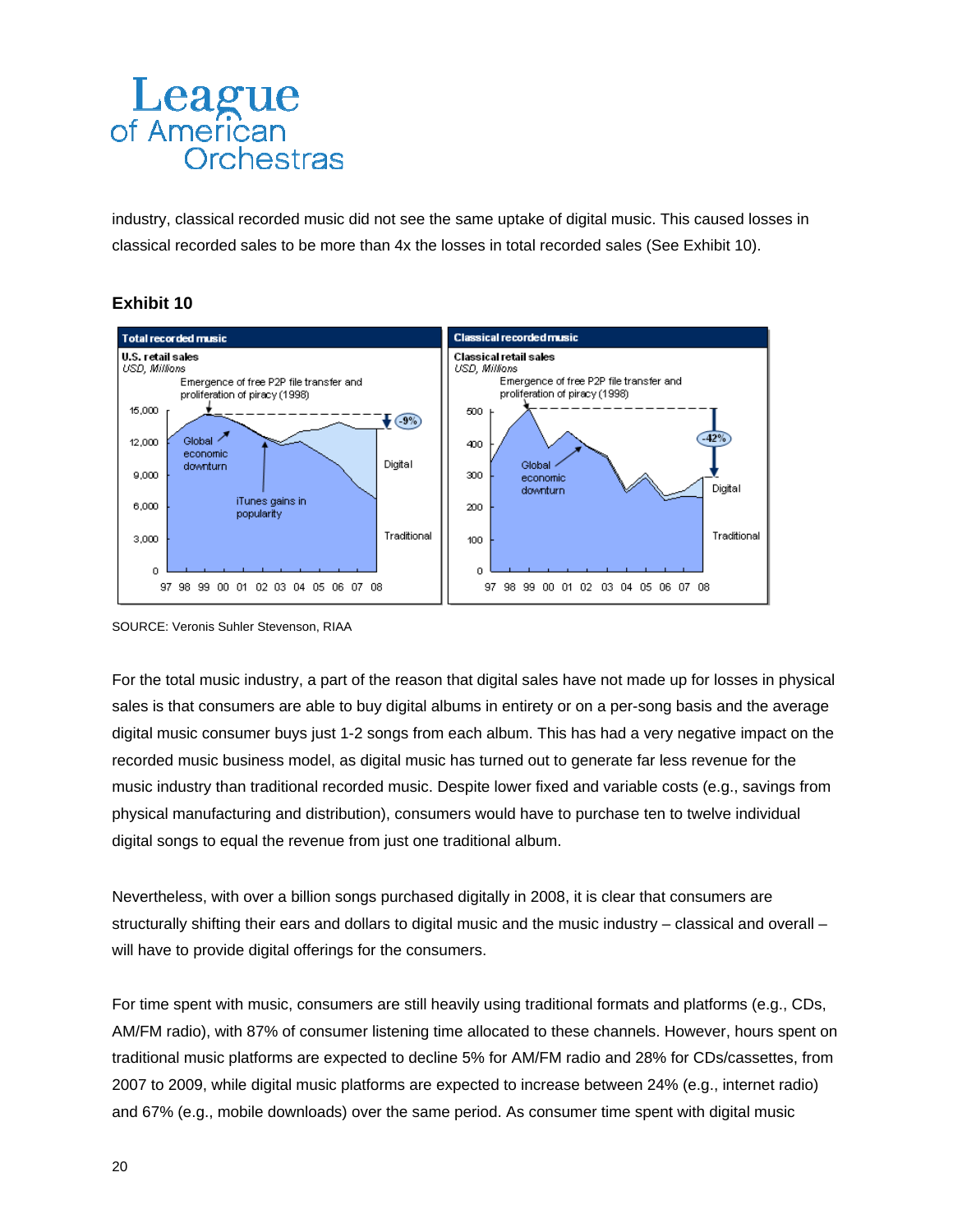begins to rival and surpass time spent with traditional music, orchestras must be ever more present in these digital platforms to continue reaching audiences outside the concert hall.

Of particular interest, Gen X and Gen Y have adopted digital media platforms, overall and music-specific, more rapidly than the overall US population overall (See Exhibit 11). As these generations have lower participation rates than prior generations and thus less exposure to classical music, digital channels could serve as a needed conduit for orchestras to reach and educate them about classical music.

# **Exhibit 11**



SOURCE: Experian Simmons

# **IV. Potential Impact On Audiences If Trends Continue**

# **Without systemic intervention, the audience for live classical music is projected to decline by 14% by 2018**

If recent trends in classical music participation rates continue unaddressed, the audience for live classical music could decline by a further 2.7 million people, or 14%, by 2018 due to demographic momentum (e.g., population growth, compositional shifts in the population) and changes is participation rates. The overall participation rate is projected to decline at a faster rate than in the past. This is due to the aging out of core cohorts (e.g., Silents and Baby Boomers), and the slower replacement rate among Generation Yers, who are participating at substantially lower rates than preceding generations. The largest projected loss is among the Silents, with a 2.8 million decline, as the overall size of that population continues to shrink rapidly. Losses among Baby Boomers and Gen Xers are projected to be 2.5 million people in total.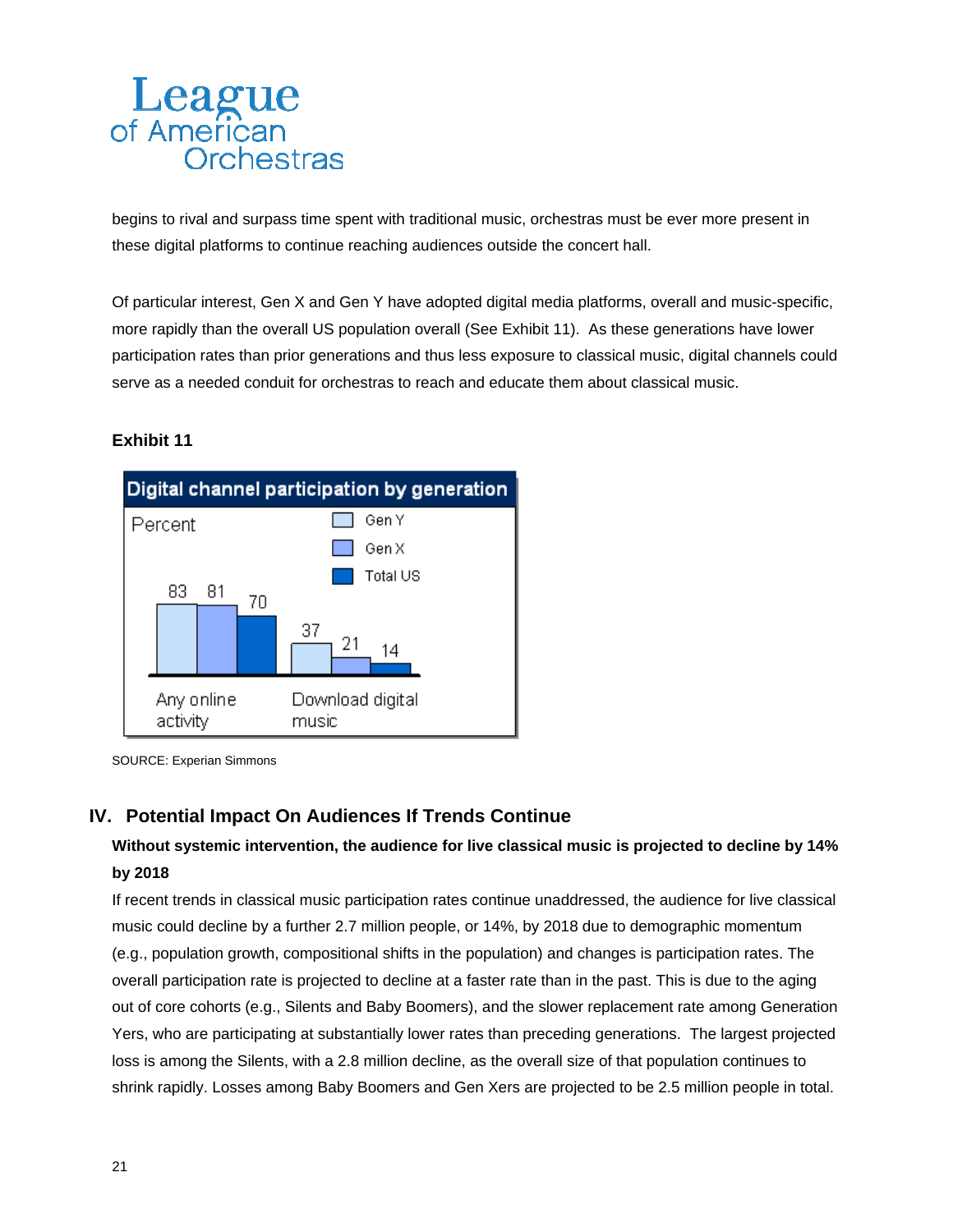Gains among Generation Y are projected to be 2.5 million people, though this growth is still driven by the rest of the cohort attaining adulthood, rather than real increases in their participation rate (Exhibit 12).

#### Methodology

Projections for the live classical music audience are based on a combination of three factors:

- Adult population growth as projected by the U.S. Census Bureau
- × Shifts in the composition of age segments by race / ethnicity. These factors were chosen because shifts in population composition for age and ethnic segments are projected to be more significant over the next 10 years as compared to other demographic factors (e.g., educational attainment)
- Live classical music audience participation rate trends based on Simmons data between 2003 to 2007. Data from 2008 was not included in historical trend calculations. Cyclical economic factors appear to have significantly affected participation rates, and thus including it would not be representative of structural trends in live classical music participation.

This methodology first uses recent participation rates by cohort as a baseline, thus capturing participation rate trends between generations (e.g., Generation X tends to participate less than Baby Boomers). Then, historical trends among age segments (e.g., 35-39) were applied to each cohort, thus capturing the impact of key life stage events (e.g., retirement for the 60-69 age segment).

Note: "Cohort" (e.g., Gen X) refers to a group of people who are tracked as they age throughout age segments. "Age segment" refers to an age grouping (e.g., 35-59), regardless of which cohort is in that grouping at a particular time.

# **Exhibit 12**

#### Classical music audience projection. 2008 to 2018 (Simmons data) Millions of people



 $-1.4%$  $-2.2%$  $-2.2%$  $-1.5%$  $-2.9%$  $-2.5%$ 

SOURCE: Experian Simmons, US Census Bureau, McKinsey analysis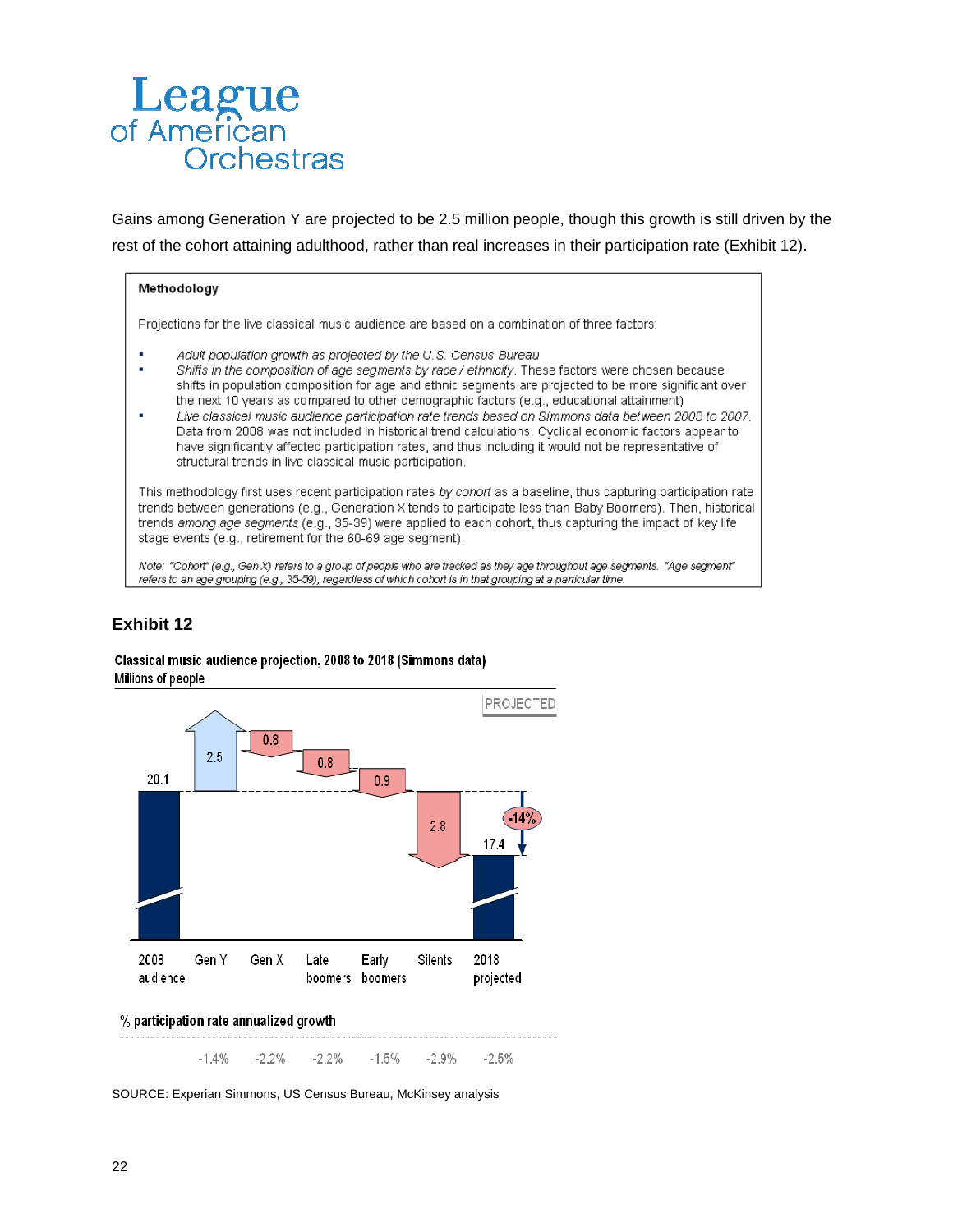From a race/ethnicity perspective, 83% of losses are projected to be among Whites, with more than half of these due to losses among Whites in the Silent generation. Non-White minority segments are projected to drive the vast majority of gains among generations, led by Gen X and Gen Y with Hispanics alone accounting for 42% of generational gains (Exhibit 13).

### **Exhibit 13**



SOURCE: Experian Simmons, US Census Bureau, McKinsey analysis

# **Hispanics are potentially a positive story in Gen X and Y capture, with increases in audience expected in both generational cohorts.**

Projections suggest that among Hispanics, participation in live classical music will increase by 46%, from 2.4 million in 2008 to 3.5 million in 2018 (Exhibit 14). This is driven both by the 37% projected increase in the Hispanic adult population as well as the nearly 7% increase in participation rate (from 7.9% to 8.4%) over the same period. This suggests that Hispanics will increase their share of the total live classical audience from about 12% to 20% by 2018.

# **Exhibit 14**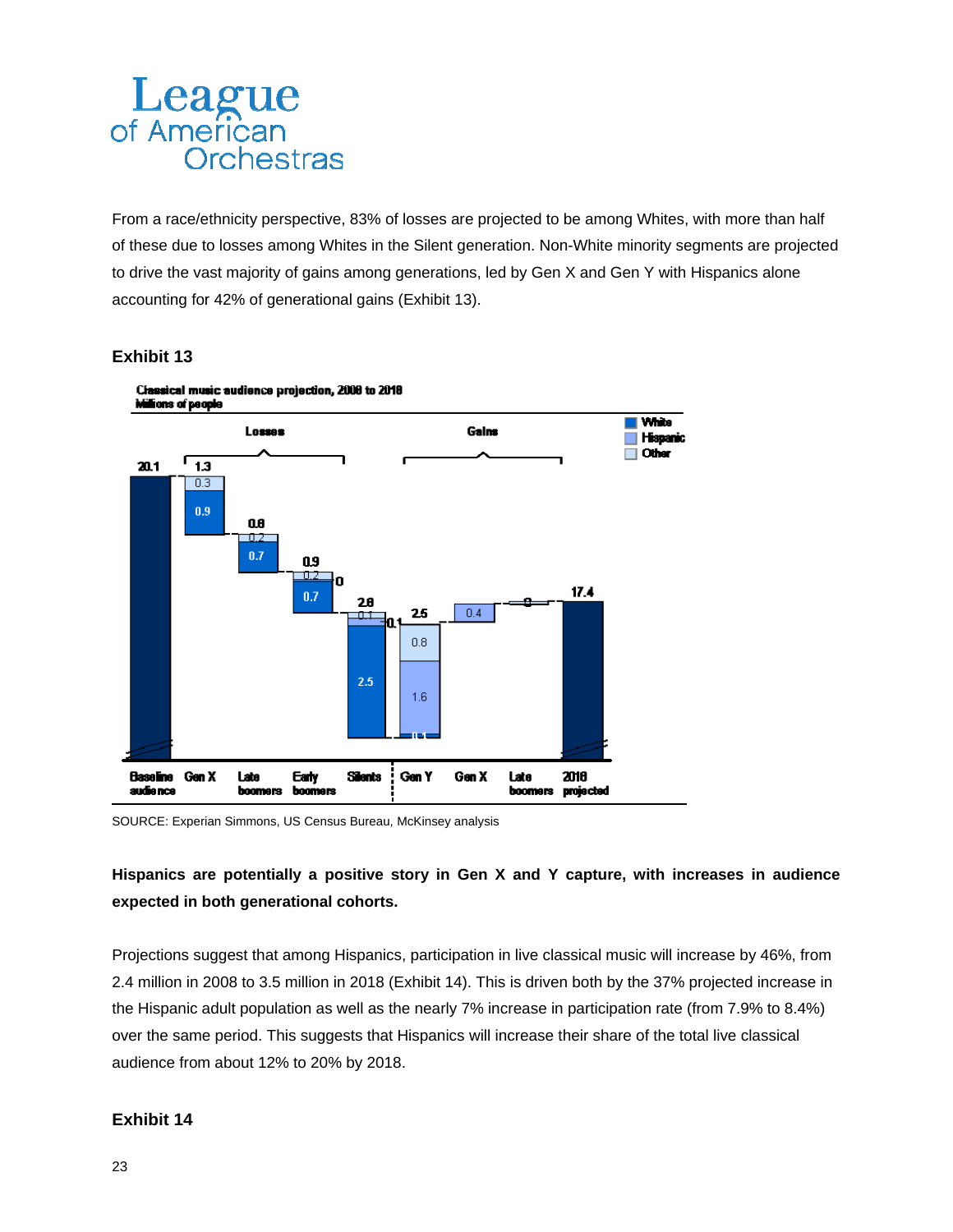

Hispanic classical music audience projection, 2008 to 2018 Millions of people



SOURCE: Experian Simmons, US Census Bureau, McKinsey analysis

# **The base case projection reflects a 14% decline in unique audience by 2018. Several additional scenarios suggest that audience losses could range from**

PROJECTED

 **-9% to -28%** (Exhibit 15).

**Scenario 1:** The base case projection uses historical data between 2003 and 2007 to reflect structural trends, and excludes 2008 trends which are assumed to be exacerbated by cyclical economic forces. If trends from 2008, when the audience for live classical music declined by nearly 8% in a single year, turn out to be structural rather than cyclical (e.g., the audience does not "bounce back"), audience losses could be 28%, or 5.6 million people, by 2018.

**Scenario 2:** The base case projection currently reflects a "bump up" in participation at 60-64 and 65-69 years old (depending on race / ethnic segment), which has been seen in the historical data over the last 5 years (likely due to retirement and "empty nest" effects). If orchestras are unable to continue to capture this "bump," audience losses would be 16%, or 3.2 million people, by 2018.

**Scenario 3:** In the base case projection, a few sub-segments (e.g., 45-49 year old Hispanics) have experienced extremely high rates of historical growth. This reflects a structural increase in participation,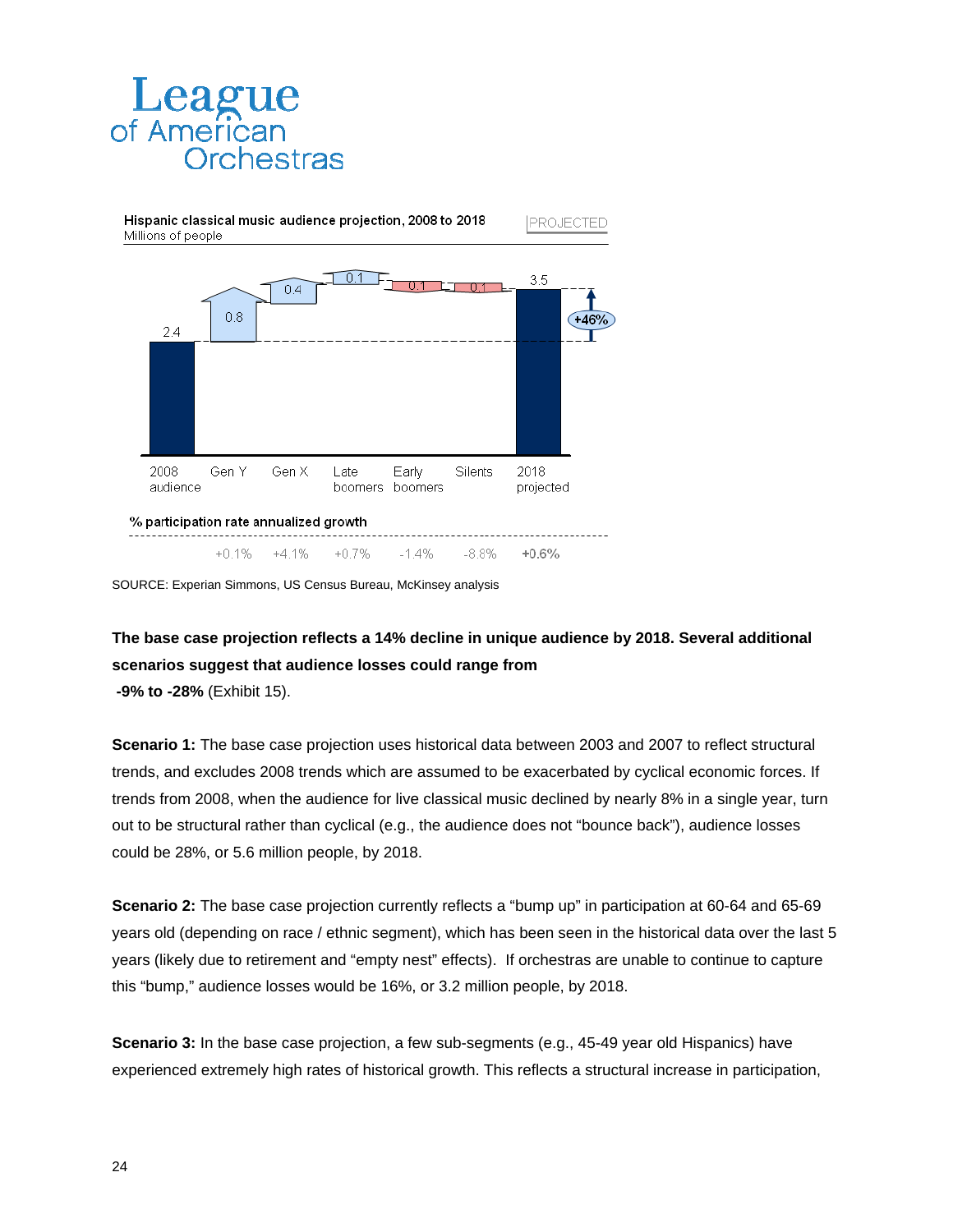but at a rate that is unrealistic to assume will continue<sup>[4](#page-24-0)</sup>. Thus, the base case projections cap non-White sub-segment participation rates at 14.3%, the second highest rate attained historically by the Hispanic segment. If this cap were increased to 18.3%, the highest rate attained historically by a non-White segment, audience losses would be 9% by 2018, or 1.8 million people, driven by additional increases in Hispanic segment participation.

### **Exhibit 15**



Classical music audience projection scenarios Millions of unique audience members

SOURCE: Experian Simmons, US Census Bureau, McKinsey analysis

<span id="page-24-0"></span> $4$  Using the implied growth rates without a cap would lead to unreasonably high participation rates for certain segments (e.g., >30%).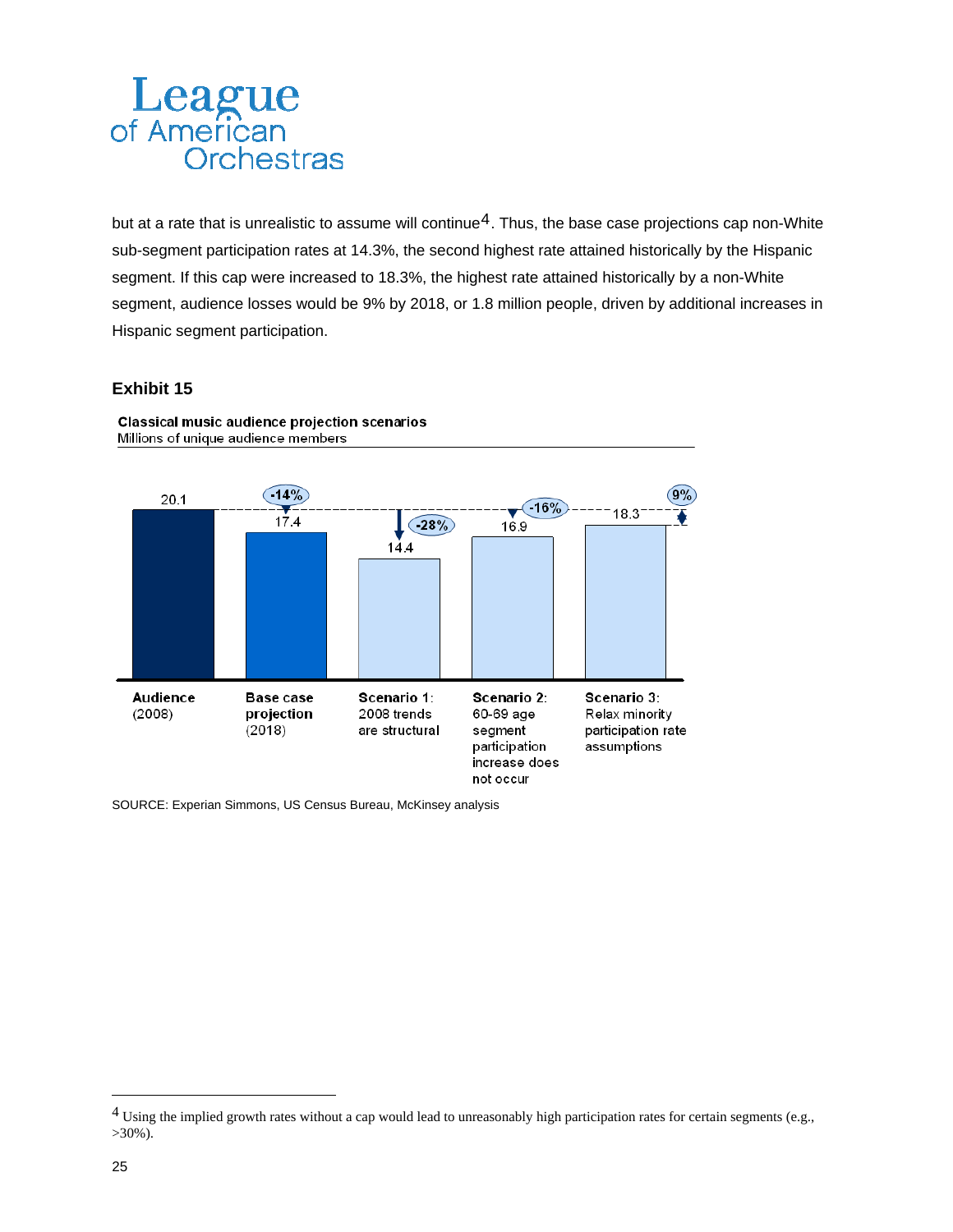# **V. Recommended Action Items And Research Agenda For The League**

*The League is uniquely positioned to support the field by undertaking centralized initiatives and conducting industry research. Given demographic trends, the League can assist orchestras in reversing declining audiences by focusing their efforts in the following areas:* 

- **1. Implementing key action items to be adopted by the field** 
	- o **Collect unique audience data as a part of the annual OSR and purchase Simmons classical music unique audience data** to more effectively measure audience momentum trends and assess the impact of initiatives in reversing the trend of declining audiences.
	- o **Provide centralized customer lifetime value (CLV) tools** by becoming a central support organization to orchestras and **compile demographic-based CLV benchmarks** to enable a shared understanding of overall demographic trends.
	- o **Develop centralized digital knowledge and platforms** to leverage scale and align efforts**.**
- **2. Investing in future research to address existing knowledge gaps across orchestras** 
	- o **Understand effective tactics to engage the "aging patron" (Silents/Greats)**
	- o **Understand how to "win back" disengaged Boomers and shift loyal Boomers to leaders and contributors**
	- o **Understand drivers and inhibitors of classical music attendance for Gen X**
	- o **Understand behavior of Gen Y and how to develop awareness about classical music**
	- o **Develop a more comprehensive understanding of Hispanic audiences**

#### **Implementing key action items to be adopted by the field**

 *Collect unique audience data as a part of the annual OSR and purchase Simmons classical music unique audience data* 

The League should leverage its annual OSR to collect additional data to measure unique audience so that it can inform whether orchestras should work to increase engagement with the current audience base, or acquire new audiences. Unique audience could be captured directly by using proxies such as unique subscribers, unique single ticket purchasers, or unique contributors. In addition, it could be estimated through indirect measurements (e.g., audience surveys). If this data is not available for the majority of orchestras, the League can work with a representative sample and extrapolate for the field. To ensure data integrity, the League should work with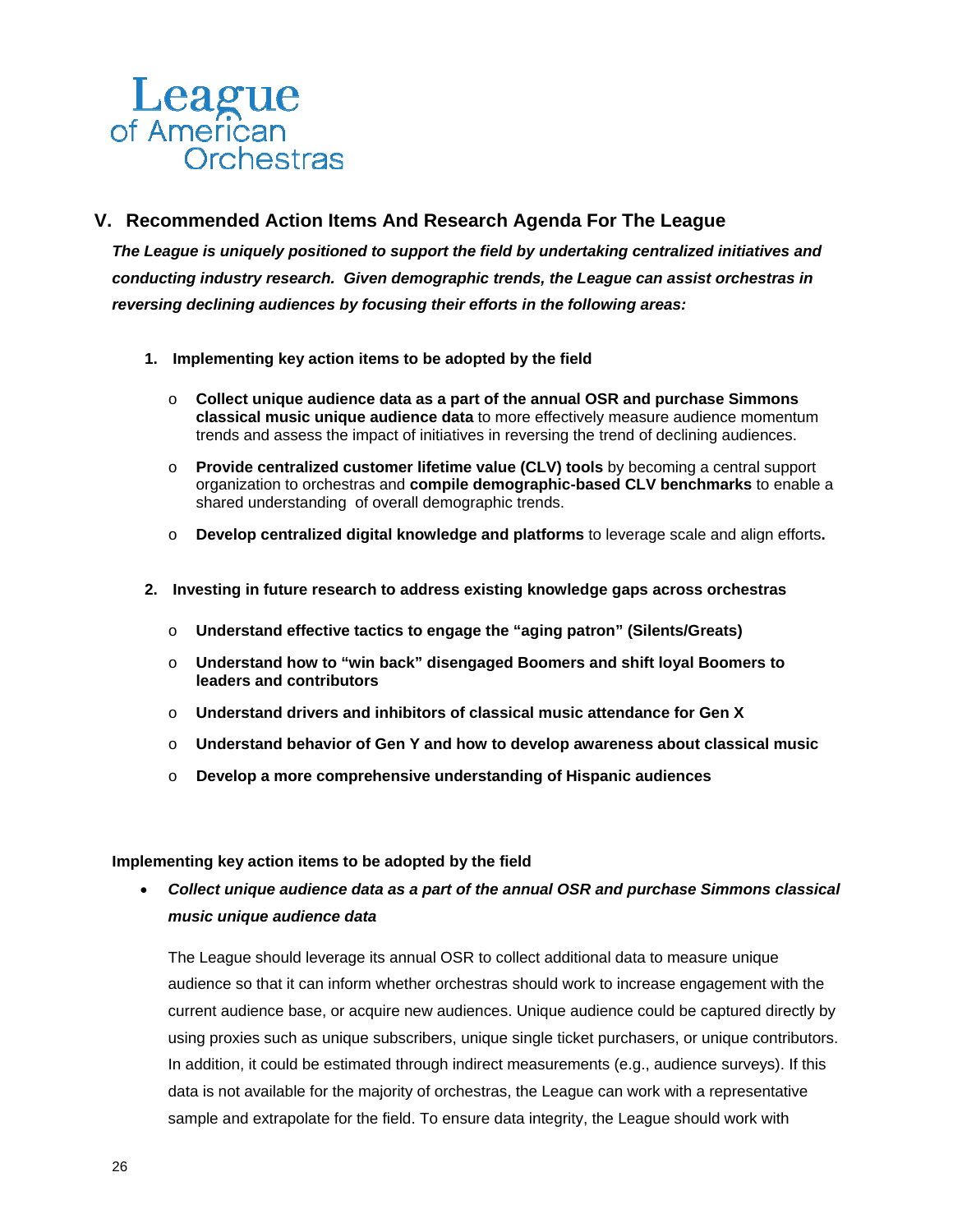orchestras in the next OSR cycle to identify and establish a standard set of definitions and methodologies for these metrics.

In addition, the League should purchase Simmons data to track classical music unique audience. Simmons is a valuable data source because data is collected on an annual basis (compared to five or ten year periods for NEA surveys), and it samples a large number of Hispanics (allowing for more statistically significant perspectives on Hispanic trends).

Comparing Simmons and OSR measurements for unique audience will enable the League to track orchestras audience trends and confidently extrapolate to all members (or the field). In addition, tracking these metrics would reduce reliance on broadly scoped, third-party surveys such as the NEA Participation in the Arts survey, which tracks the audience for live classical music in general, rather than for orchestras, and is only available every five years.

#### *Provide centralized CLV tools and compile demographic-based CLV benchmarks.*

The League could support orchestras in their understanding of the customer lifetime value (CLV) of audience segments in two ways: First, it could provide central support for orchestras in the initial stages of their own CLV implementation (e.g., design a toolkit, answer related questions, provide training) based on their own segmentation. Second, it could establish industry-wide CLV benchmarks based on demographic segments.

To provide central support, the League could create a "CLV 101 Initiative" with a near-term focus Specifically, this initiative could include three main steps. First, the League should consider providing a dedicated resource (e.g., internal resource, contracted consultant or external marketing expert) to develop a comprehensive set of CLV tools and training materials that can be adapted for orchestras of varying sizes. The toolkit should include items such as audience data tracking templates, CLV modeling spreadsheet, and a "how to" guide. Next, the League could launch this initiative with orchestras during an event such as the spring Conference. Lastly, the League could provide back-end support and troubleshooting assistance for orchestras as they adapt the tool-kit to fit their individual needs (e.g., periodic Q&A calls). These steps are intended to be completed over the course of the next 1-2 years.

To establish industry benchmarks, the League should consider spearheading an industry CLV analysis. Since each orchestra currently uses a different segmentation, such industry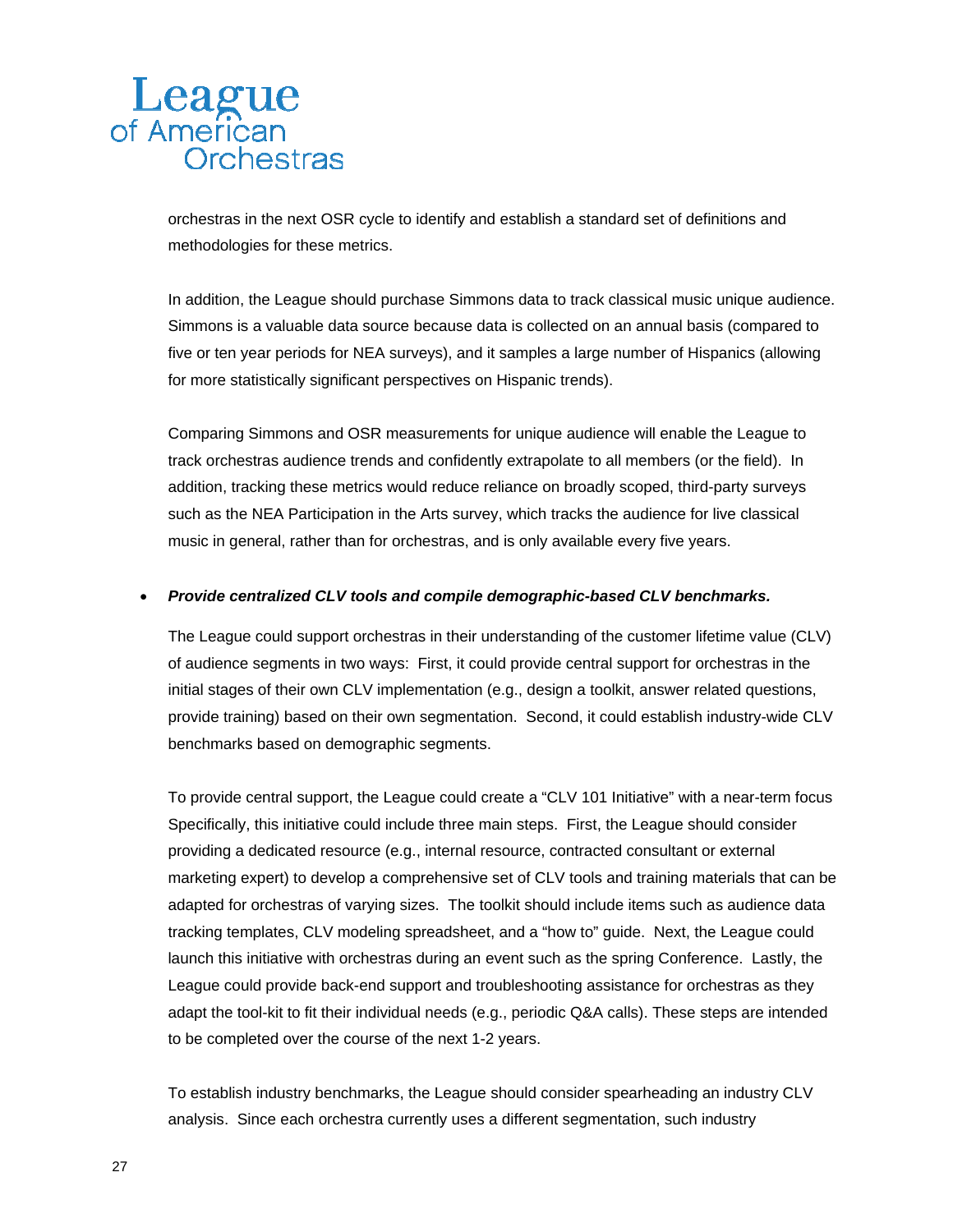benchmarks will provide a shared lens for understanding overall orchestra CLV trends by key demographic segments (e.g., Silents, Boomers, Hispanics). Given the customer demographic and purchase history data necessary to conduct this analysis, the League could partner with a representative sample of orchestras that have substantial data systems to use their customer data to track participation rates at each step of the funnel, churn, acquisition rates, and transfer rates. Given that consumer segment trends are unlikely to shift dramatically year on year, the League could consider collecting such data every 5 years. This initiative is intended to be an ongoing effort to be maintained by the League.

# *Develop centralized digital knowledge and platforms and tools to leverage scale and align efforts.*

Many of the digital capabilities that would allow orchestras to have broader audience reach and increase audience engagement are difficult for orchestras to implement because of their required knowledge, high costs, long development times, and need for on-going support. In addition, currently many orchestras are developing digital capabilities in isolation from similar digital undertakings at other orchestras. The League may be able to develop centralized digital knowledge and platforms to share industry best practices, leverage scale, and align efforts.

The League could become a center for knowledge through conducting general research on digital capabilities and capturing best practices. The League could build centralized knowledge on digital tools and strategies (e.g., through literary research, convening digital experts). For example, the League could explore legal issues around distribution rights of streaming audio (e.g., on an online classical music station). In addition, as orchestras test and adapt digital strategies, the League could capture best practices and share them with its members. For example, the League could monitor progress and capture learnings as orchestras learn about search engine optimization and the implications on site structure, tracking consumer behavior to target segments, and how to most effectively use online communities to generate engagement and learn about consumer opinions.

In addition, there may be opportunities for orchestras to organize digital efforts or develop digital platforms to align efforts and leverage scale. For example, the League could develop a centralized relationship with an online radio station (e.g., Pandora) to efficiently organize a strategy to increase the amount of classical music available to listeners. Similarly, the League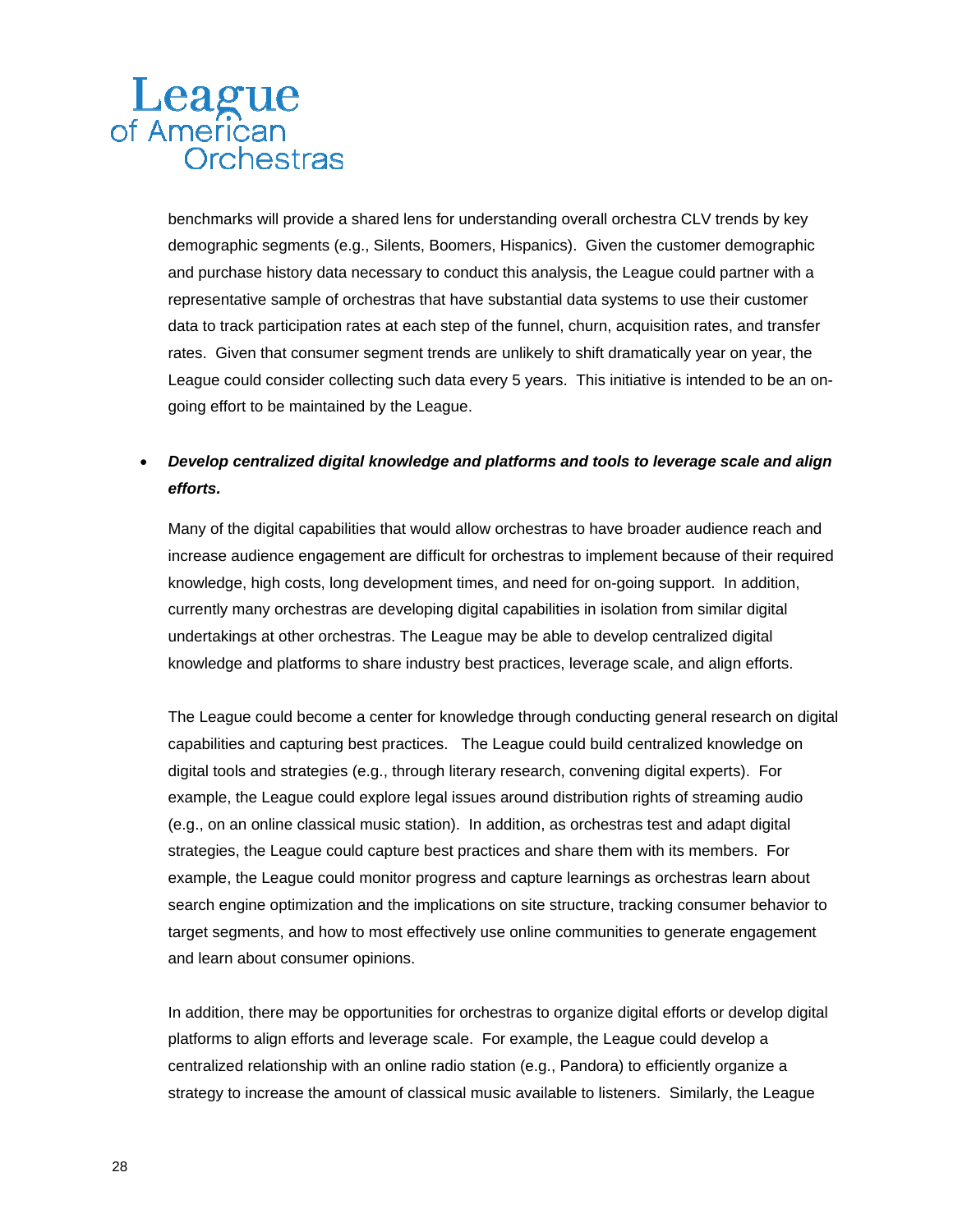may be able to work with a third-party vendor (e.g., Instant Encore) to design a cost-effective package for orchestras to purchase further digital capabilities.

#### **Investing in future research to address existing knowledge gaps across orchestras**

The League should conduct research to provide insights into the attitudes and behaviors of each of the demographic segments. In particular, the League can conduct a survey, formal or informal, to further differentiate between attitudes and behaviors of the current members, past attendees and recent lost attendees (attendees who have not returned to the orchestra within the past 3 years). With these learnings, orchestras can most effectively shape their program, promotion and other offerings to meet the needs of each segment, and ultimately increase interest and attendance.

Key objectives for this research should include:

- o Identifying drivers/barriers of attendance and contribution for each segment
- o Determining which aspects of product (e.g., program) and packaging (e.g., concert experience, promotions) are attracting/detracting each segment as it moves across the stages of the marketing funnel

The League has two options for conducting this research. First, the League could structure an overarching set of research (e.g., consumer surveys, focus groups, analysis of orchestra data) that addresses all demographic segments through a common set of objectives, accompanied by a few specific objectives for each segment given the attendance patterns that they have exhibited in the past. Second, the League could conduct individual, in-depth sets of research for each segment. While the first approach would provide more economies of scale and efficiencies, the second would more deeply explore individual groups and allow flexibility to prioritize execution of research based on estimated impact. For example, orchestras could prioritize research on Boomers, Silents and Hispanics, in that order, since they have the most significant change in the near-term.

With either approach, below is a set of recommended objectives for the League to explore to further understand each segment. These segments (Boomers, Hispanics, Silents, Gen X, Gen Y) have been prioritized based on the overall size of the potential future gains and losses, pending future CLV analysis.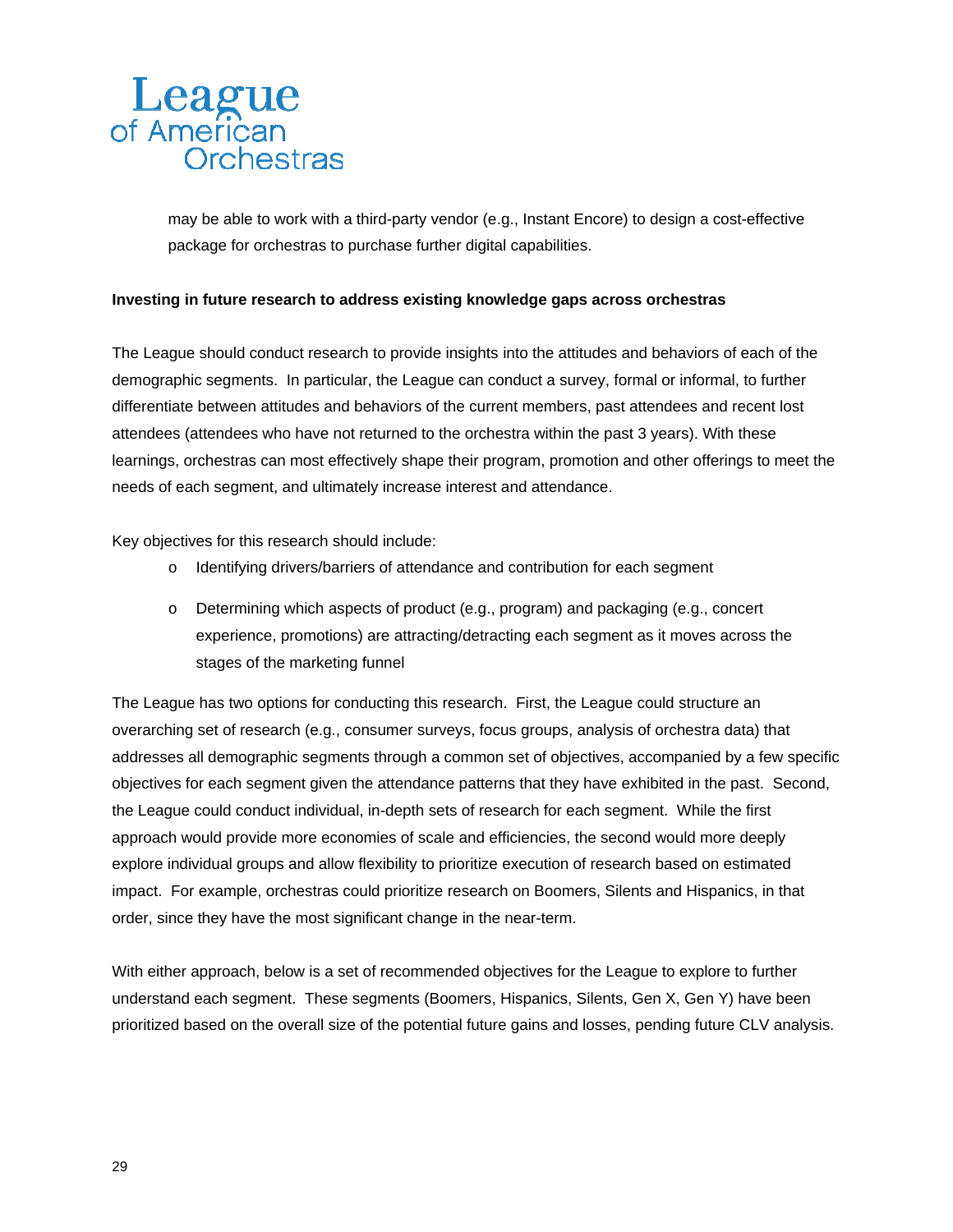### *Understand effective tactics to engage the "aging patron" (Silents/Greats)*

The League should conduct consumer research around questions regarding how to engage patrons that are aging and have less access to the hall. Objectives of this research should include:

- o Determining how orchestras can shape the concert experience to make it more enjoyable (e.g., special programming) and easier to attend (e.g., matinee shows)
- o Understanding how orchestras can engage the aging patron once they are no longer able to attend performances (e.g., online communities).
- o Identifying differentiated ways to engage this segment based on expected contributions (e.g., musician visit home of large donor, volunteer call smaller donor)
- o Understanding what issues aging patrons consider when they make contributions (e.g., which issues they see as the most challenging for orchestras, which areas need the most investment)

Historically, the Silents/Greats have had the highest participation rates of any generation. Yet, these generations are starting to participate less in classical music as they age and become less mobile. It is critical for orchestras to continue reaching this loyal generation while continuing to realize earned and contributed revenue streams from them.

The research should be heavily qualitative, consisting of surveys, interviews and focus groups. Potential outputs of this analysis could be a recommendation of effective tools to engage older patrons both within and outside the hall, as well as identified issues most important to this segment.

# *Understand how to "win back" disengaged Boomers and shift loyal Boomers to leaders and contributors*

The League should conduct consumer research to identify ways to further engage Boomers. Objectives of this research should include:

- o Understand core reasons for declining attendance (e.g., preference changes, lifestyle changes) to identify potential levers for reengagement
- o Understand perspectives and attitudes regarding contributions to gauge potential contribution levels and develop a targeted contribution strategy for Boomers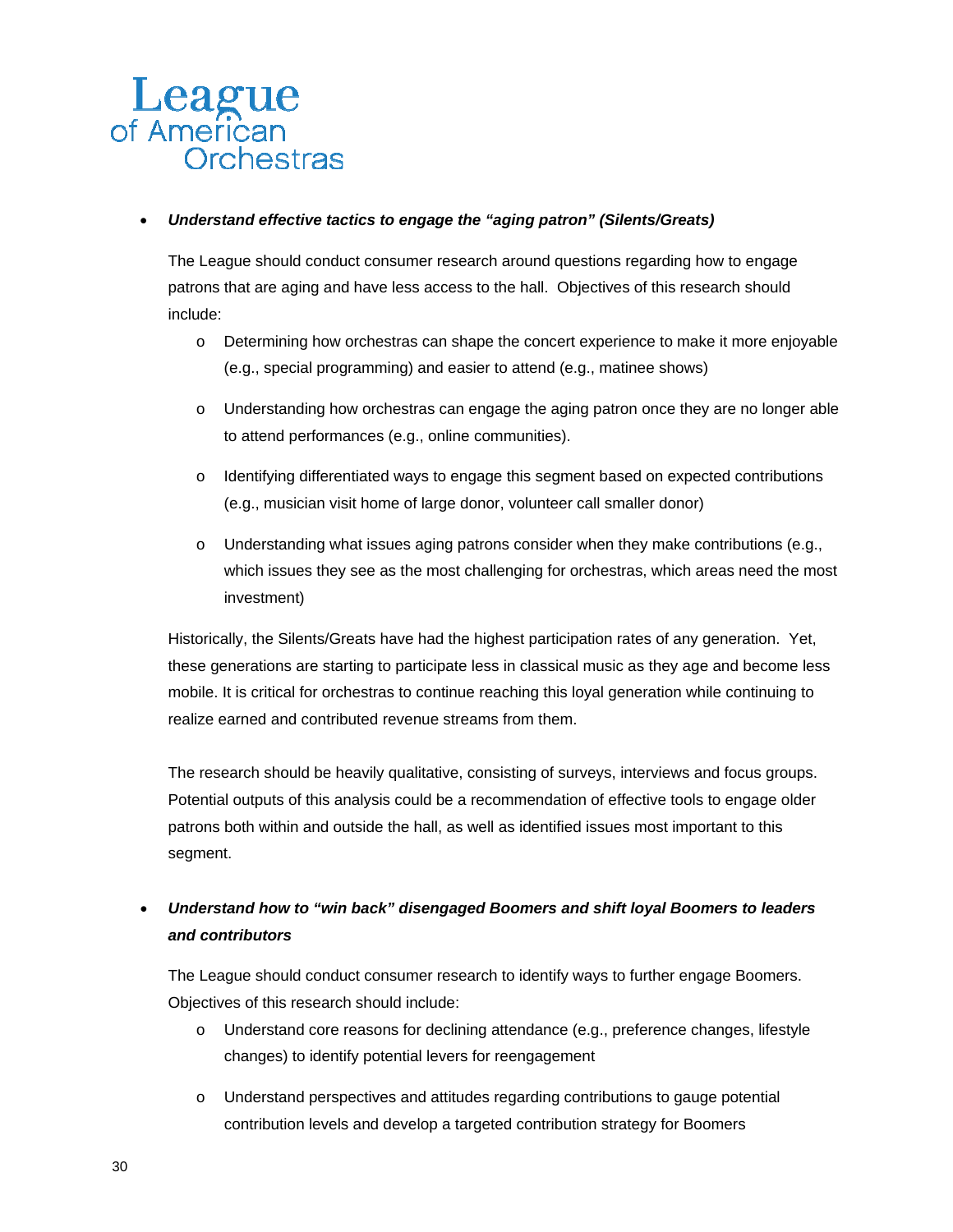Historically, Baby Boomers have had the one of the highest participation rates of any generation. Yet, they have participated less in classical music in recent years. As this is a critical segment of their audience today (41%), orchestras' priority should be to determine ways to keep them engaged. This research would help them to understand what tactics will be necessary to do so. The research should consist of both qualitative and quantitative research (e.g., surveys, interviews, focus groups) to understand the magnitude of the challenges. Potential outputs of this analysis could be a recommendation of effective tactics to bring Baby Boomers back to the halls, as well as tactics to encourage Boomers to become leaders and contributors.

#### *Understand drivers and inhibitors of classical music attendance for Gen X*

The League should conduct consumer research around questions regarding how to keep Gen Xers engaged during their career building and early-family life stage. Objectives of this research should include:

- o Understanding key drivers for low attendance to identify addressable barriers (e.g., child care) and non-addressable barriers (e.g., lack of time)
- o For interested Gen Xers that are unable to attend at this time (e.g., because of life stage), identifying ways to keep them engaged outside of the hall (e.g., social events)
- $\circ$  Understanding the competitive set of leisure activities for Gen X (e.g., where are they going, how are they spending their time and money) and how classical music could increase its relevance among their consideration set

Historically, Gen X has had low participation rates compared to prior generations. While this generation is consumed with child rearing and career building, it is important for orchestra to engage with them at any level so that they stand a better chance of more frequent attendance when their life stage permits. This research would provide orchestras the necessary insights to develop effective strategies.

Potential outputs of this analysis could be recommendations of program opportunities, promotions and communication tactics to reach high potential attendees within Gen X.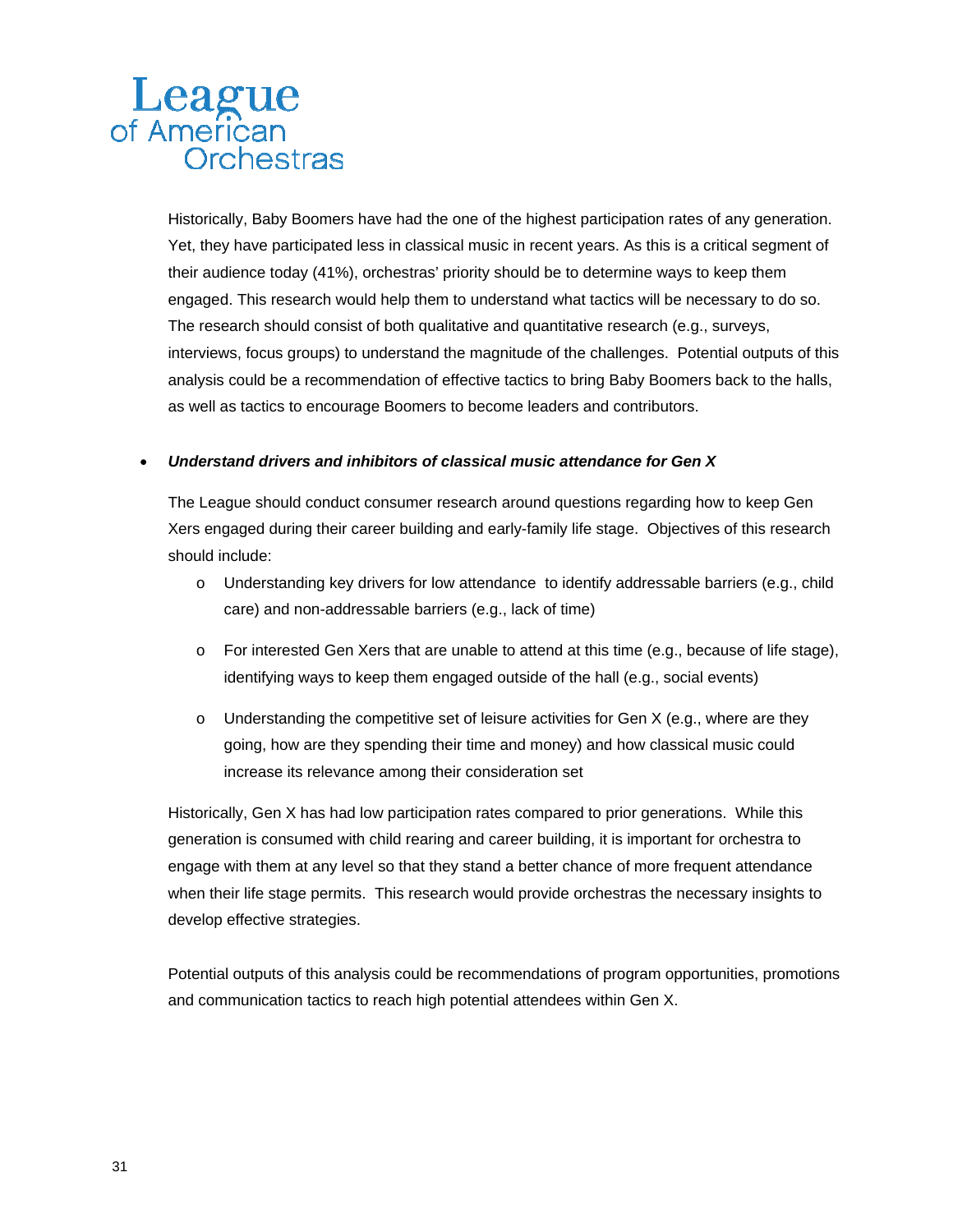#### *Understand behavior of Gen Y and how to develop awareness about classical music*

The League could conduct consumer research to understand how Gen Y discovers new music and how orchestras can best reach them through digital channels. Objectives of this research should include:

- o Understanding how to leverage digital media to engage Gen Y (e.g., through emerging digital communities, blogs)
- o Understanding key drivers/hurdles to participation and trial of classical music among Gen Y (e.g., is the environment too formal, is it too expensive, are they not familiar enough with the music?)
- o Understanding the competitive set of leisure activities for Gen Y and how classical music could increase its relevance among their consideration set

Gen Y has the lowest participation rate of any generation at age 18-24. As generations tend to decline in participation over time, this means that Gen Y's participation could decline to critically low levels in the next 20-30 years. However, this generation is still young and many in Gen Y have not yet reached adulthood. This provides orchestras the opportunity to capture this burgeoning audience while they are still developing the musical tastes and interests that they will carry with them throughout their lifetimes.

The research should be heavily qualitative, consisting of surveys, interviews and focus groups. Potential outputs of this analysis could be a recommendation of effective channels through which to reach and educate Gen Yers about classical music.

### *Develop a more comprehensive understanding of Hispanic audiences.*

The League should further explore existing knowledge gaps within the Hispanic segment with the following objectives:

- $\circ$  Understanding the attitudes and behaviors of primary Hispanic sub-segments (e.g., by country of origin, by first-generation vs. second-generation)
- $\circ$  Determining where and how to best communicate with Hispanics (e.g., messaging, communications, channel)
- o Understanding whether Hispanic affinity toward regular classical programming is sufficient to attract this audience, or if culturally tailored programming is required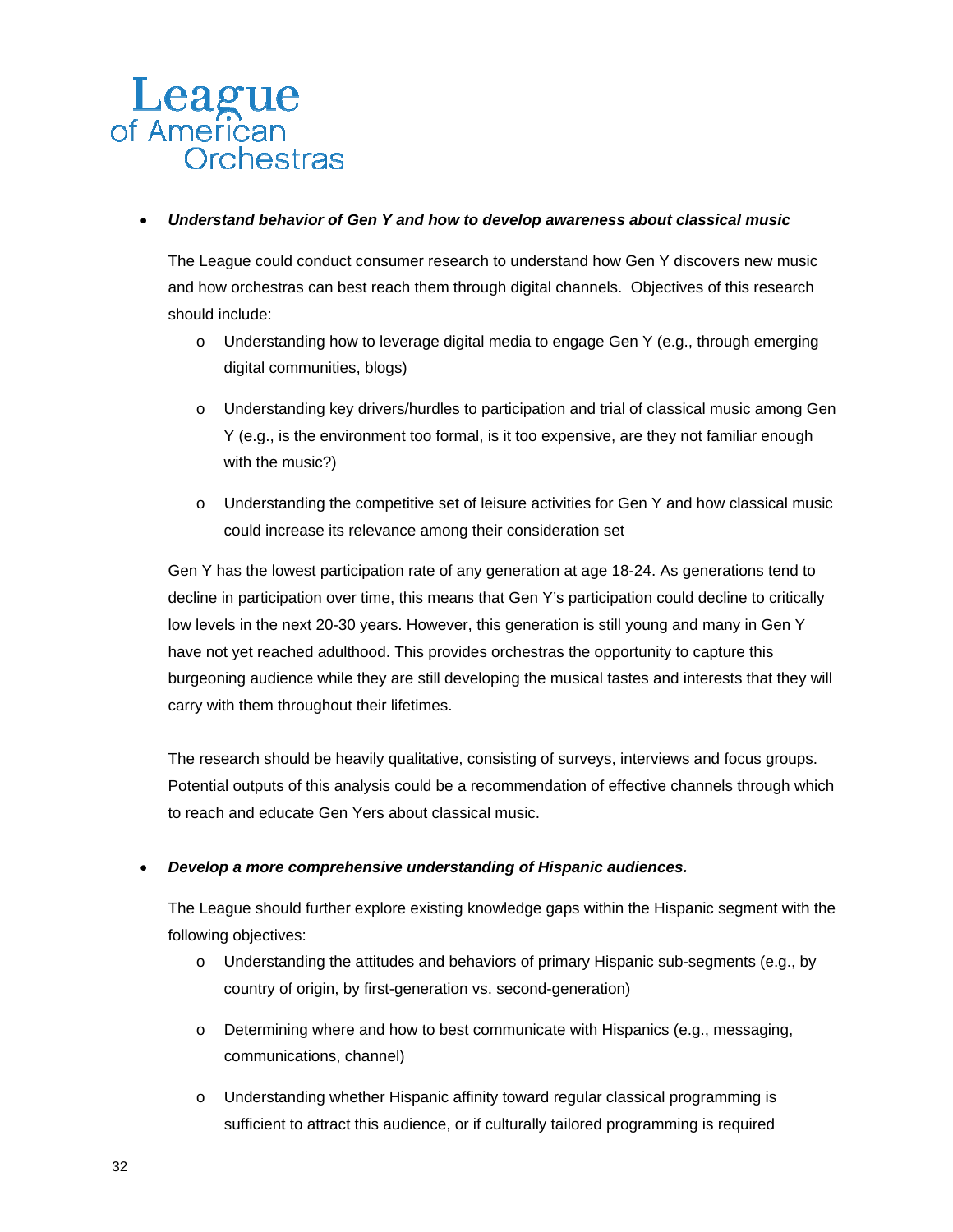

- o Determining potential contribution patterns/behaviors
- o Creating industry case examples of products/brands that have successfully targeted and retained Hispanics consumers

As the Hispanic population grows, their size and affinity for classical music will make them increasingly important to orchestras over the next ten years. Orchestras must increase their understanding of this segment in order to fully capture its potential.

The League could guide this research by conducting surveys, holding focus groups, and analyzing existing internal orchestra data on Hispanics. Potential outputs of this analysis could be a Hispanic sub-segmentation with geographic overlay, a robust sample of communication tactics, recommendations on programming offerings, a suggested contribution cultivation strategy, and notable case-studies of effective Hispanic consumer targeting.

The League may be able to tap into prior research (e.g., Churn study, Audience Motivation Report), and re-cut the data to understand these trends and implications by demographic segment. However, if the League is unable to access this data, it is important that they begin developing additional research on consumer preferences that provides insight into demographic segment attitudes and behaviors.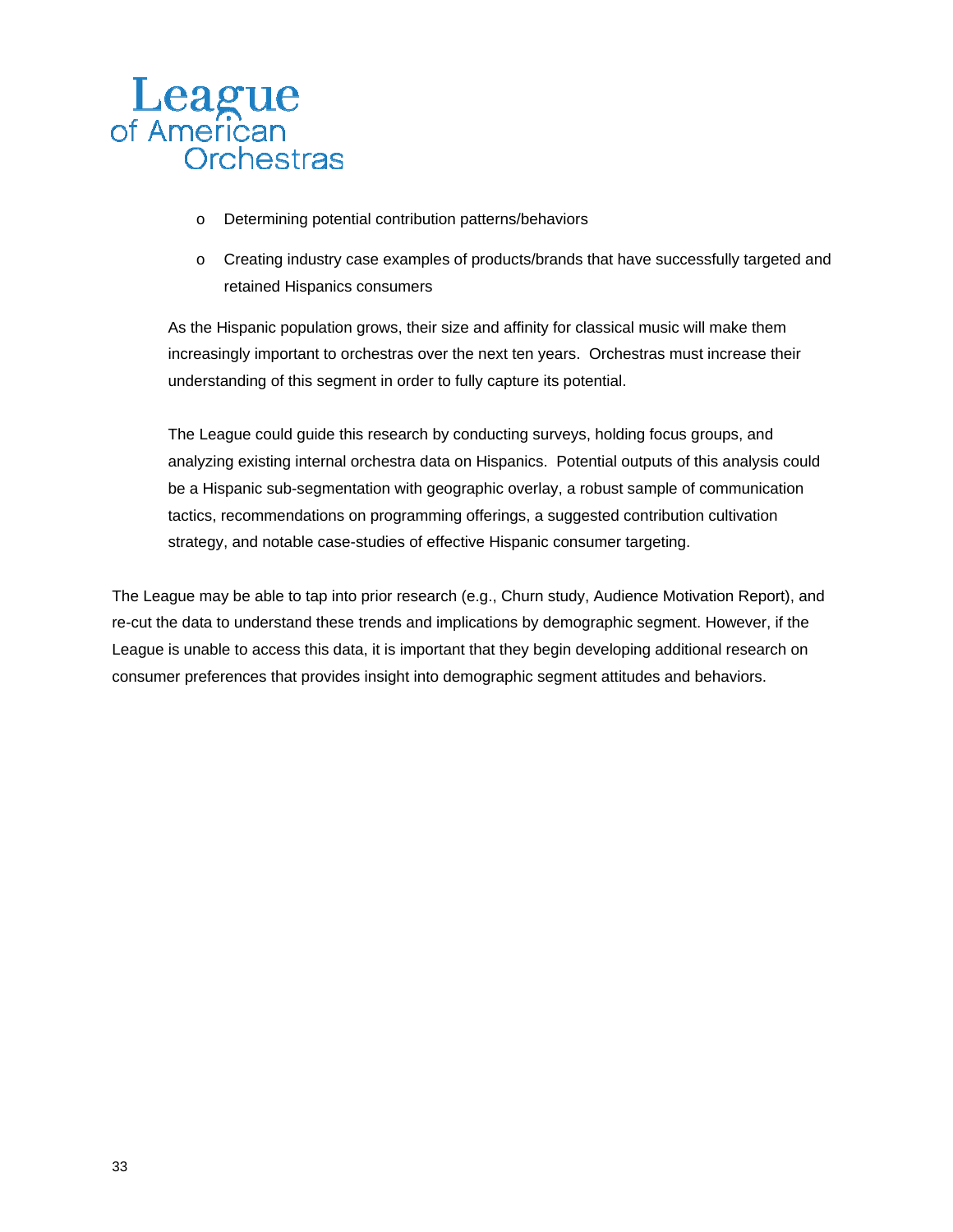**The following background information, summary of findings, and recommendations for action were presented to us by the McKinsey research team. The League's Research Advisory Council believes that official adoption of the recommendations by the League would need to be preceded by further review and discussion. However, we are making this material available to our members for reference and consideration.** 

# **Appendix 1**

### **Themes Expressed by Orchestra Marketers in Interviews**

 *"Beyond my 'core audience' I'm not exactly sure who to prioritize my marketing outreach toward."* Demographics of the "core audience" today look fairly homogenous to most orchestras (e.g., 55+, white, affluent, highly educated). However, as orchestras prepare themselves for the future, marketers are growing increasingly uneasy about who the next priority segment will be. Some posit that each subsequent generation will rise to fill seats as they enter the "core audience" demographic, though the generational analysis suggests that this view is unlikely without a real shift in behavior. Others are examining methods to dictate marketing priorities that take total lifetime ticket and contributed revenue into account.

 *"I'm not sure my segmentation is ideal, but I just don't have the resources to dedicate to it"* There is a wide range in sophistication of audience segmentation practices. Many orchestras have limited audience data and limited resources to dedicate to formulating deeper segmentation analyses and strategies. As a result, many smaller orchestras are led to execute low-cost, low-conversion rate strategies such as mass direct mailings and repeatedly contacting existing patrons. The consequences of such approaches are under-tailored messaging and wary patrons, both of which could lead to diminishing returns over time.

 *"I know I'm getting a good share of potential audiences to come through the door, but I'm just not sure where and why I lose them on the back-end"* Audience conversion, from unaware trialists to major contributors, is critical to any orchestra's financial health. However, orchestras often have limited visibility into why first-time audience members fail to repeat or why subscribers lapse in contributions.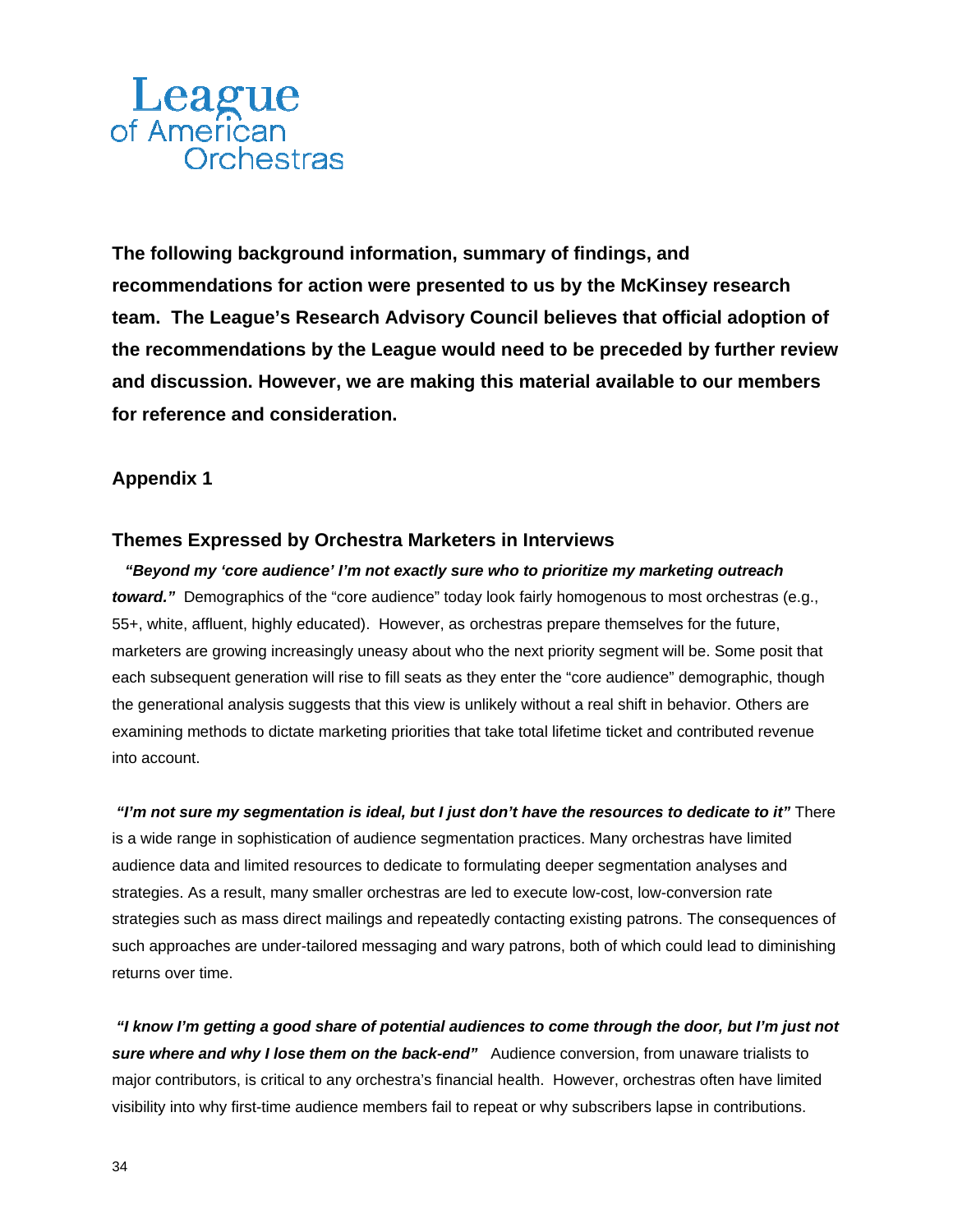Several orchestras have been unable to identify the key inflection points in the marketing funnel where they are failing to convert patrons.

 *"Anecdotally, I can say that I saw more Hispanics/young professionals/youth, but I don't have*  data to back it up" It is critical to measure the impact of each marketing initiative in order to learn and adapt it to most effectively target priority segments. However, few orchestras are measuring and tracking the impact of initiatives, and thus are only able to anecdotally assess their success. Orchestras of all sizes have indicated a strong desire to better understand the impact and ROI of their existing initiatives.

*"We are trying to be as innovative with our website as possible, but we're probably a few years*  **behind**" There is a wide spectrum of website sophistication across the orchestras. While many have adopted techniques to engage and interact with users, smaller orchestras are still experimenting with simple online tools to engage their audiences.

Orchestras also mentioned other challenges, such as understanding the short-term and long-term impact of price discounts, understanding aspects of programming and packaging that impact attendance, and determining the sustainability and effectiveness of existing subscription models.

# **Appendix 2**

# **Demographic Segments**

**Given demographic shifts and participation rate trends, it is critical for orchestras to address key demographic segments: Silents/Greats, Boomers, Gen X, Gen Y, Hispanics. For each segment, below are background information, classical music participation trends, media consumption trends and opportunities for orchestras.** 

### **Silents (And Remaining Greats) Findings and Recommendations**

# **Key Facts and Figures:**

Born: 1925-1944 Current age: 64-83 years old Population size: 41.3M (2008), 23.5M (2018E). Average HH income: \$63.6K HS diploma or better: 77% Non-white minorities: 20% Key events: The Great Depression, World War II, attack on Pearl Harbor, Cold War Popular music genres: Jazz, blues, swing, country, bluegrass gospel

- Orchestras should focus initiatives on transitioning Silents and Greats to greater contribution leadership
- Silent population is expected to decline by 45% over the next ten years, suggesting orchestras must work quickly to engage this cohort as they age out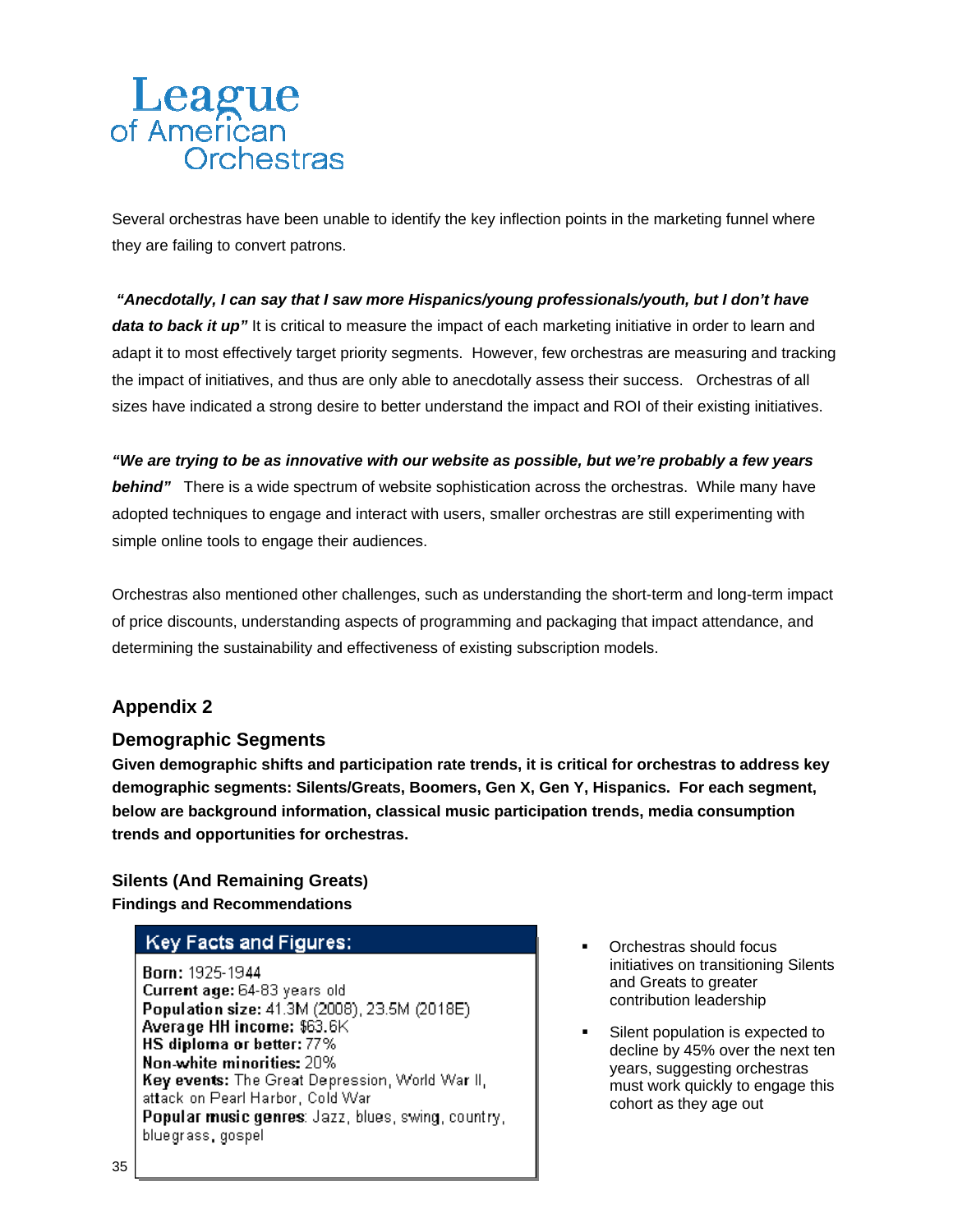# **The Silent (and remaining Great) generation experienced vast economic, political, and social shifts in their lifetime**

The Silent generation was born during a period of economic and geopolitical crisis, too late to play an active role in world events at the time but also too early to embrace the radical social changes to come. Silents became wary of ideologies and political passions due to rapid shifts in societal views during their youth (e.g., the Soviet Union was considered an ally during World War II, but an adversary in the Cold War). Growing up, they were encouraged to conform to social norms and accept traditional values by parents and a society with bigger problems to tackle. In early adulthood, Silents were focused on "settling down," on average marrying in their early twenties and generally becoming hardworking professionals.

Silents have experienced strong, consistent economic growth throughout their lives, though to a lesser extent than Baby Boomers. However, they feel that society has experienced steady decay through much of their lives, largely from the social and cultural changes brought to bear by subsequent generations. This arguably culminated in the "culture wars" in the 1980s and rise of conservatism.

Today, the Silents are benefiting from improved mobility and longevity due to medical advances, improved socioeconomics, and better health behavior. This is reflected in consistent declines in occupancy and the percentage of the elderly in nursing homes over the past 20 years.

# **Silents (and remaining Greats) have had among the highest live classical music participation rates, but are aging out**

The Silents have had among the highest rates of participation in live classical music, ranging from 11- 17% over the past 25 years. However, the generation has been aging out, with the overall population expected to decline by 45% over the next ten years.

Consequently, Silents and remaining Greats accounted for a decline of 1.8 million in the live classical unique audience since 2002. Participation rates for Early Silents, born between 1925-34, have increased across

# Silent live classical music participation

Attendance: 4.7M (2008), 1.9M (2018E) Participation rate: 12.1% (2008), 9.0 (2018E)

frequency levels (e.g., 1 and 3-4 times per year). Frequency trends for Late Silents, born between 1935- 44, are different, with declines in participation rates in the 1 and 3-4 frequency buckets and gains in the 2 and 5+ buckets.

Audience declines are projected to be 2.8 million among Silents and Greats by 2018 if recent trends continue.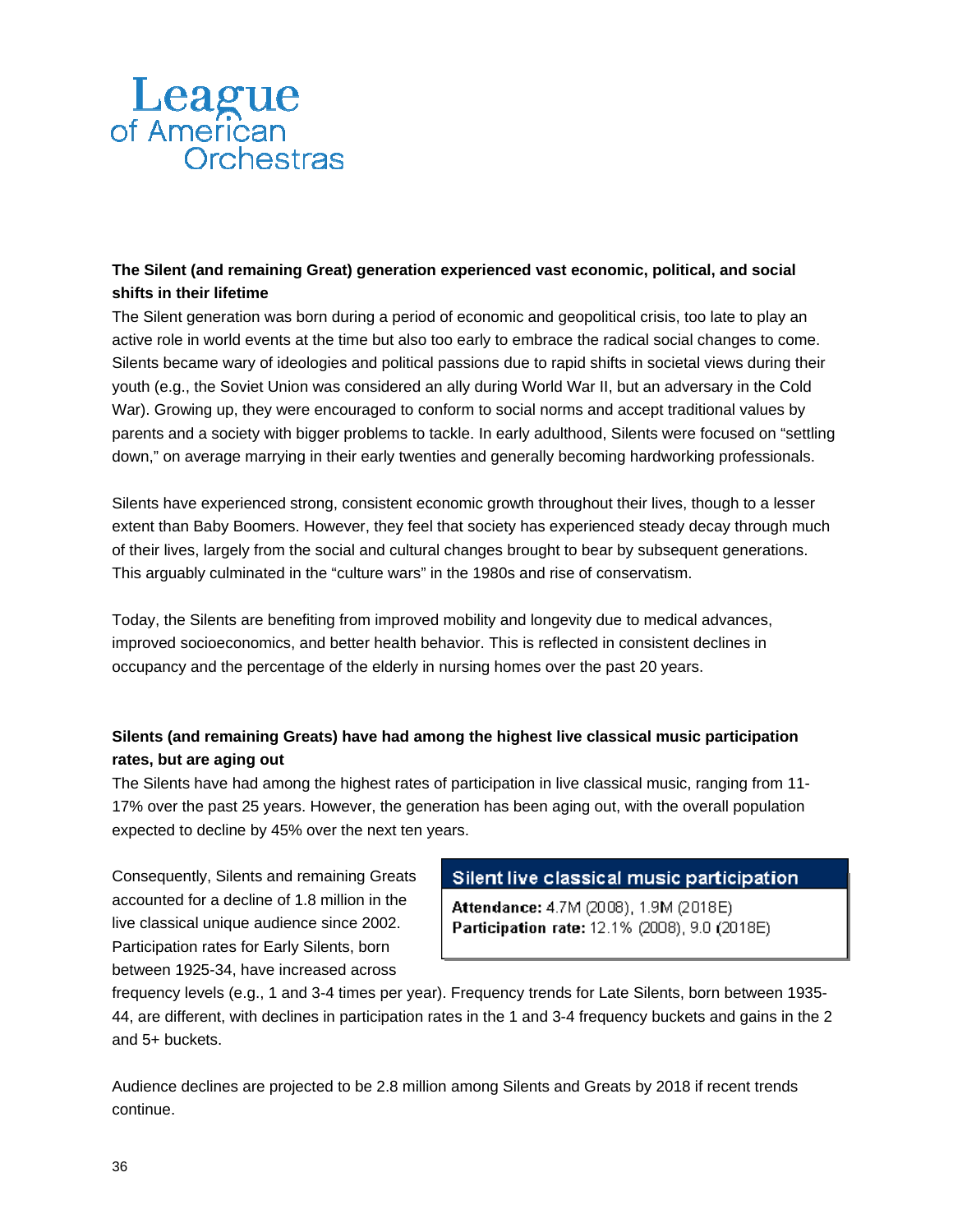### **While Silents under-index in use of digital platforms compared to younger generations, Silent classical music audiences over-index compared to the overall Silent population**

Silent engagement in online and mobile media substantially under-indexes subsequent generations. For example, just 31% of Silents have broadband internet connections, compared to nearly 60% for Baby Boomers. However, Silent classical music audiences significantly over-index in their online activity (60% of Silent audiences are online, compared to 30% for the overall Silent population). Orchestras should explore the viability of using digital tools to engage Silents at home.

## **Strong attendance among Silents and Greats suggest orchestras have an opportunity to transition the audience toward greater contribution leadership**

To target Silents and Greats, orchestras currently focus on generating awareness through repurchase. Orchestras have adopted a number of initiatives relating to this. For example, they have built awareness and consideration with free concerts in parks and senior living communities. Orchestras have also partnered with social networks and businesses that have high concentrations of seniors (e.g., libraries, spas, insurance companies, estate planners, community centers) to promote their offerings. Some orchestras have also offered bus shuttles to senior homes. To generate trial and repurchase, orchestras have created programs geared toward the senior segment (e.g., pure classical programming, pops series) and scheduled concerts to better align with senior lifestyles (e.g., matinee weekday shows, "coffee and cookies" series). They also have offered discounts for senior subscription buyers and enhanced customer service experiences (e.g., high touch customer service for subscribers, thank you lunches).

Orchestras have generally been successful in cultivating trial and repeat, evidenced by increases in participation rates at higher frequencies among Early Silents and Greats. Orchestras should focus their attention on transitioning Silents to greater contribution leadership.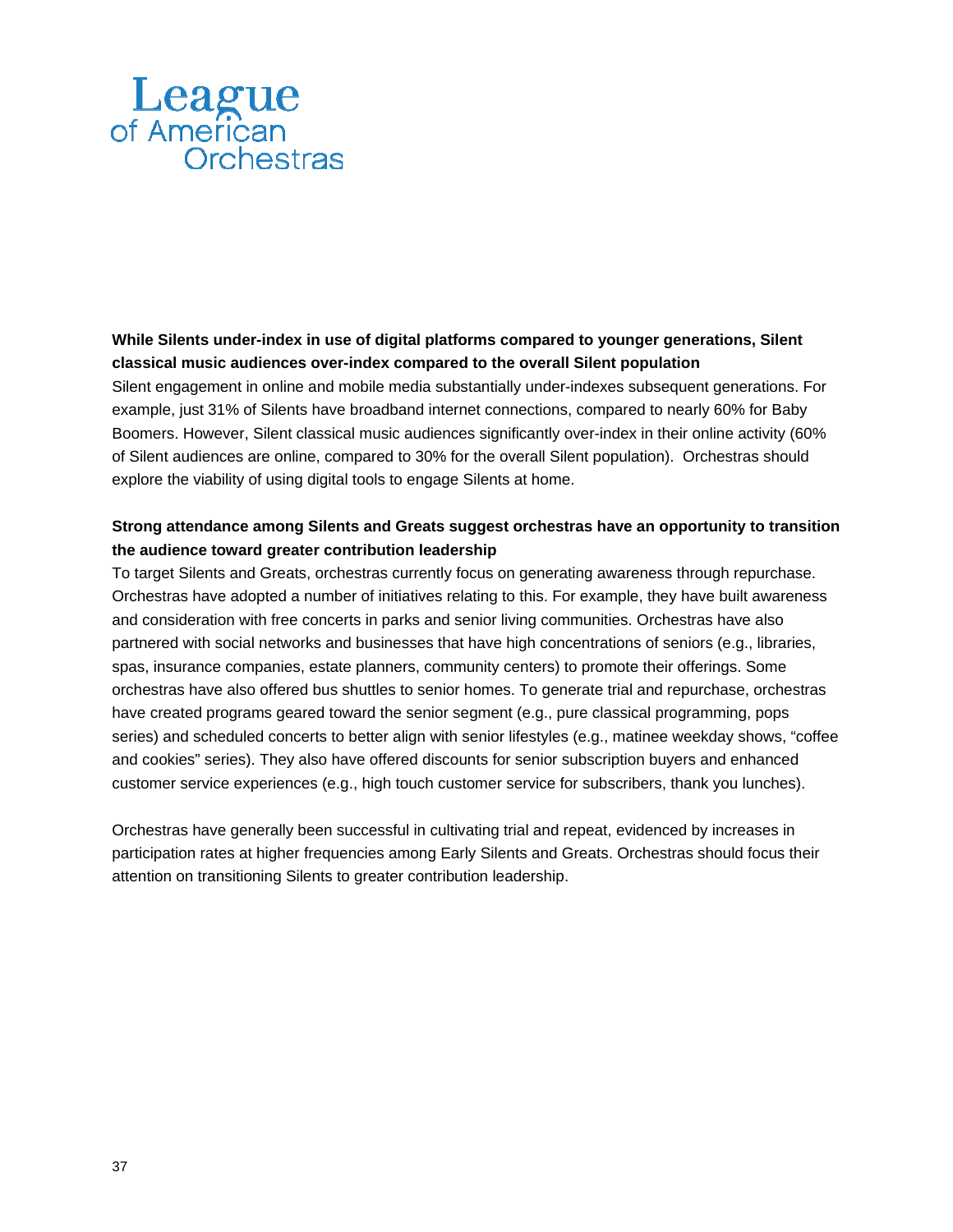

### **Boomers**

#### **Findings and Recommendations**

- Orchestras should focus initiatives on increasing Boomer attendance frequency and transitioning them into contributors
- Boomer attendance at 1-2 frequency levels has declined the most, suggesting that orchestras should continue focusing on trial

### **Baby boomers grew up during a period of cultural revolution and are currently the largest cohort in the United States**

The Baby Boomers grew up during a period of social and cultural transformation during the relatively stable post-war era. They were a very large cohort, driven by a spike in birth rates following the end of World War II. Societal institutions such as schools were arguably unprepared for the size of the population, potentially contributing to sharply lower test scores as the Boomers passed through secondary school. Crime rates also spiked through the late 60s and early 70s. The cohort is often divided into "Early" and "Late" classifications, with some characteristics of Late Boomers aligning more closely with Generation X (e.g., approach to parenthood, arts participation).

With an upbringing defined by optimism, Boomers focused their interests on experimentation, individualism, and social causes. For example, they actively questioned traditional social roles (e.g., the

# **Key Facts and Figures:**

Born: 1945-1964 (1945-54 "Early", 1955-64 "Late") Current age: 44-63 years old Population size: 79.8M (2008), 74.7M (2018E) Average HH income: \$86.0K HS diploma or better: 88% Non-white minorities: 27% Key events: Cold War, Vietnam War, Civil Rights movement, National Endowment for the Arts created, public-figure assassinations (JFK, MLK, RFK), moonlanding, Woodstock Popular music genres: Soul, R&B-gospel, reggae, pop, hard rock, heavy metal, funk, disco, minimalism.

nature of corporate life, gender roles). As a result, broader society characterized Boomers as "hippies" and "rebels."

Dramatic societal shifts occurred throughout their youth (e.g., the Vietnam War, deaths of several generation-defining leaders, the moon landing). On the music front, Boomers were beneficiaries of legislation such as the Children's Bill of Rights in Music and the creation of the National Endowment for the Arts. The Woodstock music festival in particular was a seminal cultural event,

embodying the countercultural movement, free-spiritedness, and idealism.

During the 1980s, Boomers were career-driven, goal-oriented, and upwardly mobile, marked by the rise of young urban professionals ("yuppies") and materialism.

Boomers experienced an unprecedented accumulation of wealth in adulthood, being the highest earning cohort to date. At the same time, Boomers have been the highest spending. As a result, many are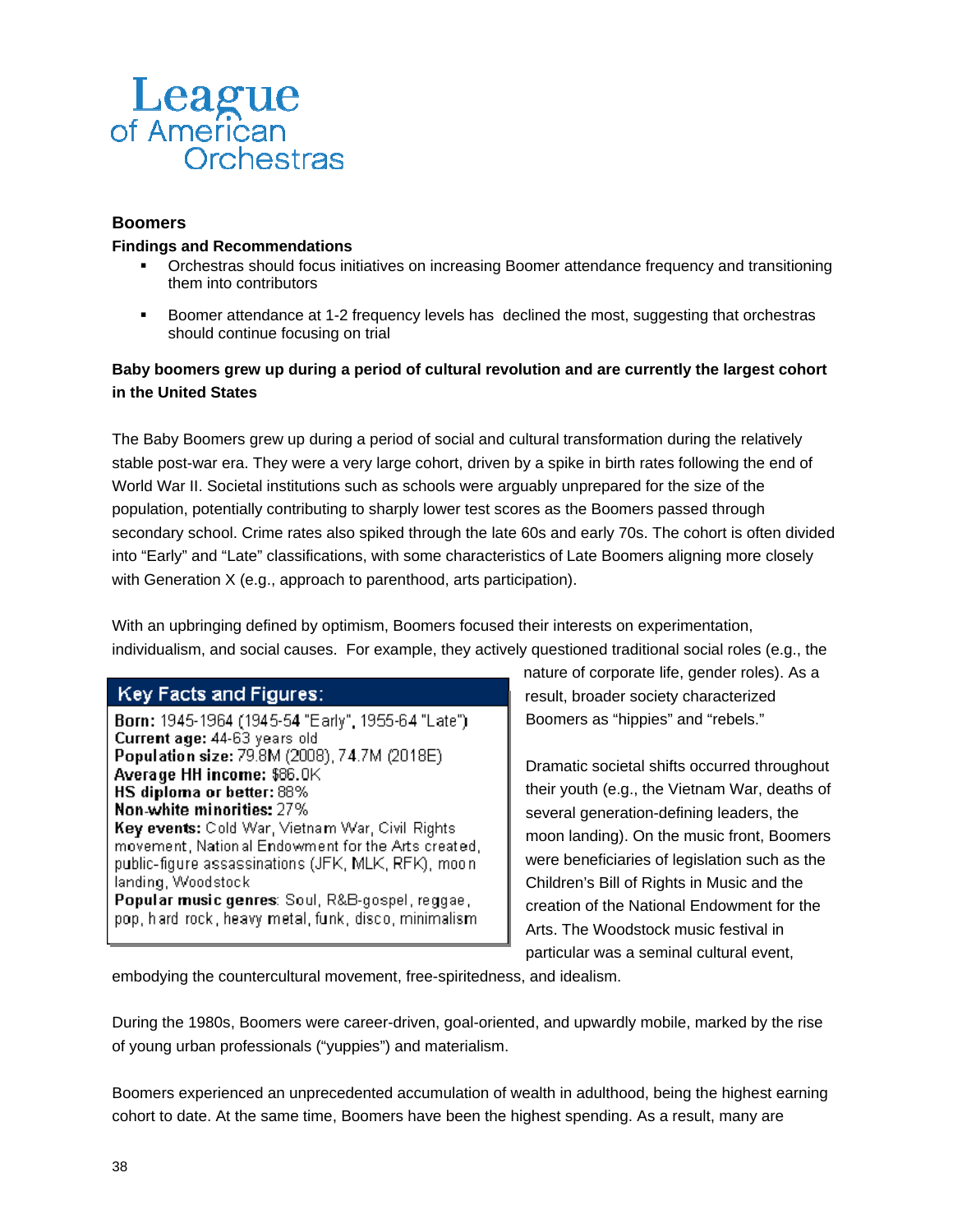financial unprepared to maintain their consumption levels in retirement, potentially leading to later retirement or decreased consumption as they age.

# **Boomers have historically been the largest live classical music audience segment, signaling challenges if declines continue**

Nearly 2.5 million Boomer audience members stopped attending live classical concerts between 2002 and 2008. This was mostly driven by losses in participation at 1-4 frequency levels. The participation rate at the 5+ frequency

Boomer live classical music participation

Attendance: 7.3M (2008), 5.6M (2018E). Participation rate: 9.4% (2008), 7.8% (2018E).

level was flat to marginally higher, but do not make up for losses at lower participation rates. Audience declines among Boomers are projected to be 1.7 million by 2018 if recent trends continue.

### **Boomer engagement in online and mobile platforms is much higher than Silents**

Boomers have significantly higher engagement in online and mobile platforms than Silents and have comparable participation rates as Gen X and Y. For example, 82% of Boomers use mobile phone services vs. 87% among Gen X and Y and 68% among Silents. For internet use, broadband use, and making online purchases, it is a similar picture. That said, Boomers significantly under-index on other online activities (e.g., watching streaming video, social networking, instant messaging, downloading music, buying music, blogging) compared to subsequent generations.

### **Boomer attendance behavior suggests that orchestras need to focus on cultivating more trial and transitioning patrons to contributors**

Orchestras have demonstrated the ability to capture Boomers from awareness to repurchase, with frequency at the 3+ level flat to marginally higher since 2002. Currently, orchestras are focusing on building awareness and consideration by leveraging traditional marketing tactics (e.g., national public radio, relevant newspapers and magazines), influential radio personalities, and corporations where Boomers work. They have encouraged trial and repurchase through subscription discounts through corporate partners, special programs (e.g., pops) with guest artists, scheduled concerts tailored to Boomer lifestyles (e.g., Sunday afternoon family series), and special programs (e.g., pre-concert lectures, post-concert drinks) to augment the overall concert experience.

That said, losses in Boomer unique audience since 2003 suggest a transfer gap during the trial stage. This indicates that orchestras should continue focusing on increasing trial. Among Boomers attending 5+ times, orchestras should continue trying to increase their attendance and transition them into contributors.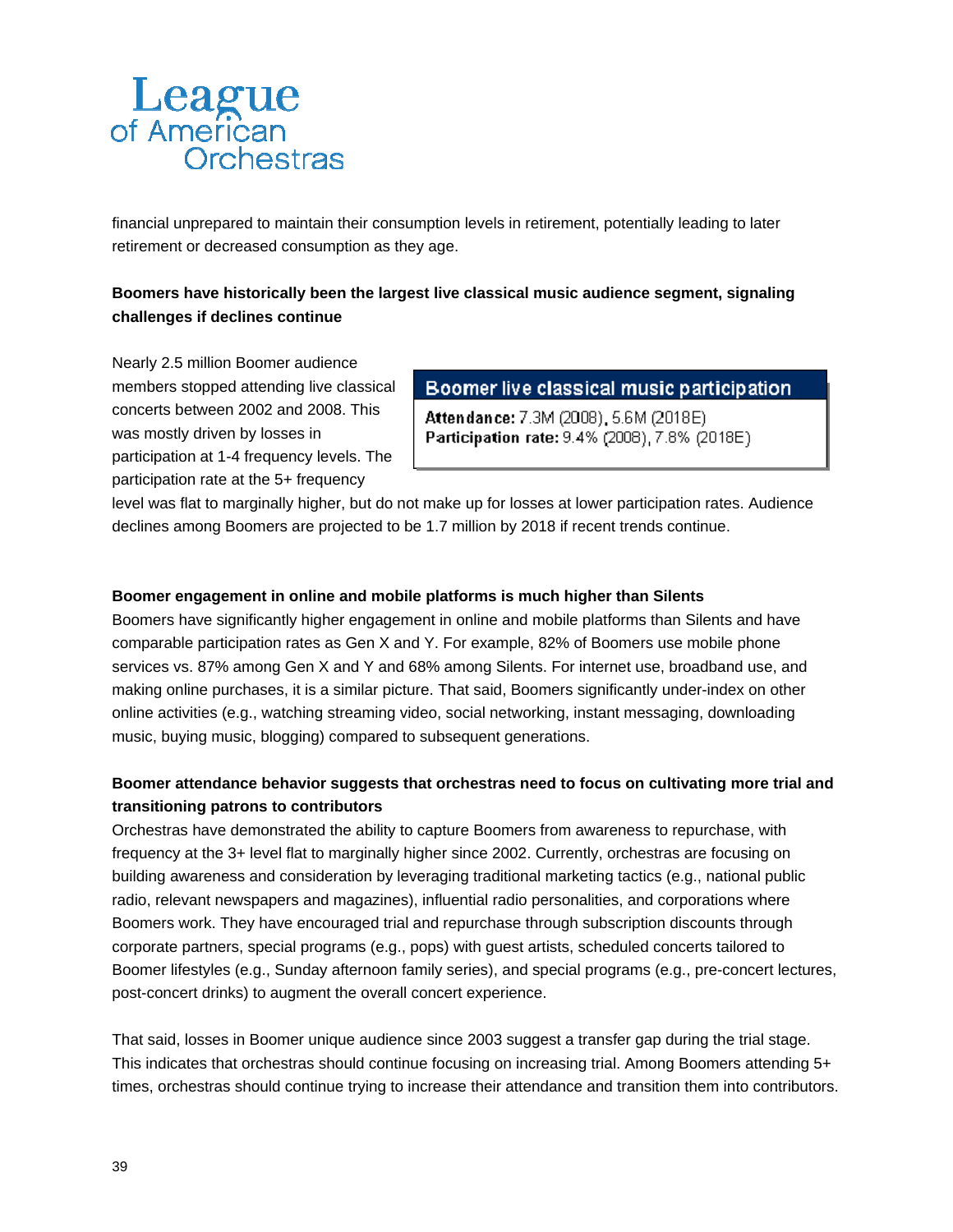

### **Gen X**

#### **Findings and Recommendations**

- Orchestras should focus initiatives on increasing Gen X repurchase (as unique audience has declined at every frequency level) by catering to their life stage (e.g., family-oriented concerts)
- Gen Xers have the highest penetration in listening to online radio and buying digital music, suggesting opportunities for orchestras to engage them through digital platforms

**Generation Xers have transitioned from independent latchkey kids to family-oriented adults**  Generation Xers grew up during a period of economic uncertainty, political turmoil abroad, and social dysfunction. Key events and issues during their lives included the oil embargo, high inflation, severe recession in the early 1980s, Iran, the Munich Olympics, the Soviet Union's invasion of Afghanistan, rising crime rates, and the discovery of the AIDS virus. Their parents were highly career-oriented and selffocused, marked by historically high divorce rates and women continuing to enter the professional workforce. As a result, Gen Xers were raised as "latchkey kids," learning self-sufficiency and independence at an early age.

Despite being demonized by the media (e.g., in films) and left alone by their parents, Gen Xers have the highest college degree attainment of any generation thus far. Science and technology were focal points in education during their youth. They were also the first generation to grow up with computers and portable music players.

### **Key Facts and Figures:**

Born: 1965-1981 Current age: 29-43 years old Population size: 61.4M (2008), 62.4M (2018E) Average HH income: \$70.7K HS diploma or better: 86% Non-white minorities: 39% Key events: Vietnam War ends, Watergate, Sony Walkman launched, John Lennon shot, President Reagan elected, Cold Warlends, Challenger disaster, rise of Silicon Valley Popular music genres: Hard rock, heavy metal, "hair" bands, glam metal, punk rock, pop, hip hop-

In adulthood, Gen Xers have come to embody a diverse range of personalities, from internet entrepreneurs to professional skateboarders. In the workplace, they represent a turning point in attitudes, demanding flexibility and being willing to make career tradeoffs for lifestyle considerations. As adults, Gen Xers have become pragmatic and family-oriented, giving their children the attention and security their childhoods lacked. A significant portion of the cohort is transitioning into marriage and

childrearing life stages.

Reflecting their wariness of established institutions, Gen Xers have become increasingly risk-averse regarding their finances. They are skeptical about government entitlement programs being there for them in retirement, with 59% of Gen Xers saying they would rather not pay into Medicare and instead save for their own healthcare.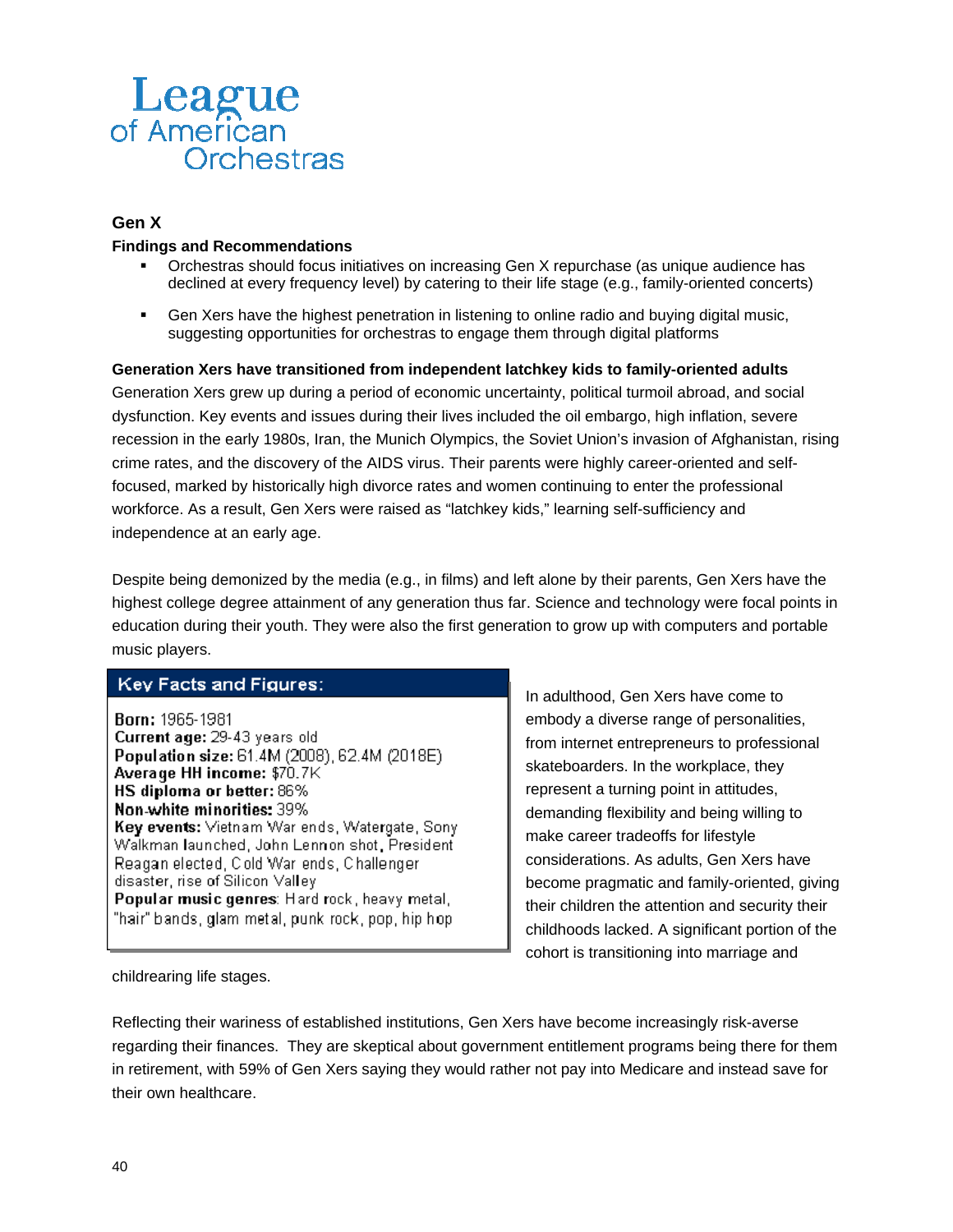# **Gen Xers have significantly lower rates of participation in live classical music than preceding generations**

Generation X participation rates in live classical music have ranged from 8-10% compared to 11-17% for previous cohorts, reflecting a lower affinity for live classical music.

Since 2002, Gen Xer participation has declined substantially faster than other generations, with a loss of 0.8 million in unique audience. Unique audience losses occurred at every frequency level.

# Gen X live classical music participation

Attendance: 4.3M (2008), 3.5M (2018E). Participation rate: 7.0% (2008), 5.6% (2018E)

# **Gen Xer online and mobile engagement is broadly similar to Gen Yers, but lags in specific activities**

Gen Xers have among the highest participation rates in online, broadband, and mobile access (>85%). They have the highest participation in listening to online radio and making online purchases, including online music purchases. That said, while Gen Xers significantly overindex on all online activities compared to previous generations, they underindex by 30-50% compared to Gen Yers on specific activities such as music downloads, social networking, blogging, and instant messaging.

### **Family-oriented, overstretched Gen Xers pose a challenge across the marketing funnel**

While orchestras have been successful in achieving awareness among Gen Xers, trial is still significantly lower than previous generations at the same age. To build awareness and consideration, orchestras have used traditional media (e.g., radio, print, outdoor), special events (e.g., public concerts, work functions), business partnerships, family-oriented programming (e.g., movie music, "Cirque de Symphony"), and community-building (e.g., networking and socializing). To increase trial, orchestras have offered discounted tickets (e.g., to families, young professionals), presented pre- and post-concert events, and tailored schedules around Gen Xer schedules (e.g., Sunday afternoon family series, family holiday series).

The current transfer gap appears to occur in the repurchasing stage, with 5+ frequency among Gen Xers declining significantly more (nearly 25%) than other generations for live classical music.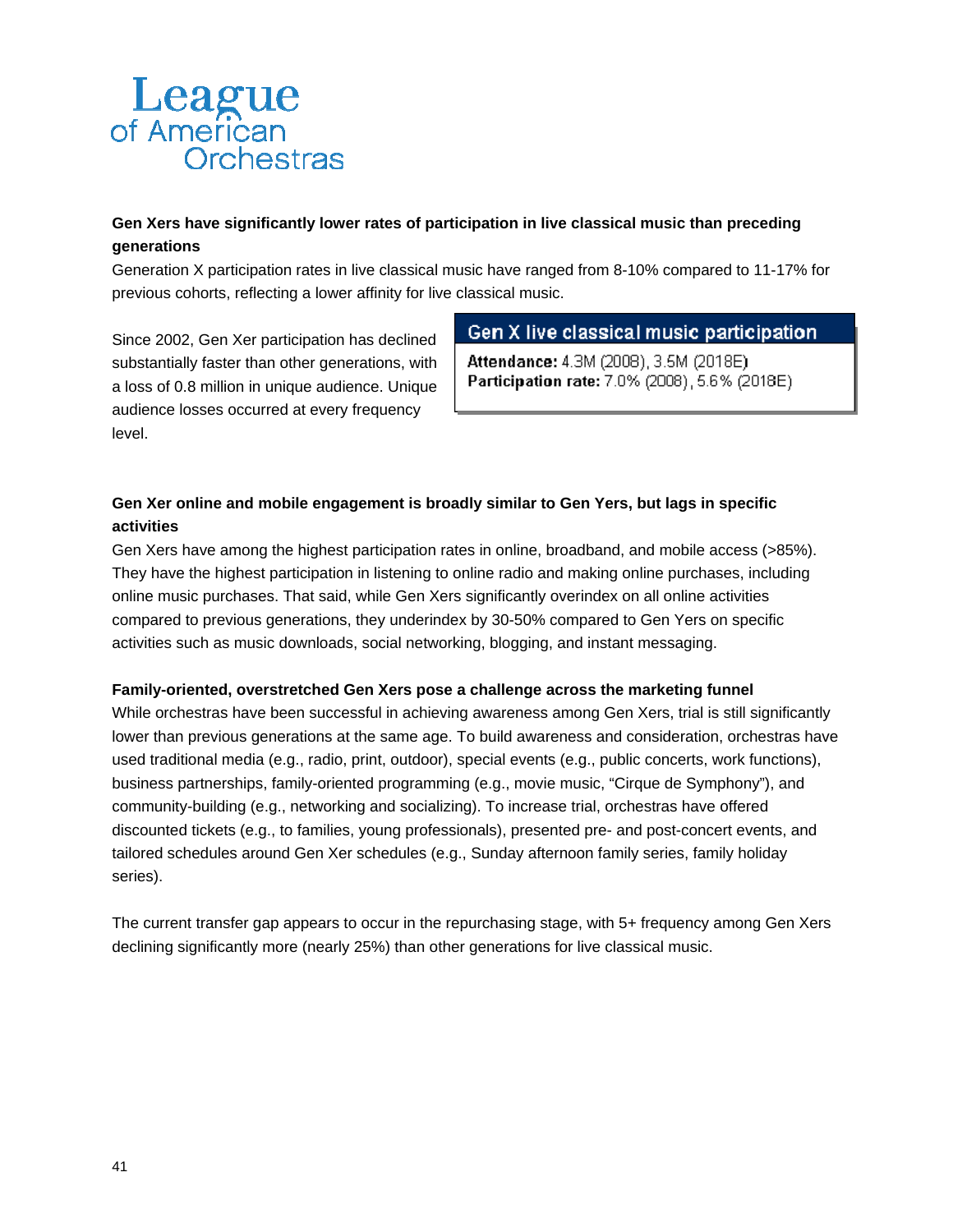

### **GEN Y**

#### **Findings and Recommendations**

- Orchestras should focus initiatives on increasing Early Gen Y trial and repurchase, having achieved awareness, through targeted events and engagements
- Through educational programs, orchestras have built affinity among Late Gen Yers while they are young, but have struggled to convert them to trial

### **Key Facts and Figures:**

Born: 1982-2000 Current age: 8-28 years old Population size: 88.5M (2008), 94.0M (2018E) Average HH income: \$40.0K HS diploma or better:  $61\%$ <sup>1</sup> Non-white minorities: 41% Key events: Tech bust, Napster, Kurt Cobain passes away, iPod launched, smartphones, 9/11 attacks, wars in the Middle East Popular music genres: Grunge, alternative rock, indie rock, G funk, gangster rap, pop punk, bubblegum pop<br>1 Refers to Gen Y population over 16 years old

### **Generation Y is the most diverse, techsavvy generation in history**

Members of Generation Y have no concept of a world without computers, cell phones, or the Internet. They are a large cohort, rivaling the Baby Boomers in population (~80 million people in each cohort today), and are currently in diversified life stages (i.e., childhood, high school, college, early adulthood). Gen Yers grew up during a particularly stable period of history, with their confidence rooted in a strong global economy and job market. Growing up with technology and personalized attention, Gen Yers expect

instant gratification and products tailored for them. That said, they will not adopt technology unless it is convenient or useful.

Gen Yers have been shaped by packed activities and social schedules, largely driven by their "hands-on" parents. They interact with their families frequently and are more likely to live with their parents after graduating from college.

### Gen Y live classical music participation

Attendance: 3.8M (2008), 6.3M (2018E) Participation rate: 7.4% (2008), 6.4% (2018E) Gen Yers have fundamentally different expectations about work compared to previous generations. They view their careers as a series of 2-3 year chapters, with expectations for quick rewards and

emphasis on personal development. In addition to having flexibility and control, Gen Yers are more likely to desire jobs that have a positive impact on society.

#### **Gen Yer participation in live classical music appears to be similar to Gen X**

The majority of Generation Y has yet to enter the adult population. Among those that are over the age of 18, their participation rate in live classical music appears to be similar to slightly lower than Generation X.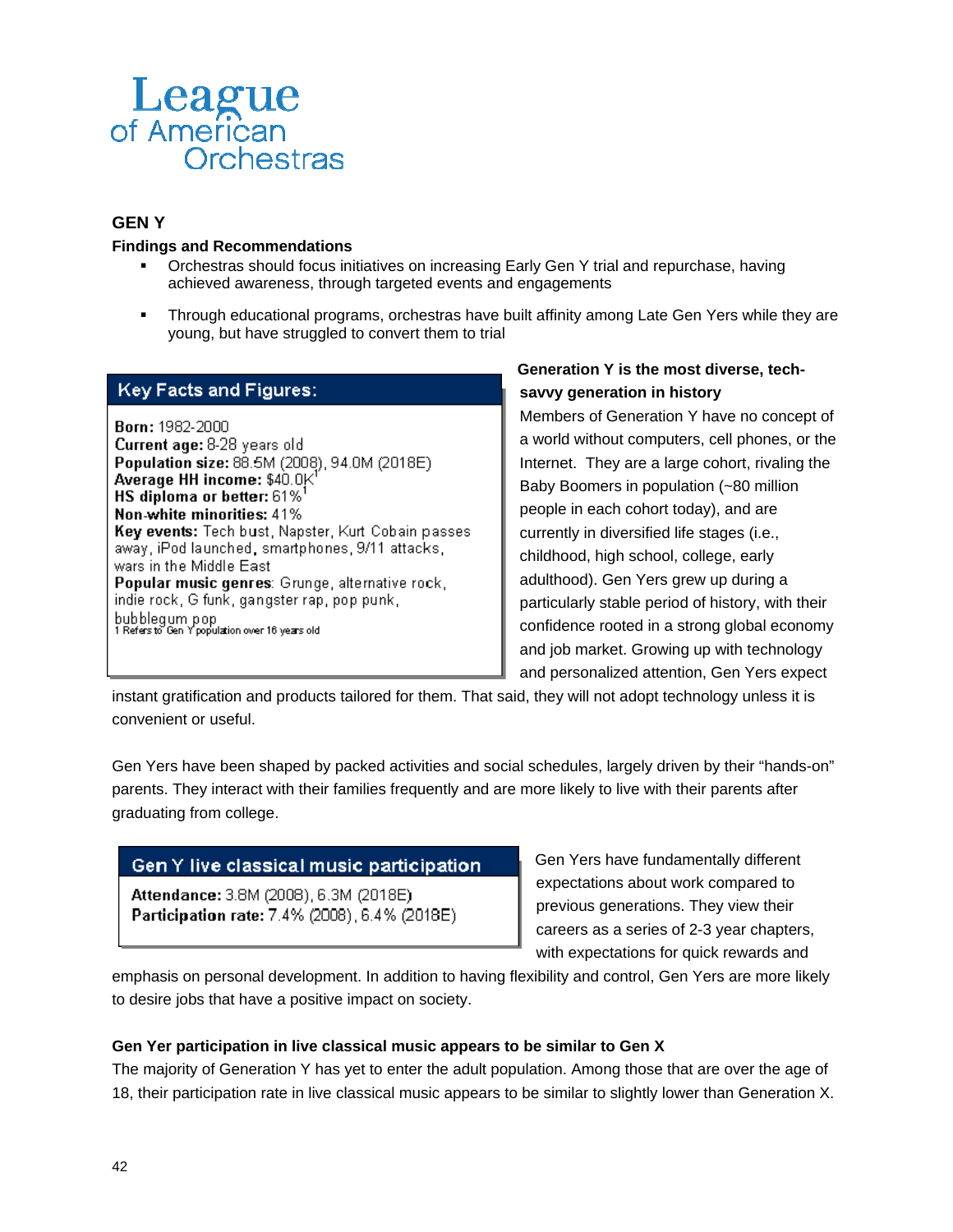### **Generation Y has the highest levels of participation in most online and mobile activities**

Generation Y has the highest level of engagement in online and mobile activities. It significantly overindexes (by 100% in some cases) in social networking, watching streaming online video, downloading music, downloading classical music, blogging, and instant messaging compared to previous cohorts.

# **Orchestras have struggled to convert Early Gen Yers (21-27 years old) using similar tactics as for Gen Xers**

While orchestras have successfully achieved some awareness among Gen Yers, participation among adults in the cohort is still the lowest for all cohorts. Orchestras have created events and engagements to appeal to Gen Yers (e.g., singles nights, happy hours, networking events, cultural education events), tailored schedules around Gen Yer lifestyles (e.g., early evening concerts on Friday and Saturday, Thursday evening corporate nights), and price discounts to "affinity groups" (e.g., discounts for Georgetown and Yale college alumni).

The transfer gap for Gen Y occurs in trial and repurchase stages, indicating orchestras should focus some efforts on these areas.

# **Late Gen Yers (9-21 years old) present an opportunity for orchestras to build affinity while they are still young**

Orchestras currently focus their marketing efforts on generating awareness among young Gen Yers. This has been accomplished through initiatives such as free music lessons and ensemble concerts in local schools, creation of youth symphonies to promote engagement, and "Concert for Kids" series to encourage parents to bring children to concerts. Despite successful educational awareness programs, orchestras have struggled to convert young Gen Yers to trial

### **Hispanics**

#### **Findings and Recommendations**

- Orchestras should focus initiatives on converting Hispanics from trial to repeat. Orchestras have executed initiatives toward driving awareness, consideration and trial among this segment (e.g., through cultural events or festivals); now, they should also focus on converting this segment to repeat
- Orchestras indicate they have a limited understanding of the Hispanic segment; thus, in order to optimize marketing efforts, there is a research opportunity to uncover the unique attitudes, motivations, and needs of the segment
- Hispanics are becoming increasingly important to orchestras; this is due to 1) rate of population growth, and 2) steady to slight increasing affinity toward classical music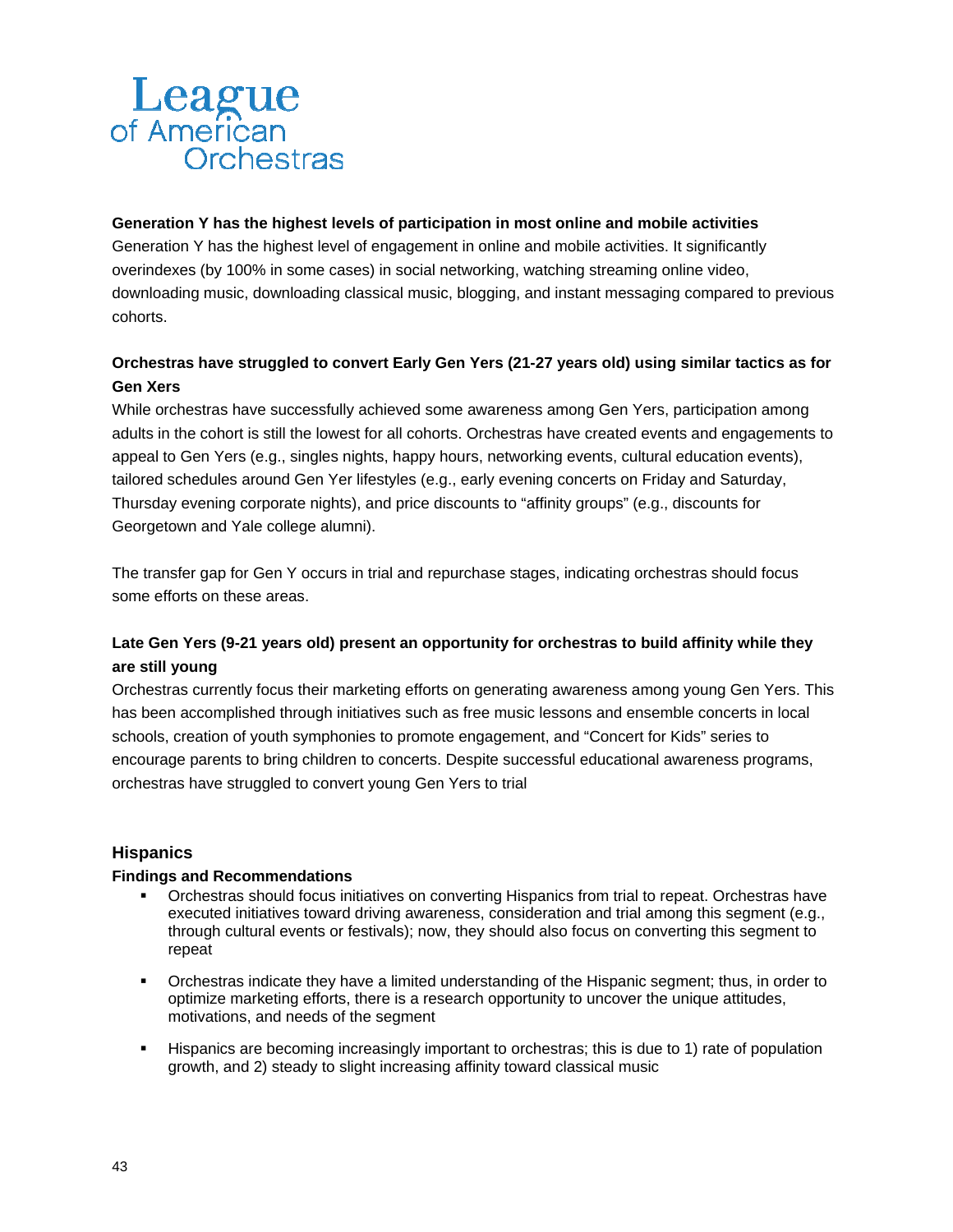## Key facts and figures

Adult pop: 30.3M (2008), 55.6M (2028E) Pop <18: 16.3M (2008) **Average age:**  $29$  (vs.  $37$  for  $U.S.)$ Median HH income: \$38.7k (vs. \$50.2k for U.S.). High school diploma or better: 60% (vs. 85% for U.S.) Adult U.S. citizenship: 46.1% (native), 15.4% (naturalized), 38.5% (non-citizen) <18 U.S. citizenship: 90.4% (native), 1.1% (naturalized), 8.5% (non-citizen). 72.4% live in 6 states: CA, TX, FL, NY, AZ, IL Heritage: 63% Mexican, 25% other Central American, 8% South American, 5% Other

# **The Hispanic segment is becoming increasingly important to orchestras**

The US population is clearly evolving and Hispanics are playing a significant part. The segment is expected to constitute more than 50% of US adult population growth over the next 20 years, growing faster than any other segment of the population. If trends continue, Hispanics are forecasted to represent a ~1.1M increase in total classical music audience growth by 2018. This implies a live

classical music market share among Hispanics of 8.4%, increasing a slight from 7.8% share today. At this rate, the Hispanics are on track to be 20% of the total classical music audience population by 2018, compared to 12% today.

In addition to expected population growth, Hispanics demonstrate stable to slightly increasing affinity toward classical music. This is evidenced by the fact that Hispanic

### Hispanic classical music participation\*

Attendance: 2.4M (2008), 3.5M (2018E). Participation rate: 7.9% (2008), 8.4% (2018E)

attendance for overall live music has declined since 2003, however attendance for classical music has slightly increased. The combination of population growth and affinity make the segment one that cannot be ignored, particularly in regions where the Hispanics are a significant portion of the population.

Census data suggests that Hispanics are also undergoing an evolution. In general, the Hispanics tend to be younger than total US, have lower income than relative to total US, and exhibit some unexpected media consumption behaviors. While Hispanic online and mobile penetration lags behind non-Hispanics, those who do use, tend to use it more often. This is demonstrated by greater levels of online and mobile activities (e.g., paid downloads, SMS), suggesting that marketers need to be increasingly savvy about where/how they speak to this segment.

### **Anecdotal insights from the orchestra field suggest that marketers are struggling to convert Hispanics to repeat attendance, despite innovative tactics to drive awareness, consideration, and trial**

Acknowledging the growing importance the Hispanic segment, orchestras have focused their resources on building awareness, consideration and trial.

Several orchestras indicate they currently promote both their seasonal programming and special cultural events through Spanish-speaking networks (e.g., Univision, Telemundo) and local Spanish newspapers.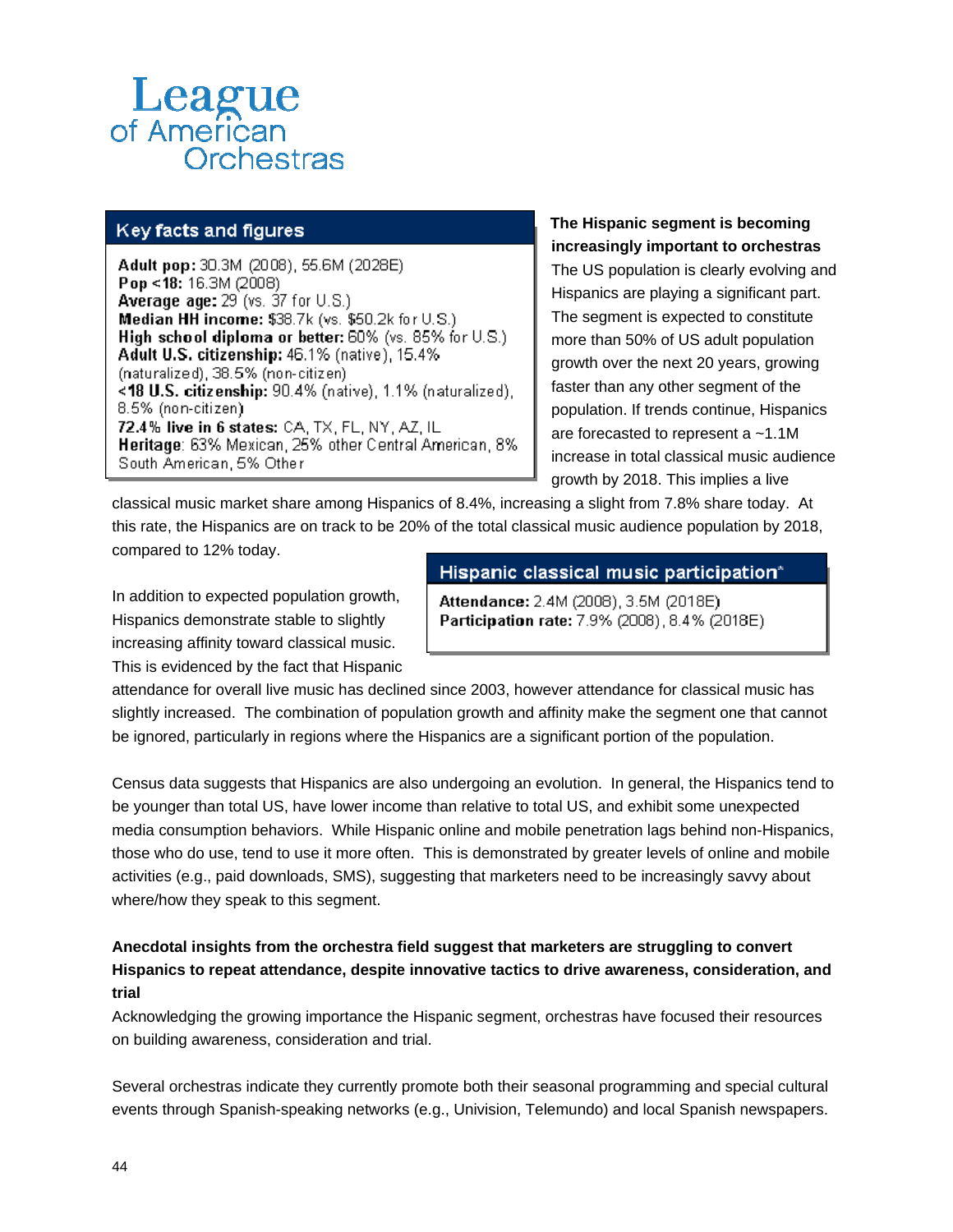They have also experimented with more grassroots tactics of awareness building, such as word-of-mouth (e.g., using influential Hispanic community leader to tell the community about a special event). While the impact of word-of-mouth is difficult to quantify, experts outside of the orchestra world often attribute the success of word-of-mouth to the community-oriented culture of the Hispanic segment.

In efforts to transition simple awareness to consideration, orchestras have also created targeted programs to engage Hispanic youth with classical music through general education (e.g., lectures, exposure to concerts) and training (e.g., music lessons, master classes). These tactics, coupled with community outreach initiatives in public venues where Hispanics tend to congregate (e.g., free concerts in the park, church, schools) help to further shape and mold the perception of classical music and orchestras to an under-represented audience segment.

A common "hook" orchestras have utilized to transition audiences from consideration to engagement is special paid events or festivals around cultural themes (e.g., Venezuelan classical music, evening of Latin classics) and festivals (e.g., Dia del Muerto, Cinco de Mayo). Other frequently used tactics include featuring musicians, composers or conductors of Latin or Spanish origin. However, orchestras indicate difficulty in tracking future repeat purchases of unique audiences.

### **Additional research on Hispanic segment will help orchestras understand the segment and improve cultivation of repeat purchases**

Currently, orchestras do not believe they have a strong understanding of the Hispanic segment. Thus, a key recommendation is to enhance orchestras' understanding of Hispanics through further research. Research should focus on the 1) attitudes, motivations, and needs behind the diverse cultures that comprise the Hispanic segment, 2) how best to target and relate to Hispanics youth, as the population skews young and 3) how Hispanics vary by geography, generation, and their original country of birth.

Another recommendation is for orchestras to also dedicate efforts on converting the segment to repeat. Here, it is critical to leverage research on Hispanics to create the most compelling and relevant follow-on offers. Many orchestras believe that engaging Hispanic audiences with a consistent, tailored message and program is the start of engaging repeaters.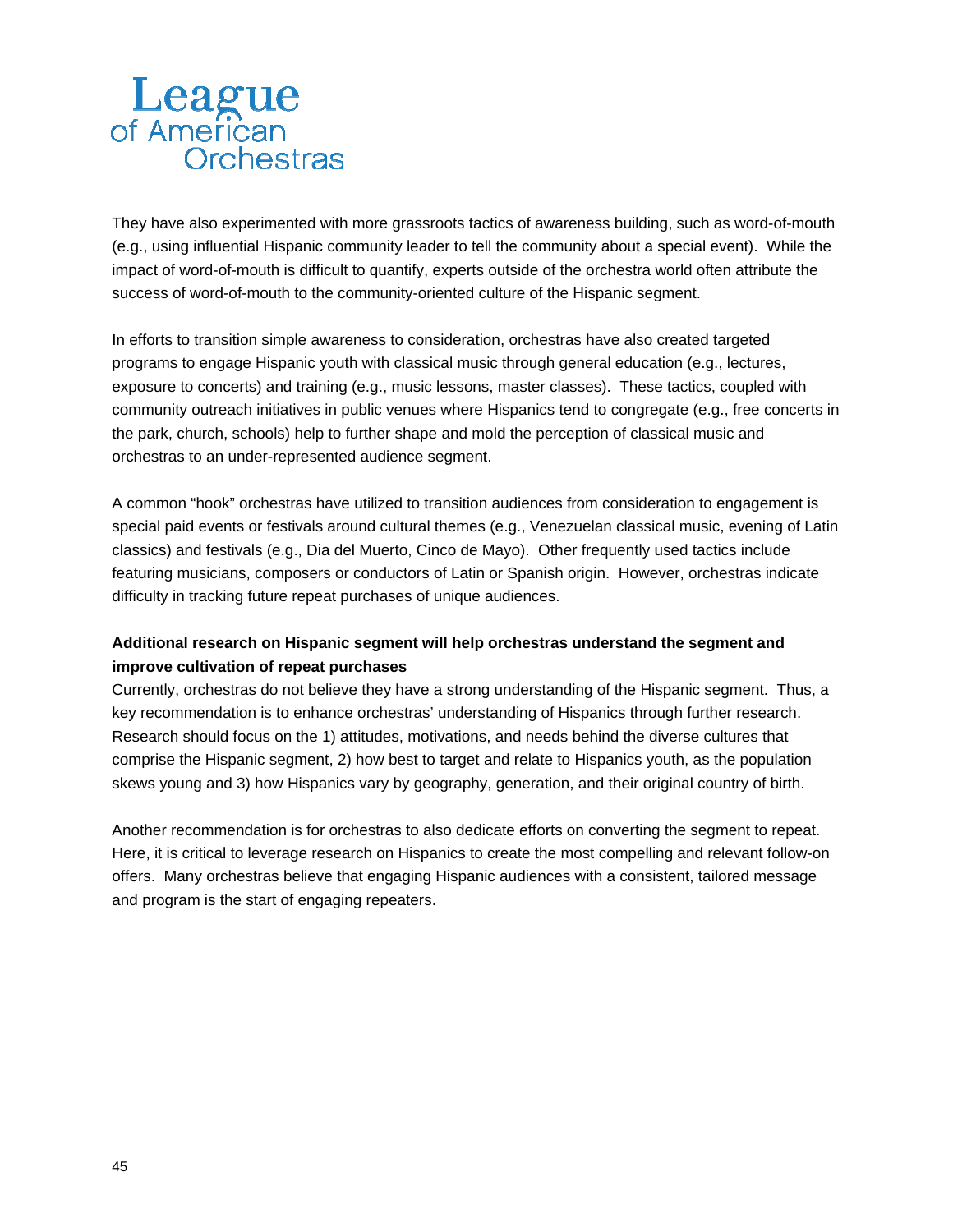# **Appendix 3**

# **Digital Platforms**

**Consumers today use digital platforms for six primary purposes: Search, Commerce, Entertainment, Community, Content, Communication. For each purpose, below are consumer use trends, best practices and opportunities for orchestras.** 

### **Search**

### **Key Recommendation**

*Enhance search optimization to achieve higher priority in search results for relevant keywords and enable audiences to find orchestra information easily* 

#### **Consumers heavily use search engines and are shifting to social search**



Internet users today universally use online search engines to find content online (94% of internet users). Furthermore, their search activity is highly consolidated (90% of search engine searches are with Google and Yahoo). Interestingly, social networking sites (SNS) have become a source for online search, capturing 13% of the online search market.





SOURCE: McKinsey iConsumer survey

Regular users of SNS tend to use search engines less than other users, which indicates a potential future fragmentation within the search engine market.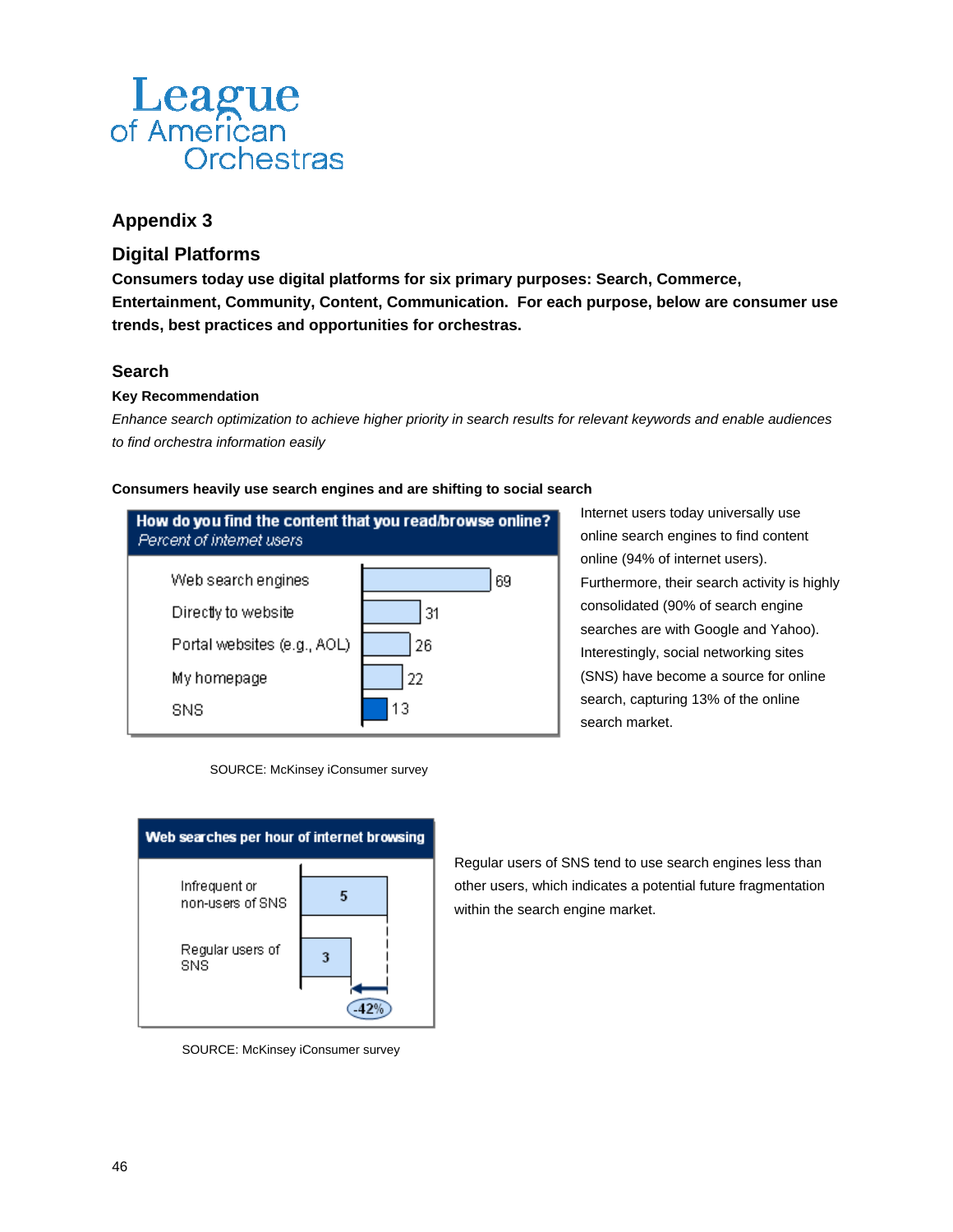# **Best practice marketers have heavily invested in search optimization**



SOURCE: McKinsey iConsumer survey

Best practice marketers use search engine optimization to improve the volume and quality of traffic to their websites. Optimizing search primarily involves editing content and coding ("meta tagging") to increase its relevance to specific keywords. For example, Amazon optimized for "buy online" and is the top non-paid placement on Google searches. In addition, many marketers purchase keyword lists such that their links have priority listings ("sponsored links') when users enter a keyword query.

#### **Orchestras have the opportunity to make their optimization more robust**

While most orchestras have integrated search into their digital strategies, their search capabilities can be more robust and targeted to position them at the top of search results. For example, using a sample of 15 orchestras, when users search "classical music" and name of city, only four orchestras appear in the top 20 items listed, indicating a great opportunity to optimize search.

### **E-Commerce**

#### **Key Recommendation**

*Make purchasing more interactive and streamline process to enhance the audience online shopping experience in a way that encourages their return* 

#### **E-Commerce is booming among consumers**

E-commerce has risen steadily in the past five years, with the number of online buyers increasing about 25%, and their average annual purchases increasing from \$1,545 to \$2,971. The entertainment industry has successfully leveraged this growth, with total event ticket sales purchased online increasing about 50% from 2005 to 2008.

#### **Best practice marketers have innovated around e-commerce platforms**

Best practice marketers have developed e-commerce platforms that enable inventory management, provide online payment capabilities, and fulfill orders on the back end. Marketers have also simplified the transactional process by providing customers with one-click payment options (i.e., remember customer payment information) and at-home and mobile phone ticketing/confirmation options. More sophisticated commerce tools include tracking customer purchases and behavior to make individual recommendations and cross-sell related items.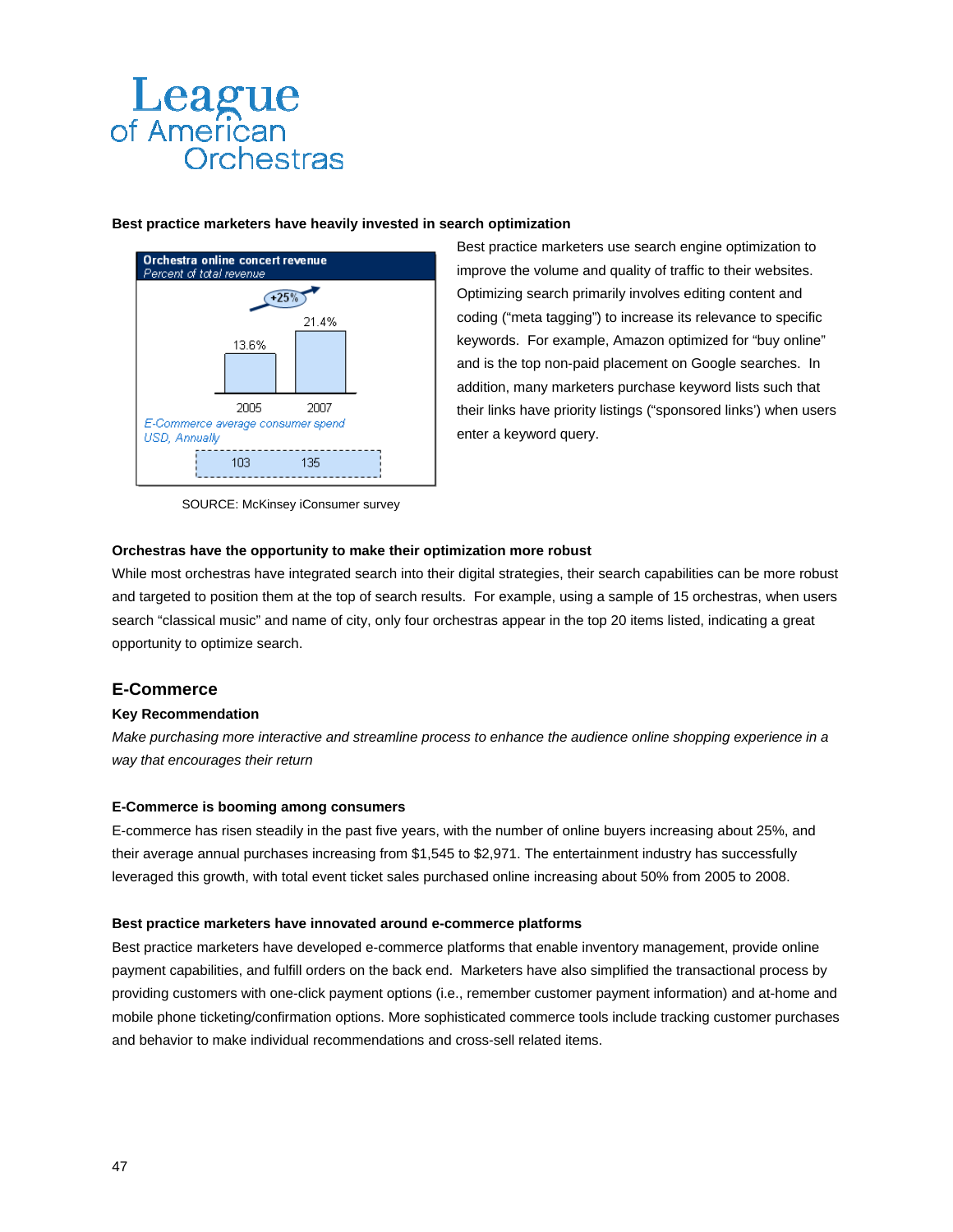#### **Orchestras have the opportunity to upgrade their e-commerce platforms**

Orchestras have a range of e-commerce capabilities. In 2007, 135 of 200 orchestras reporting to the OSR listed online ticket revenue, potentially indicating that 30% lack online commerce capabilities. On the other hand, of those who reported in both 2005 and 2008, online ticket sales grew from 13.6% to 21.4% of total ticket sales during this time, indicating that these orchestras have leveraged the trend of growing e-commerce. Some orchestras are enabling audiences to view seats and the concert hall before making their purchases and have reported very positive results. There are also opportunities for orchestras to advance their capabilities through linking purchase data with audience data to customize recommendations, to streamline the transaction process (e.g., save credit card information), and to enable purchases from mobile phones. With these opportunities, orchestras can continue to grow and serve audiences more fully.

#### **Entertainment**

#### **Key Recommendation**

*Provide digital audio/video for free to utilize the offerings as a marketing tool and thereby increase audience awareness and engagement with the music* 

#### **Consumers are shifting to digital platforms for media entertainment**

Since the introduction of digital platforms in the 1990s, consumers have shifted much of their entertainment time away from traditional platforms (e.g., broadcast TV, radio) and toward internet and mobile platforms. For example, since 1990, average consumer time spent watching broadcast TV declined by 40% and radio by 10%. Comparatively, internet and mobile were virtually non-existent in 1990, have grown at extraordinary rates, and now accounting for 6% of total annual hours spent with total media. While TV remains the dominant choice, consumers are shifting toward digital media.

Over the past three years, time spent with iPods/PMP increased by 26% annually, streaming audio/video by 26%, mobile ringtones/downloads by 29%, satellite radio by 19%, while time spent listening to traditional CDs/cassettes/LPs declined by 15%.

#### **Best practice marketers are supplying digital entertainment options**

Best practice marketers have provided consumers with several standard digital options for entertainment (e.g., streaming/downloadable audio and video, mobile ringtones/downloads, wallpaper and screensavers). Some marketers have also begun to create more dynamic offerings that adapt to individual consumer preferences, such as Pandora's adaptive radio based on user ratings, or You-tube's recommendation lists based on past viewing history. Some marketers monetize these offerings by giving consumers the option to buy or download these recommended offerings. This enables marketers to expose and educate consumers about new entertainment options by leveraging existing user preference.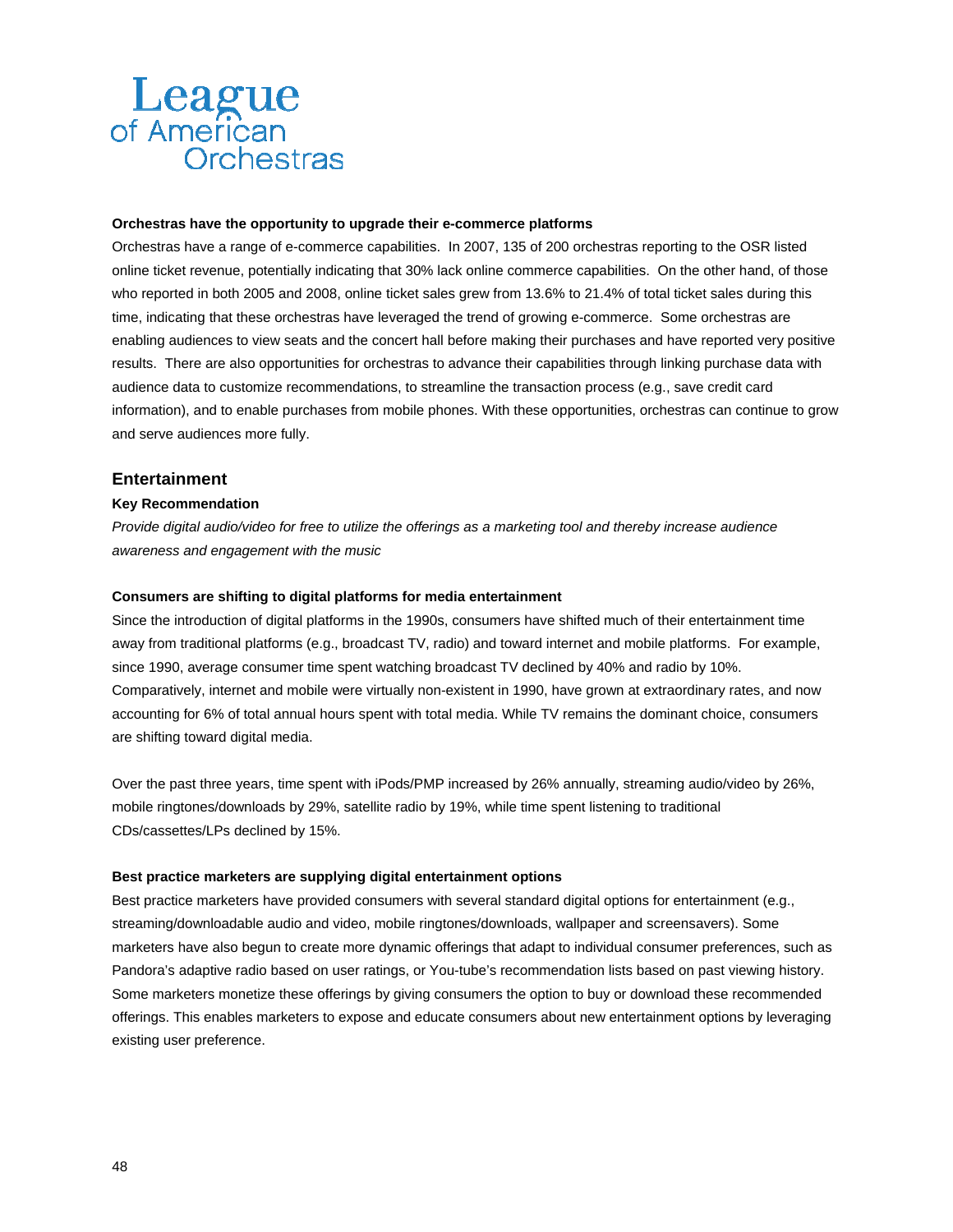#### **Orchestras can increase their digital entertainment offerings**

Orchestras can view their entertainment offerings in two categories: Functionality and product offerings. In terms of functionality, orchestras currently have a wide range of entertainment capabilities. For example, while some offer an extensive set of music and video downloads or streaming options, others still have the opportunity to develop such functionalities. Additionally, orchestras have an opportunity to potentially partner with third-parties (e.g., partner with online radio station, other orchestras) to expand their reach of audience exposure to orchestra audio/video. In terms of product offerings, orchestras have mixed views on offering digital music for free, or charging for it. Orchestra digital music has been unprofitable due to the current cost structure and historically low volume sales.



Orchestras traditionally viewed recorded music as promotional items (80% of orchestras indicated that their primary objective for making audio recordings was for institutional branding and promotion in a 2008 survey. Orchestras should assess the opportunity to provide free digital music as a marketing tool to reach audiences based on their anticipated revenue from digital sales and their expected costs from musician, recording and other extraordinary fees.

SOURCE: Veronis Suhler Stevenson

**Community** 



SOURCE: McKinsey iConsumer survey

#### **Key Recommendation**

*Establish presence in digital communities to provide a forum in which audiences can interact and a place from which to obtain audience feedback* 

**Online communities are gaining share among internet users**  Online social networking communities (SNS) have grown rapidly since their arrival in 2004. Today, about 40% of internet users (67 million users) visit SNS at least monthly.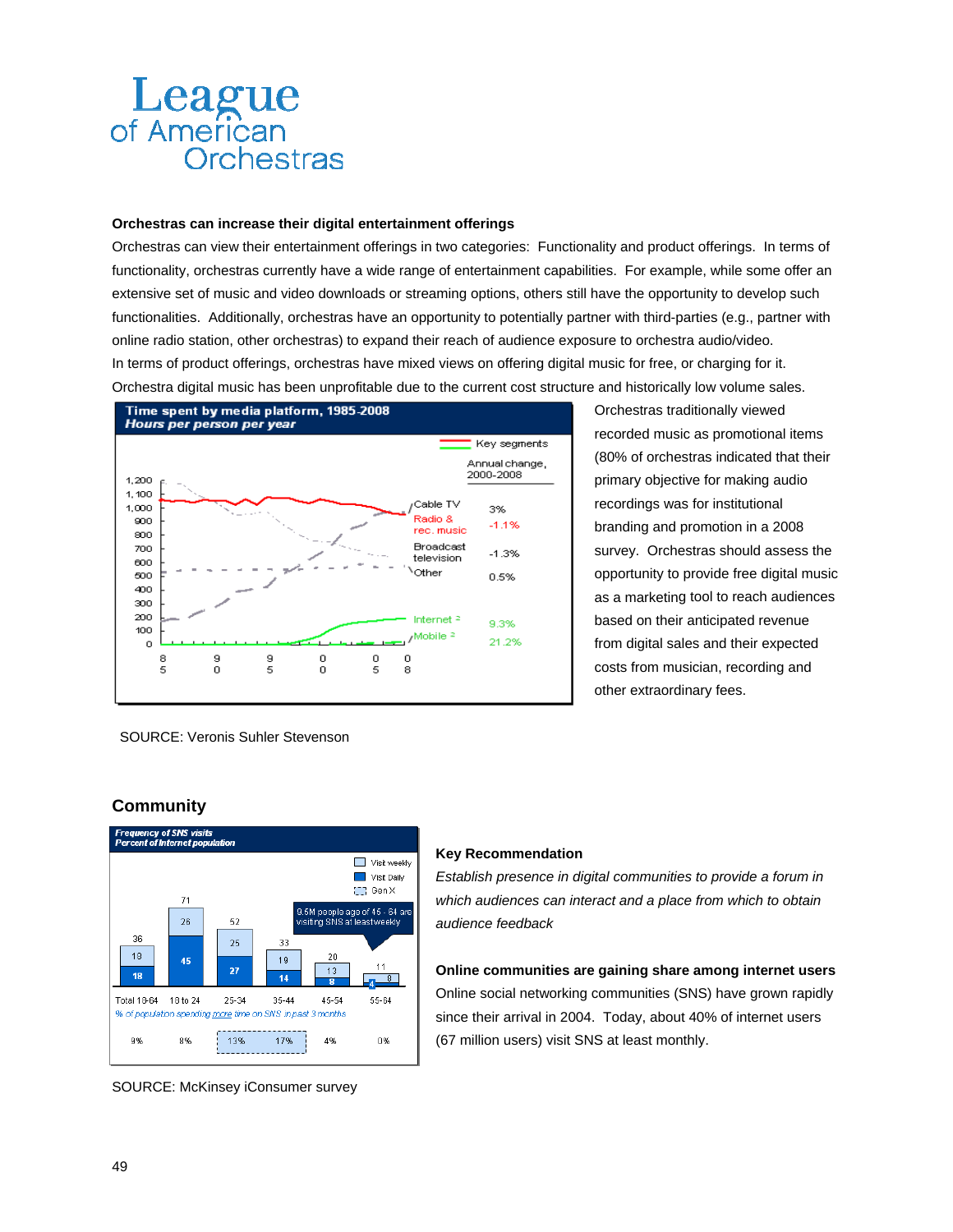

The primary reasons for visiting such sites are to share knowledge, expertise and talents, and to help other people. In addition, consumers are broadly using SNS to find and listen to music.

#### SOURCE: McKinsey iConsumer survey

#### **Best practice marketers are working to understand online communities**

Best practice marketers are seeking to better understand digital communities since they are still relatively new. They often establish a presence in such communities and monitor consumer comments and feedback (the "buzz") to understand how to better interact with and serve consumers. Some marketers are even creating their own online communities (e.g., Ning).

### **Orchestras should maintain online community presence while continuing to understand how best to interact with audiences in these communities**

Many orchestras have a presence in online communities today. Orchestras should continue to adapt their use of these networks as more is learned about how users engage in them. Meanwhile, marketers should use these communities as sources of feedback and "buzz" about their orchestra (e.g., monitor what people are saying about their symphony).

Orchestras could also build communities on their own sites through discussion forums for audiences to voice perspectives. These user-generated, interactive platforms would allow consumers to feel more engaged about what is going on with the orchestra. Ultimately, they would enable orchestras to better understand the thoughts and desires of their audiences.

#### **Content**

#### **Key Recommendation**

*Increase ease of site navigation and leverage CRM data to make recommendations to help consumers find relevant offerings on website* 

#### **Content is one of the primary online activities in which consumers engage**

With 84% of internet users browsing/reading online, content is a pillar to digital offerings. Over 60% of time spent with content is through general portals (e.g., Google, Yahoo) and websites dedicated to specific topics. The remaining time is spread across social networks, blogs, discussion boards, and other niche services.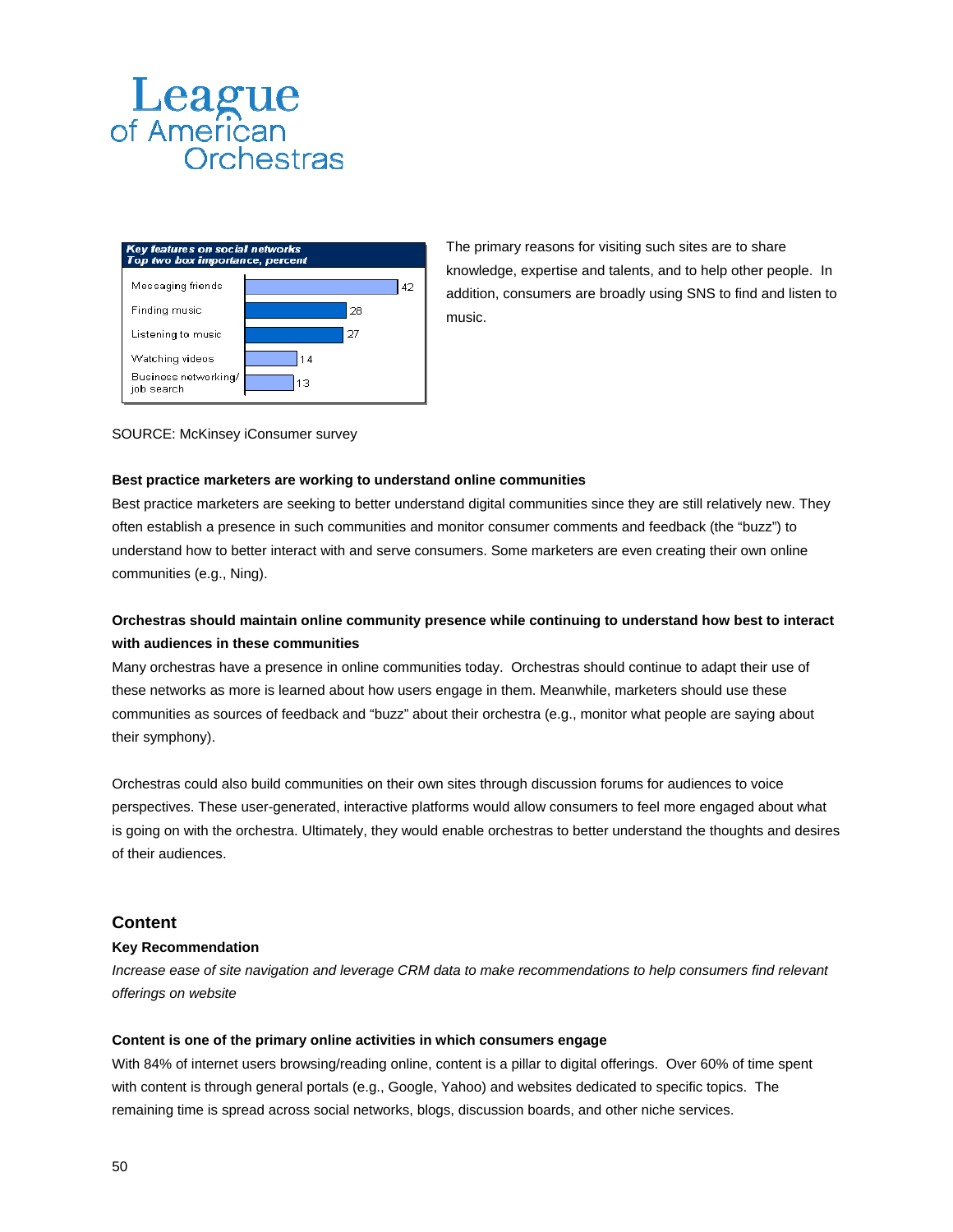Music content topics are capturing a significant share of digital usage; 16% of internet users say that they browse/read music content (relative to 23% and 13% for sports and business/finance respectively). Among the younger segment (18-24), interest in online music content is even higher at 23%.

In addition, consumers are increasingly discovering music content through digital channels. When asked for the top sources of discovering new music, 28% of users selected browsing online/mobile music sites (e.g., iTunes), 24% selected social networks, 14% selected recommendation websites (e.g., Pandora). This high level of online interaction makes this a key area for music marketers to connect with consumers.

#### **Best practice marketers have innovated to push content engagement**

Best practice marketers have focused on engaging consumers through a broad range of content tools, such as content-rich sites, content aggregators (e.g., integrate content from third-parties on a single site such as GoogleNews), and microsites which make content easily accessible through mobile phones (e.g., CitiMobile). Marketers have also developed tiered experiences that give users "special access" to certain types of content based on their loyalty level. Leveraging data on click-through and purchasing behaviors has allowed some marketers to understand user content preferences and optimize the site experience (e.g., directing user directly to most frequently viewed pages upon log-in). Interactive games and user generated content are some additional ways that best practice marketers are allowing consumers to establish connections.

#### **Orchestras have made content-rich websites and should continue making these sites places for audiences to connect with the music**

Currently, most orchestras have done well with the use of standard digital tools to engage consumers. Across the various groups, most orchestras tend to have websites that not only convey information (e.g., performance times, program notes, information about the music director, archived music and video and ticket purchase/contribution information), but also the functionality to access each of these areas quickly and easily. While some orchestras may need to further enhance their online digital strategy, most orchestras have successfully created content rich websites that engage audiences.

To increase sophistication, orchestras should seek to make their online content more interactive and customized. Orchestras should not only help consumers with ease of navigation, but also leverage CRM data to make recommendations to help consumers find relevant offerings.

#### **Communication**

#### **Key Recommendation**

*Shift to personalized communication methods to increase effectiveness of communication and provide audiences with information of most interest*